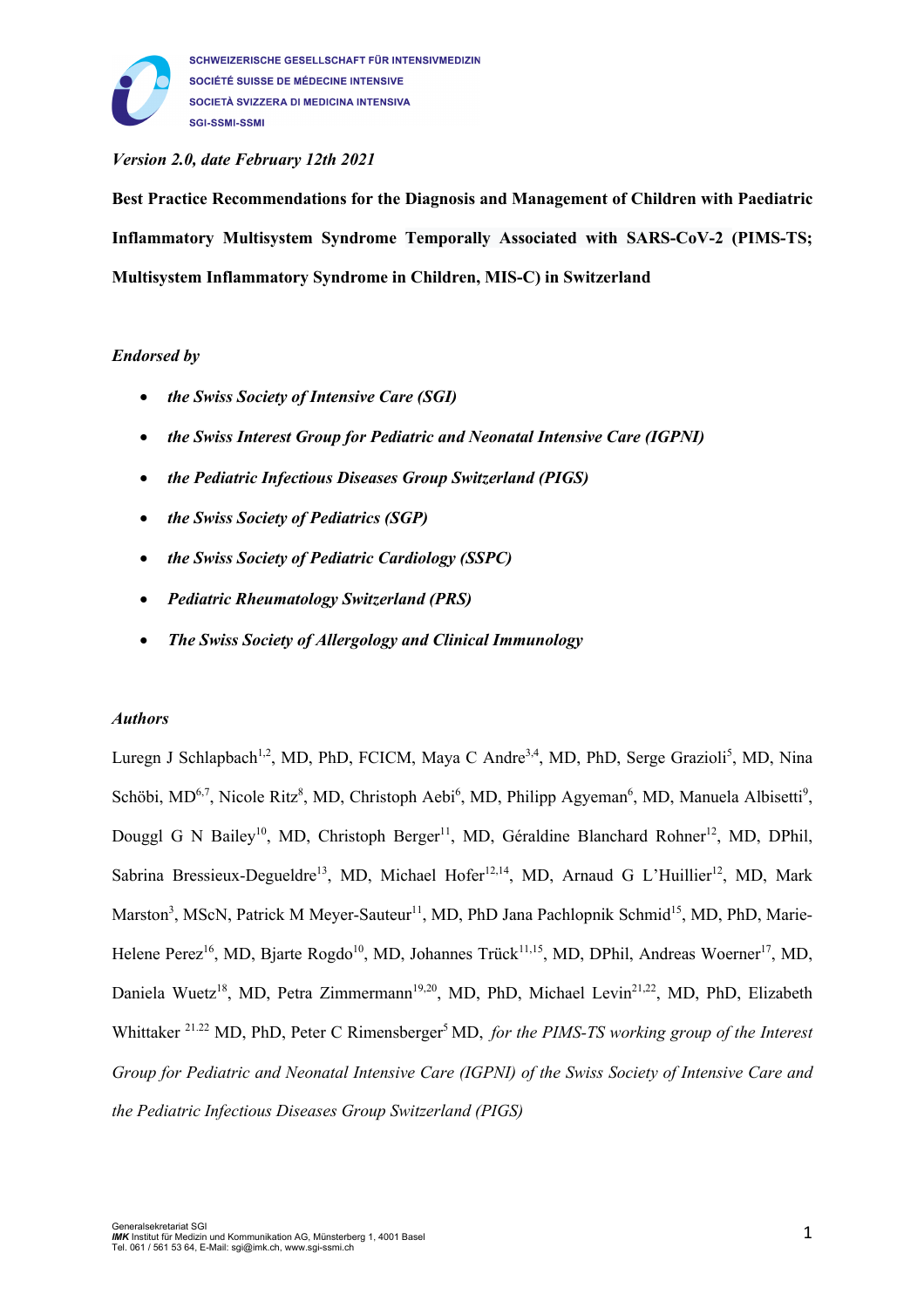

<sup>1</sup> Pediatric and Neonatal Intensive Care Unit, and Children's Research Center, University Children's Hospital Zurich, Zurich, Switzerland

<sup>2</sup> Child Health Research Centre, The University of Oueensland, and Paediatric Intensive Care Unit, Queensland Children`s Hospital, Brisbane, Australia

<sup>3</sup> University of Basel Children's Hospital, Division of Respiratory and Critical Care Medicine, Basel, Switzerland.

<sup>4</sup> University Children´s Hospital, Department of Pediatric Hematology and Oncology, Eberhard Karls University, Tuebingen, Germany

<sup>5</sup> Division of Neonatal and Pediatric Intensive Care, Department of Child, Woman and, Adolescent Medecine, Geneva University Hospitals and Faculty of Medicine, Geneva, Switzerland

 $6$  Department of Pediatrics, Inselspital, Bern University Hospital, University of Bern, Bern, Switzerland

<sup>7</sup> Alder Hey Children's Hospital, NHS Foundation Trust, Liverpool, United Kingdom

<sup>8</sup> Department of Infectiology and Vaccinology, University Children's Hospital Basel, Basel, Switzerland

<sup>9</sup> Department of Haematology, and Children's Research Center, University Children's Hospital Zurich, Zurich, Switzerland

<sup>10</sup> Pediatric and Neonatal Intensive Care Unit, Children's Hospital St. Gallen, St. Gallen, Switzerland

<sup>11</sup> Division of Infectious Diseases and Hospital Epidemiology, University Children's Hospital Zurich, Zurich, Switzerland

<sup>12</sup> Unit of Immunology and Vaccinology, Division of General Pediatrics, Department of Pediatrics, Gynecology and Obstetrics, Geneva University Hospitals, University of Geneva, Geneva, Switzerland

<sup>13</sup> Pediatric Cardiology Unit, University Hospital Lausanne, Lausanne, Switzerland.

<sup>14</sup> Pediatric Immuno-Rheumatology of Western Switzerland, Department Women-Mother-Child, Lausanne University Hospital, Lausanne, and University Hospitals of Geneva, Geneva, Switzerland

<sup>15</sup> Division of Immunology and Children's Research Center, University Children's Hospital Zurich, Zurich, Switzerland

<sup>16</sup> Pediatric Intensive Care Unit, University Hospital Lausanne, Lausanne, Switzerland

<sup>17</sup> Department of Rheumatology, University Children's Hospital Basel, Basel, Switzerland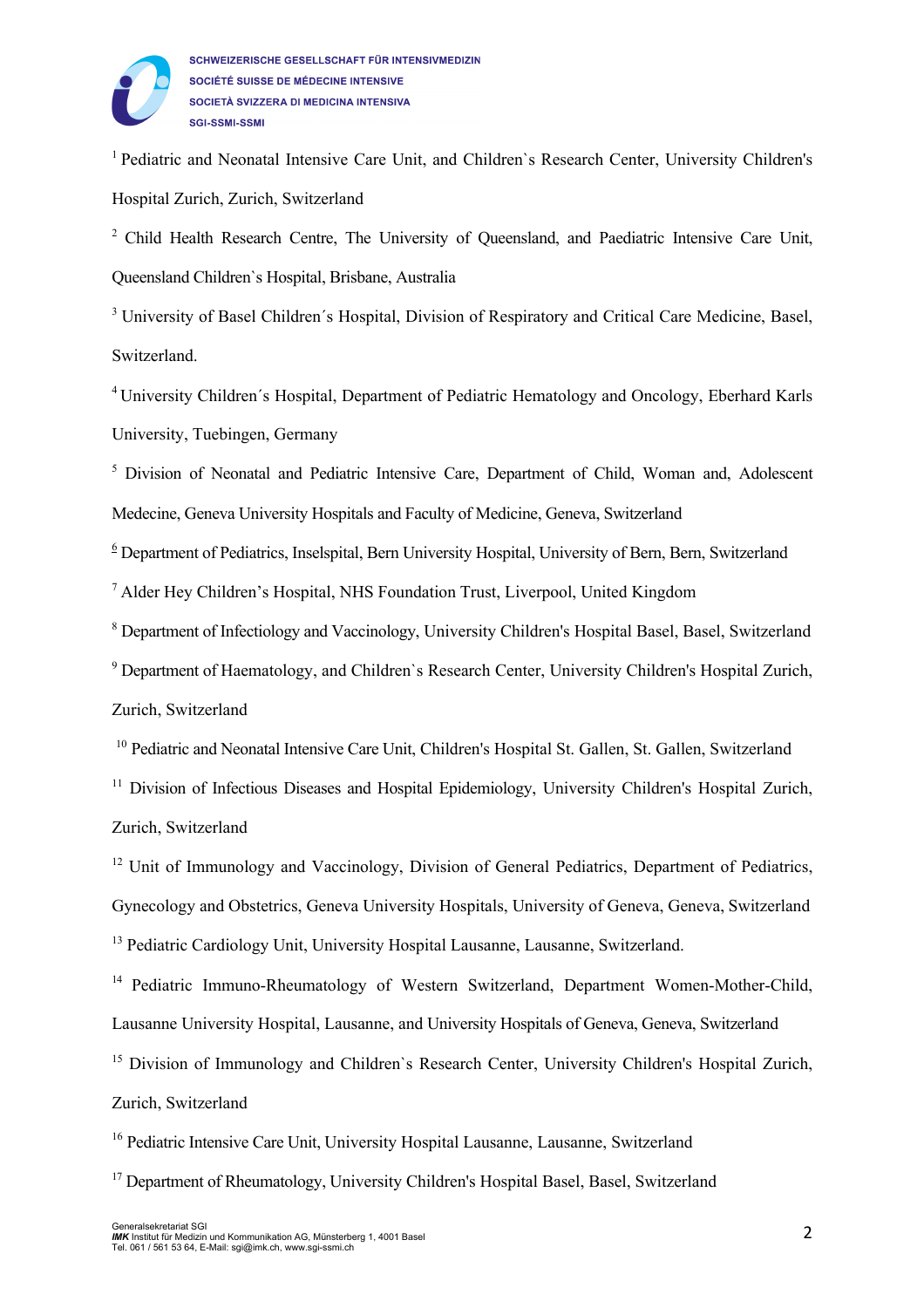

<sup>18</sup> Division of Pediatric Cardiology, Pediatric Heart Center, University Children's Hospital Zurich, Zurich, Switzerland

<sup>19</sup> Faculty of Science and Medicine, University of Fribourg and Department of Paediatrics, Fribourg

Hospital, Fribourg, Switzerland

<sup>20</sup> Infectious Diseases Research Group, Murdoch Children's Research Institute, Parkville,

Australia

<sup>21</sup> Section of Paediatric Infectious Diseases, Imperial College London, UK

<sup>22</sup> Paediatric Infectious Diseases, Imperial College Healthcare NHS Trust, London, UK

#### *Corresponding author/contact:*

Prof. Luregn Schlapbach, MD, PhD, FCICM Head, Pediatric and Neonatal Intensive Care Unit University Children's Hospital Zurich – Eleonore Foundation Steinwiesstrasse 75 CH-8032 Zurich Switzerland phone +41 44 266 71 11

email: luregn.schlapbach@kispi.uzh.ch

**Key words**: child; COVID-19; Kawasaki disease; multisystem inflammatory syndrome; MIS-C; pediatric multisystem inflammatory syndrome; PIMS; sepsis; septic shock

**Conflict of interest statement:** none declared.

**Word count manuscript:** 4514

**Figures: 1**

**Tables: 4**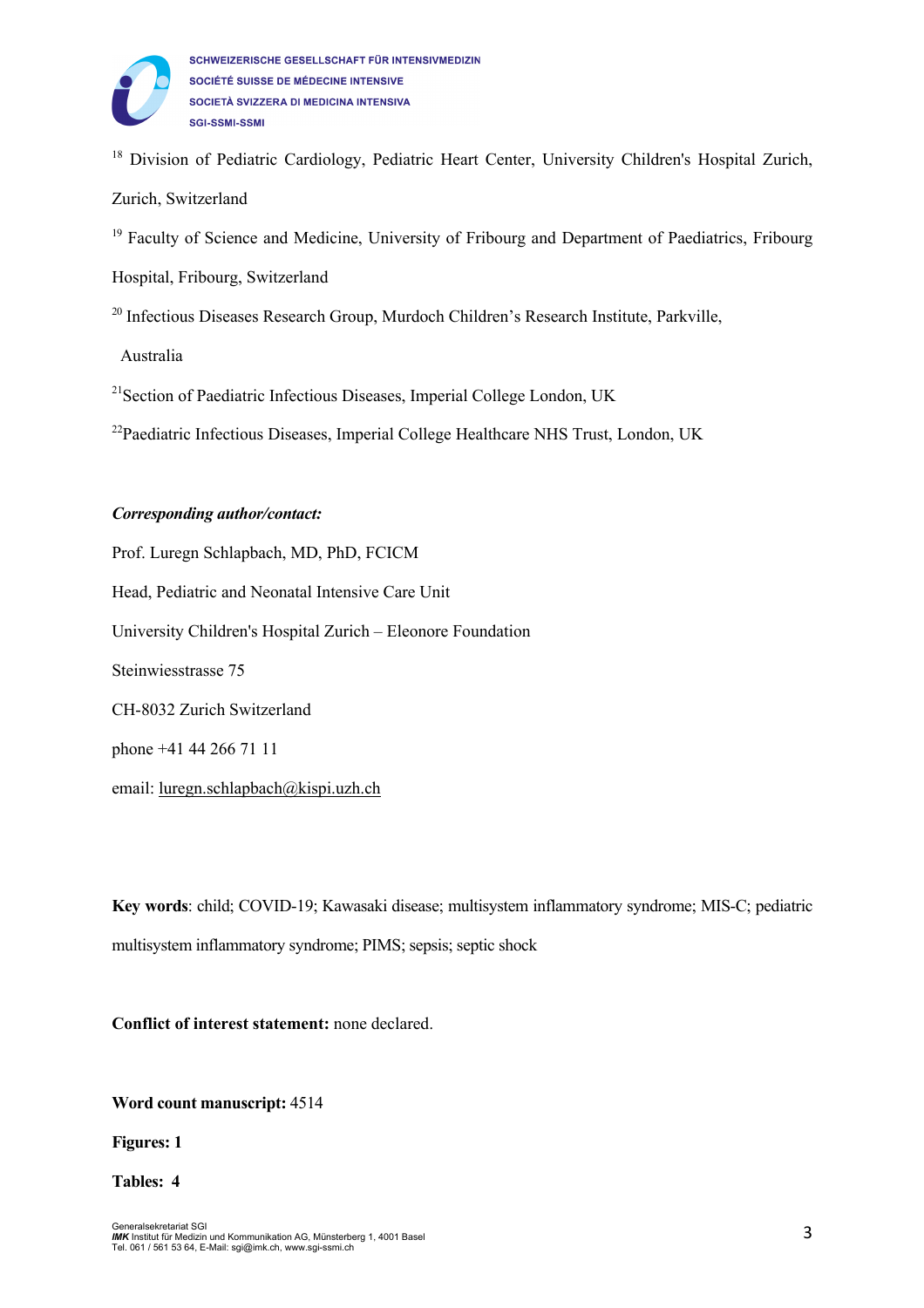

#### **Abstract**

**Background:** Following the spread of the coronavirus disease 2019 (COVID-19) pandemic a new disease entity emerged, defined as Paediatric Inflammatory Multisystem Syndrome temporally associated with COVID-19 (PIMS-TS), or Multisystem Inflammatory Syndrome in Children (MIS-C). In the absence of trials, evidence for treatment remains scarce.

**Purpose:** To develop best practice recommendations for the diagnosis and treatment of children with PIMS-TS in Switzerland. It is acknowledged that the field is changing rapidly, and regular revisions in the coming months are pre-planned as evidence is increasing.

**Methods:** Consensus guidelines for best practice were established by a multidisciplinary group of Swiss paediatric clinicians with expertise in intensive care, immunology/rheumatology, infectious diseases, haematology and cardiology. Subsequent to literature review, four working groups established draft recommendations which were subsequently adapted in a modified Delphi process. Recommendations had to reach  $>80\%$  agreement for acceptance.

**Results:** The group achieved agreement on 26 recommendations, which specify diagnostic approaches and interventions across anti-inflammatory, anti-infectious, and support therapies, and follow-up for children with suspected PIMS-TS. A management algorithm was derived to guide treatment depending on the phenotype of presentation, categorized into PIMS-TS with a) shock, b) Kawasaki-disease like and c) undifferentiated inflammatory presentation.

**Conclusion**: Using available literature and guidelines from international health authorities, the Swiss PIMS-TS recommendations represent best practice guidelines based on currently available knowledge to standardize treatment of children with suspected PIMS-TS in Switzerland. Given the absence of highgrade evidence, regular updates of the recommendations will be warranted, and participation of patients in trials should be encouraged.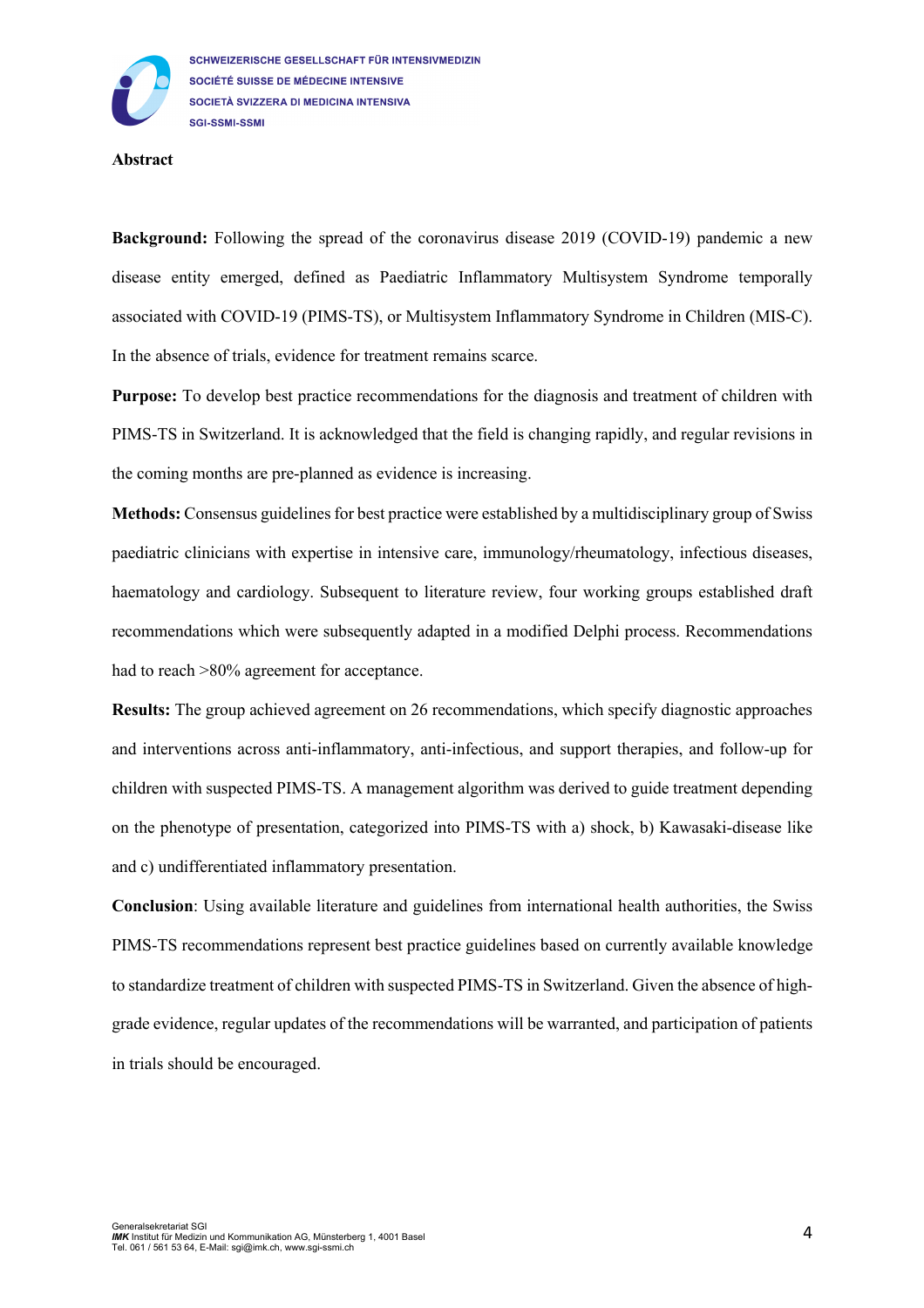

SCHWEIZERISCHE GESELLSCHAFT FÜR INTENSIVMEDIZIN SOCIÉTÉ SUISSE DE MÉDECINE INTENSIVE SOCIETÀ SVIZZERA DI MEDICINA INTENSIVA **SGI-SSMI-SSMI** 

#### **Introduction**

Subsequent to the first wave of the coronavirus disease 2019 (COVID-19) pandemic<sup>[1]</sup>, clusters of children presenting with unusual multisystem inflammatory conditions emerged[2; 3]. The clinical syndrome showed some heterogeneity with patients presenting either akin to toxic shock, Kawasakidisease like or with undifferentiated inflammatory characteristics, in addition to evidence of current or past COVID-19 infection in the majority of cases[4; 5]. Accordingly, this new disease entity has been called Paediatric Inflammatory Multisystem Syndrome temporally associated with COVID-19 (PIMS-TS) as per the Royal College of Paediatrics and Child Health case definition (RCPCH, https://www.rcpch.ac.uk/resources/guidance-paediatric-multisystem-inflammatory-syndrome-

temporally-associated-covid-19-pims) and Multisystem Inflammatory Syndrome associated with COVID-19 (MIS-C) as per the Center for Disease Control (CDC, https://www.cdc.gov/mis-c/) and the WHO (World Health Organisation, https://www.who.int/publications/i/item/multisysteminflammatory-syndrome-in-children-and-adolescents-with-covid-19).

While a number of studies have attempted to explain the underlying biological and genetic mechanisms of PIMS-TS, its pathophysiology and the observed variation in clinical presentation remains largely unknown $[6; 7; 8]$ . It is currently assumed that a complex process involving SARS-CoV-2-specific antigen presentation to autoreactive T cells, superantigen-like viral structures, cross-reactive SARS-CoV-2-specific antibodies and unbalanced cytokine responses may initiate PIMS-TS in genetically predisposed children[9; 10; 11; 12; 13]. In other paediatric hyperinflammatory syndromes, such as Kawasaki disease (KD), macrophage activation syndrome (MAS), and hemophagocytic lymphohistiocytosis (HLH), timely initiation of anti-inflammatory therapy and immunosuppression can often reverse the hyper-inflammatory state and prevent or mitigate organ damage. Therefore, therapeutic immune modulation is widely used as a mainstay of PIMS-TS treatment with the aim to inhibit cytokine secretion and restore immune homeostasis. In addition, PIMS-TS patients may also show signs of vasculitis, endothelial damage, and thrombosis, hence antiplatelet and anticoagulation management in PIMS-TS represent important additional considerations[14].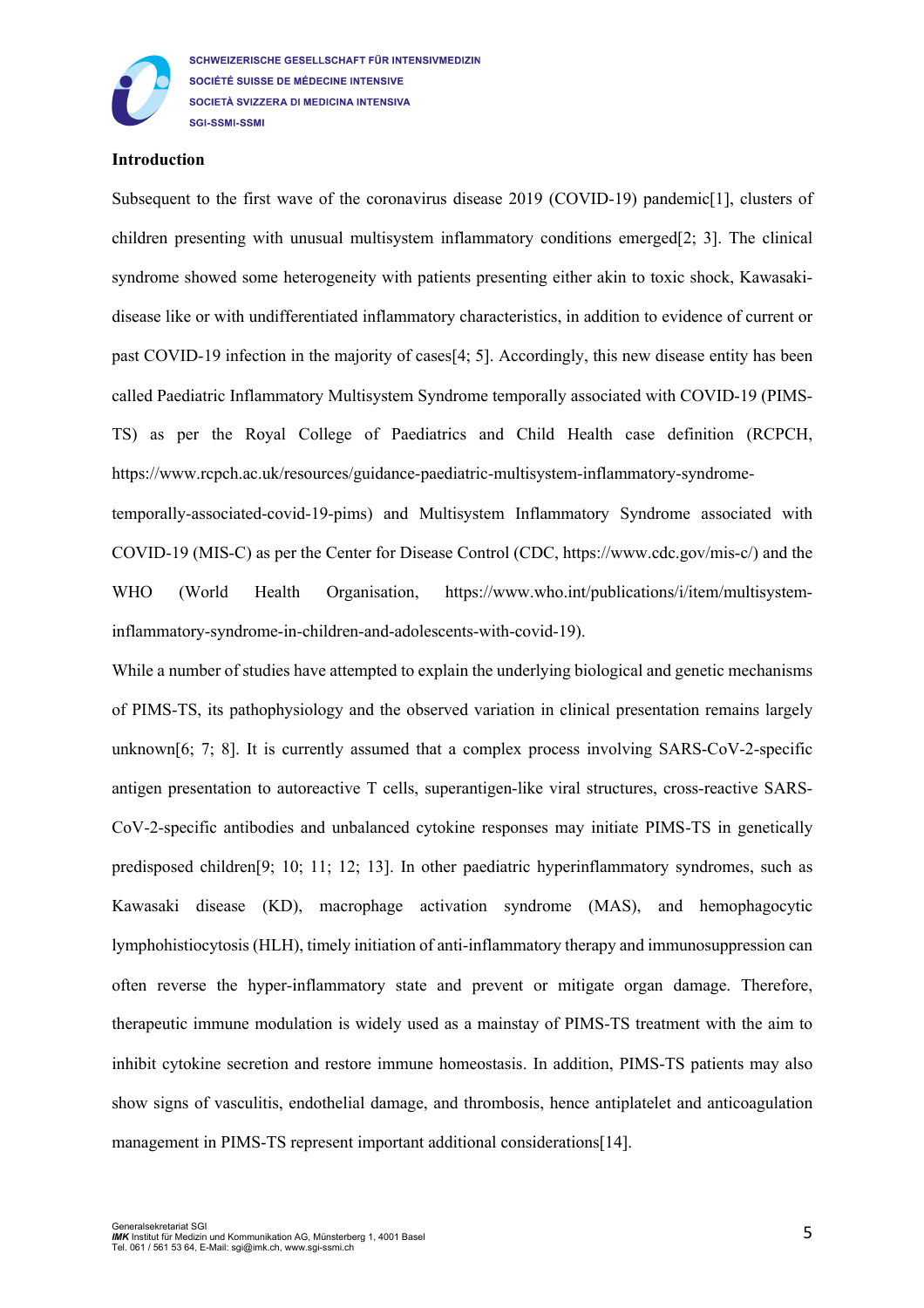

Cardiac involvement includes a supposed post-infectious myocarditis or myocardial injury and the development of coronary artery abnormalities with a minority developing coronary artery abnormalities. Myocardial injury is thought to be attributed to an acute and dysregulated immune response related to cytokine storm, endothelial damage, microvascular dysfunction and ischemic injury[15]. The tropism of SARS-Cov-2 to myocytes and endothelial cells with the facilitated entry by binding to the angiotensin-converting enzyme 2 receptors may contribute to the high percentage of cardiac involvement[16] .

In order to standardize management in Switzerland, we aimed to develop best practice recommendations for the diagnosis and treatment of children with PIMS-TS.

#### **Methods**

Subsequent to a call for Expressions of Interest, the Interest Group for Paediatric and Neonatal Intensive Care (IGPNI) of the Swiss Society of Intensive Care Medicine (SSICM) and the Paediatric Infectious Diseases Group Switzerland (PIGS) formed a working group on PIMS-TS. In total, 24 panellists across the fields of paediatric intensive care, infectious diseases, immunology and rheumatology, hematology, cardiology, and nursing composed the panel.

Four subgroups focused on the domains of i) disease criteria and diagnosis, ii) anti-inflammatory therapies, iii) anti-infective therapies, and iv) additional support therapies including coagulation management. Each subgroup performed a focused literature review on publications since the description of PIMS-TS in early 2020 until December 2020. In addition, we searched for available pathways, diagnostic, therapeutic, and follow-up recommendations from different international institutions[17; 18; 19; 20]. Over a period of five weeks, weekly virtual meetings of the entire working group were held to develop and discuss the recommendations in a modified Delphi process. Finally, voting was performed by the entire panel for each recommendation using Survey Monkey. The threshold for recommendations was met if  $>80\%$  of panellists voted for full agreement on an item. The thereby developed guideline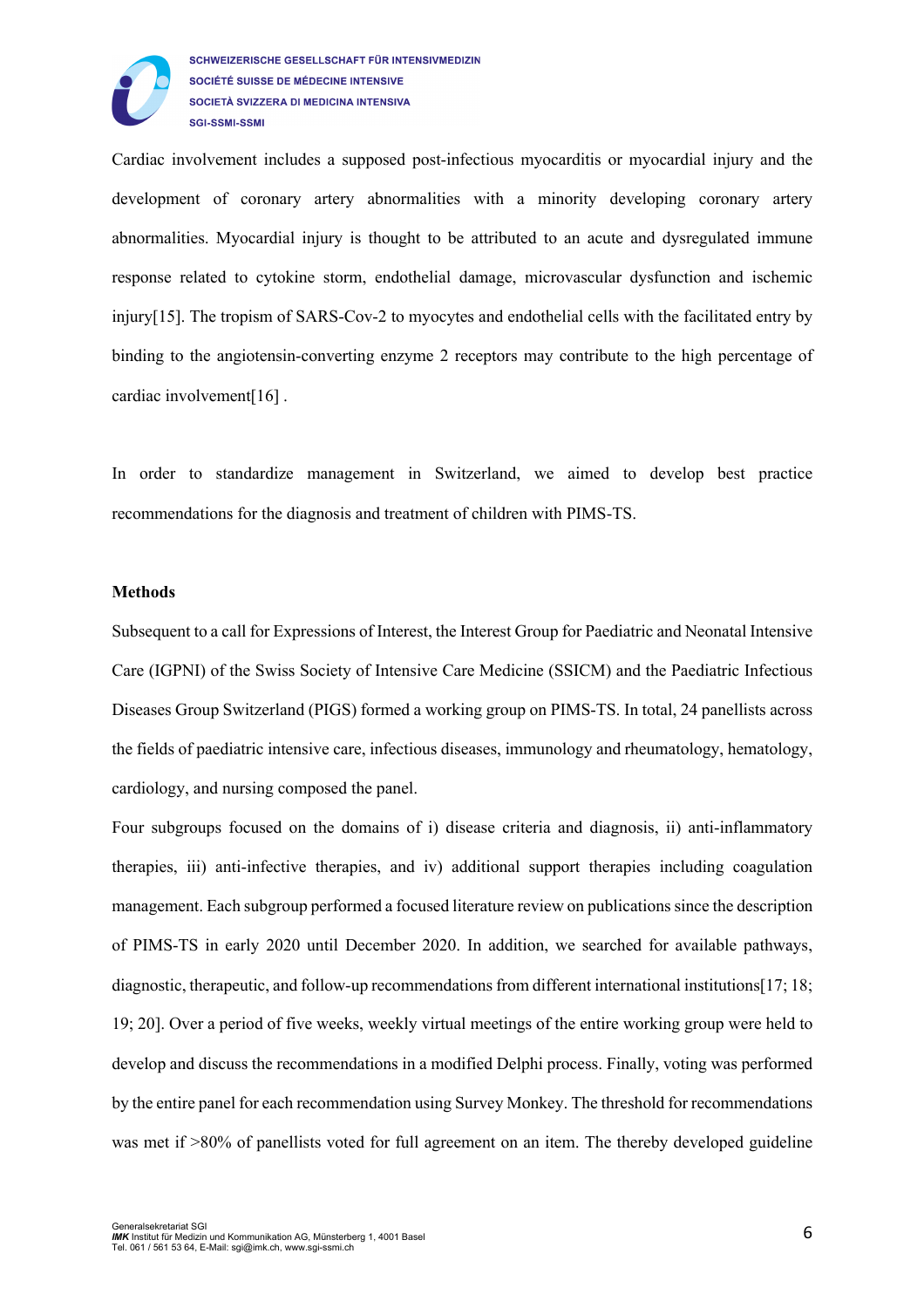

was piloted during four weeks in January 2021, subsequent to which an update and re-voting occurred on items which were agreed to be changed in the panel.

#### **Statement of uncertainty:**

At present, professionals remain confronted with substantial uncertainties regarding clinical phenotypes, long-term outcomes, and optimal management[21]. In the absence of randomized trials, evidence for best treatment is minimal for the diagnostic, anti-inflammatory, anti-infectious, and supportive measures which have been proposed  $[6; 22]$ . Recommendations therefore are based primarily on expert opinion and similar recommendations in the United Kingdom. The field is rapidly changing with reports being published on an almost weekly basis[23; 24], hence revision and updates of the recommendations will be required regularly.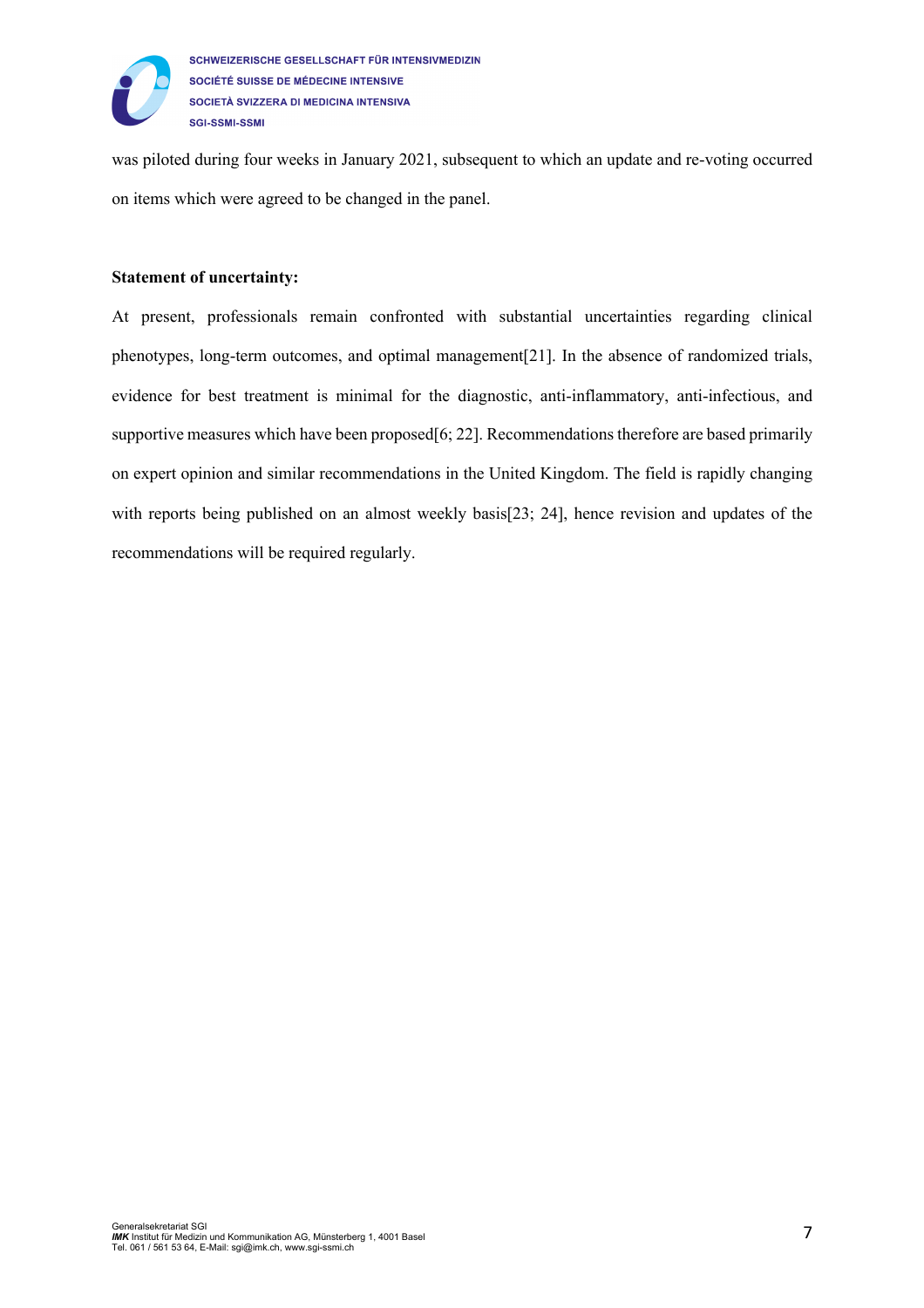

#### **Recommendations**

### *Diagnosis*

1. For PIMS-TS, the following case definition should be used:

Adapted RCPCH - case definition[25; 26]

- Patient aged <18 years of age. Persistent fever + inflammation (elevated CRP and neutrophils, or lymphopaenia) + single or multiorgan dysfunction (shock, cardiac, respiratory, renal, gastrointestinal, neurological) + additional features (see **Table 1**). This may include children fulfilling full or partial criteria for Kawasaki disease (KD).
- Exclusion of any other probable cause, such as bacterial sepsis, staphylococcal/streptococcal shock syndromes, and viral infections associated with myocarditis. Waiting for these results should not delay seeking expert advice.
- Positive for current or recent SARS-CoV-2 infection by PCR, serology, or antigen test; or COVID-19 exposure within 4 weeks prior to the onset of symptoms. Waiting for these results should not delay seeking expert advice.

2. If a child fulfils the diagnostic criteria for PIMS-TS we recommend classifying these patients according to the presenting phenotype due to the implications for diagnostic workup and management:

- Shock-like presentation: signs of shock as per the Goldstein 2005 definition of cardiovascular failure[27] (**Appendix**)
- Kawasaki disease-like presentation: complete or incomplete with cardiac involvement, according to AHA[28]
- Undefined inflammatory presentation: persistent pyrexia with signs of PIMS-TS but not meeting shock criteria nor having cardiac involvement

Overall, PIMS-TS remains a rare condition and most children with SARS-CoV-2 infection will remain asymptomatic or will exhibit only mild symptoms[4; 29]. Predominant clinical features include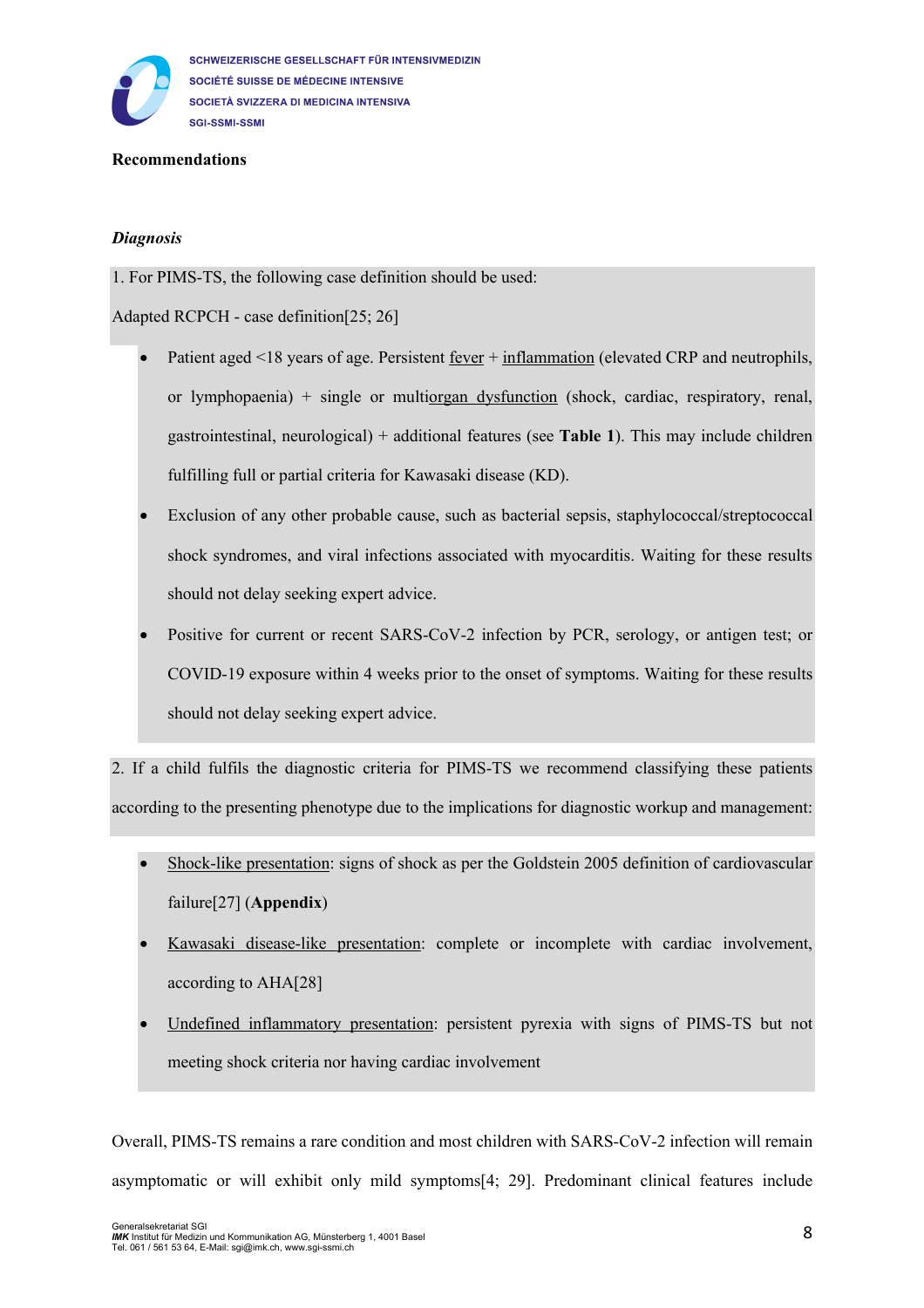

persistent fever and gastrointestinal symptoms, e.g. abdominal pain, vomiting or diarrhoea. Many patients may exhibit additional clinical features (**Table 1**). Cardiovascular impairment can be manifest at presentation or develop during admission[15; 30]. Coronary artery aneurysms (CAA) may develop post-discharge up to 3 weeks after disease onset[28]. Some patients show rapid clinical deterioration often characterized by a vasoplegic shock state requiring admission to intermediate or intensive care units (IMC/PICU).[4; 31]

It is paramount to avoid anchoring bias given that PIMS-TS remains a rare condition[32], and in view of the fact that many children suffering from other disease during the pandemic may have concomitant microbiological evidence of SARS-CoV-2 exposure. Other, more common differential diagnoses need to be considered, such as, but not restricted to:

- Invasive bacterial infection
- **Sepsis**
- Toxic shock syndrome (TSS)
- Staphylococcal Scalded Skin Syndrome (SSSS)
- Kawasaki disease (KD)
- Viral myocarditis/infection (such as EBV, CMV, adenovirus, enterovirus, and other viruses)
- Serum sickness
- Acute appendicitis/acute surgical abdomen
- **Gastroenteritis**
- Macrophage activation syndrome (MAS) and hemophagocytic lymphohistiocytosis (HLH)

## (**Appendix**)

- Malignant diseases, e.g. acute leukaemia

As pediatric Emergency Departments face large numbers of febrile children, we recommend a staged diagnostic approach, starting with standard investigations for all children where PIMS-TS is suspected (**Table 2**), followed by more in-depth diagnostic work-up in children with evidence of severe disease, or those with diagnostic uncertainty.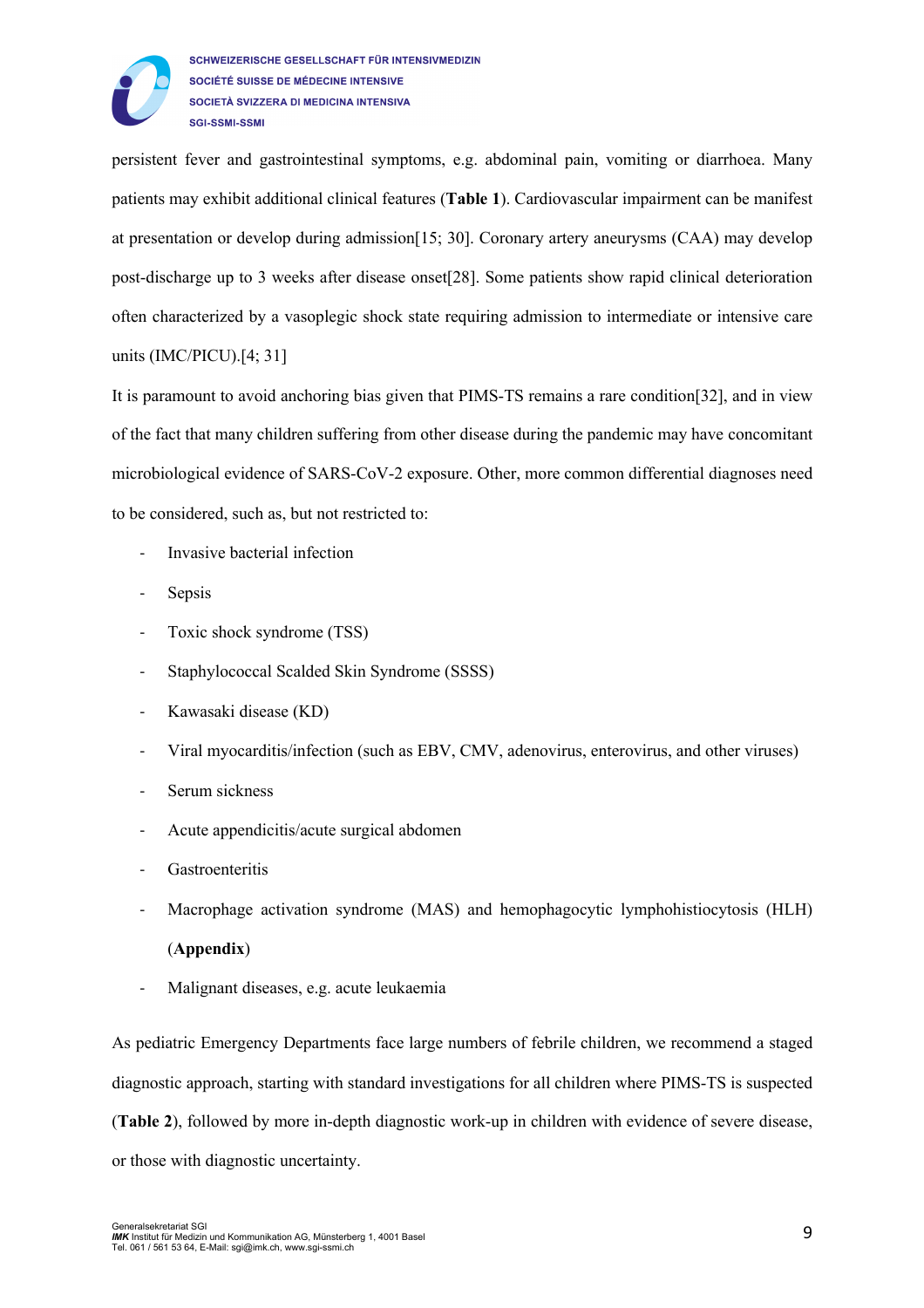

PIMS-TS may manifest with features of classic or incomplete (atypical) KD with, or without cardiac involvement[33]. Although the clinical presentation of PIMS-TS patients shares similarities with KD and TSS[4; 29], there are several differences in the clinical presentation compared to classical KD and patients with PIMS-TS by definition lack microbial confirmation of a staphylococcal or streptococcal infection. Compared to classical KD, patients with PIMS-TS more often present with prominent gastrointestinal and neurologic symptoms[15], and the incidence of cardiac involvement is even higher in PIMS-TS patients. More than 50% of children with PIMS-TS do develop some sort of cardiac involvement, defined by elevation of cardiac biomarkers, systolic or diastolic myocardial dysfunction or even shock. In addition, there is limited evidence that conduction abnormalities are more common in PIMS-TS, including heart block[34; 35].

Early involvement of a paediatric multidisciplinary team (MDT) including intensive care, immunology, infectious diseases, rheumatology, cardiology, haematology and others (e.g. general surgery) should be considered. In addition to cardiac biomarkers (such as cTnT and NT-pro-BNP) the cardiac evaluation of a patient with PIMS-TS should include a 12-lead electrocardiogram and echocardiography (**Table 2**). Diagnostic measures, including laboratory tests such as markers of inflammation and organ dysfunction, and imaging modalities such as transthoracic Doppler 2D echocardiography should be repeated sequentially depending on the presentation, disease severity, and evolution to guide escalation and de-escalation of therapy, and to rule out other diagnoses.

A substantial proportion of children with PIMS-TS initially manifest significantly raised levels of NTpro-BNP and modest elevations of cardiac troponin, which sometimes take days to weeks to normalize[16; 30]. In patients with preserved ejection fraction, increased cardiac biomarkers likely reflect subclinical myocardial injury and may be associated with more subtle changes in diastolic function[36]. Commonly observed echocardiographic findings include depressed systolic LV and RV function. Moreover, mitral regurgitation, and mild pericardial effusion have been described. While most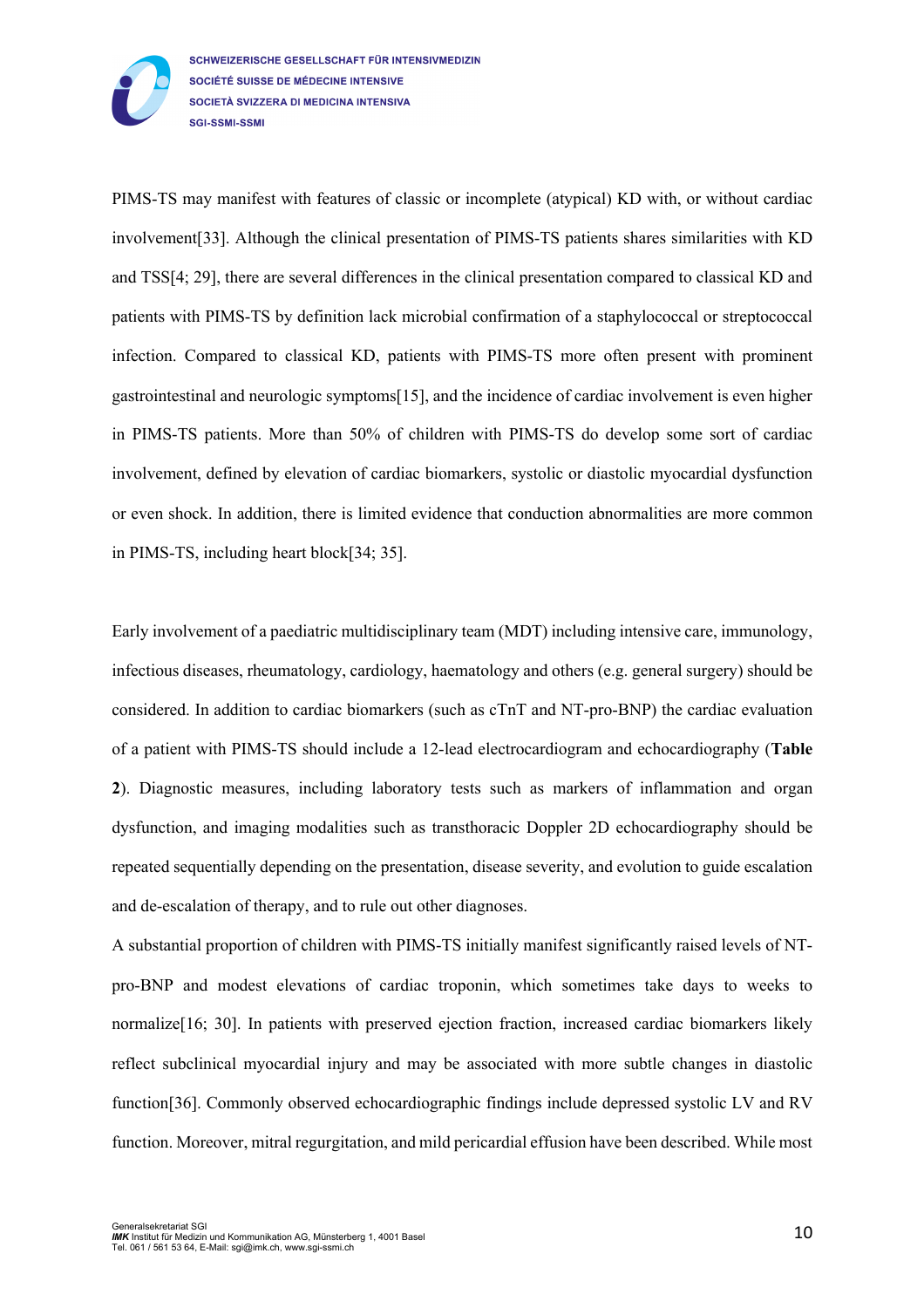

patients show rapid improvement in LV systolic function and even normalization within 1-2 weeks after initial presentation, diastolic dysfunction often persists until early follow up or longer[36].

ECG registration is recommended at the time of diagnosis and every 48 hours while inpatient, daily in patients on PICU. Most ECG findings are non-specific and include ST-segment changes, QTc prolongation and premature atrial or ventricular beats. Another common finding is first-degree (rarely higher grade) atrioventricular block - which may progress after initial diagnosis[34; 35]. Single cases of atrial fibrillation or sustained arrhythmias leading to hemodynamic collapse have been described[37]. All inpatients should be monitored by telemetry. In well patients with unremarkable ECG recording, SatO2/HR monitoring is deemed to be sufficient. In outpatients with first-degree atrioventricular block or arrhythmias Holter monitoring is recommended[20].

Coronary artery aneurysms represent a serious complication and may place patients at risk for coronary artery thrombosis or stenosis, myocardial infarction and cardiac death. Coronary artery abnormalities have been reported to appear in 8-24% of patients with PIMS-TS irrespective of the phenotype[15; 30]. Most of them are dilation or small aneurysms, but large/giant aneurysms may occur<sup>[37]</sup>, even during the convalescent period[4; 38]. While, coronary artery dilation resolve within 4 to 8 weeks without sequelae, aneurysms may lead to coronary artery stenosis and thrombosis even when they reduce in size over weeks to months[28].

#### *Anti-inflammatory therapies*

3. Therapeutic immune-modulation in PIMS-TS patients requires a multidisciplinary approach. Clinicians should re-evaluate the patient response and consider differential diagnoses at every step.

We recommend a MDT approach to guide initiation, escalation, and tapering of empiric immunomodulatory therapy, particularly because available evidence for such treatment is currently only based on observational reports. The panel recommends using a management algorithm (**Figure 1**) to guide the step-wise selection of the initial interventions. Dosing recommendations are provided in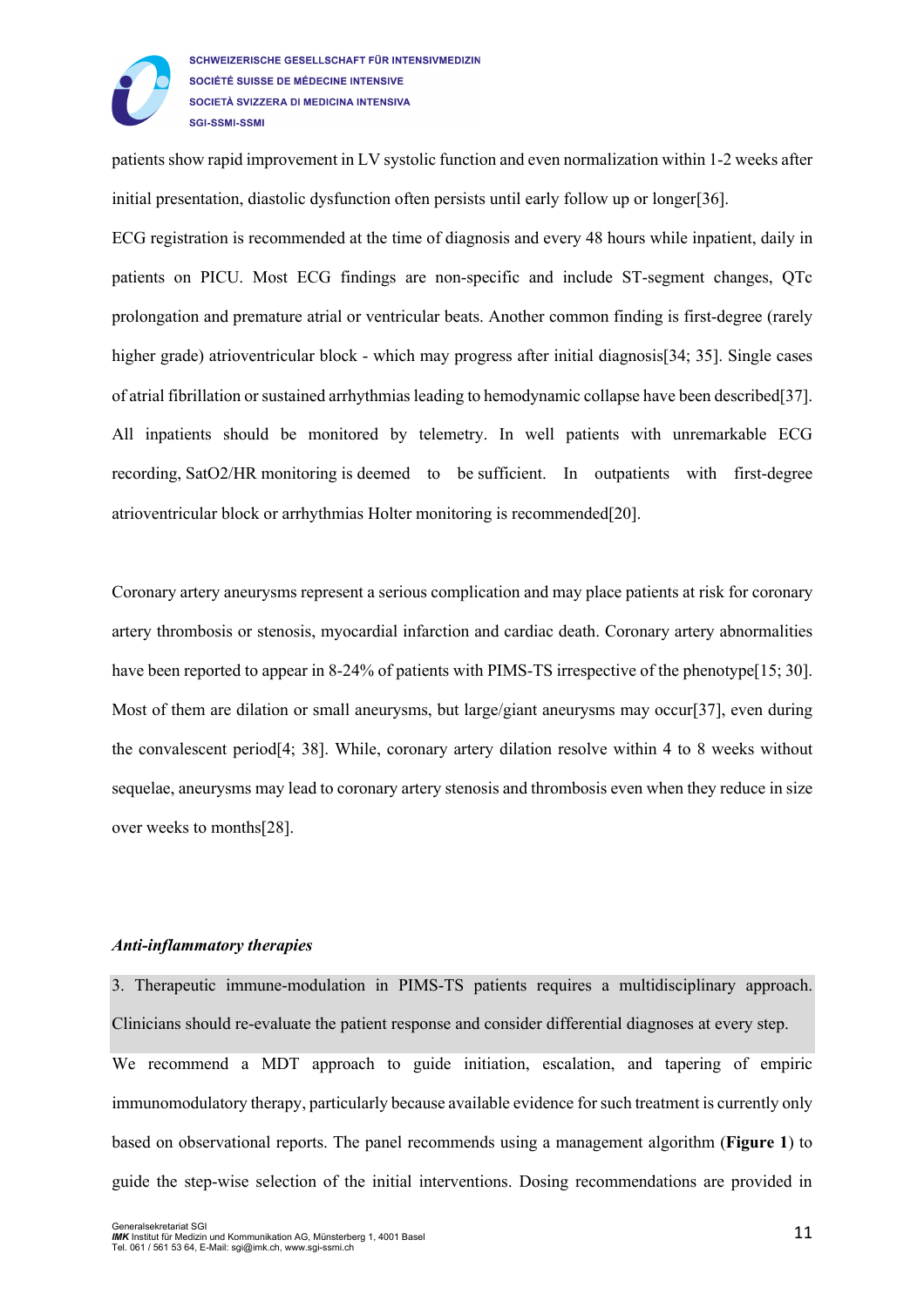

**Table 3** and were adapted from the Imperial College Healthcare NHS Trust PIMS-TS guideline (Prof. Elizabeth Whittaker, personal communication).

4. In patients with Kawasaki disease-like PIMS-TS, immunomodulation and management should follow established guidelines for Kawasaki disease.

5. In patients with PIMS-TS shock, we recommend using immunoglobulins (IVIG, 2 g/kg).

6. In patients with PIMS-TS shock we recommend treatment with intravenous pulse high-dose methylprednisolone (10mg/kg q24h for 1-3 days, max. 1 g/day).

7. In non-shocked patients with PIMS-TS undefined inflammatory presentation clinicians should consider administration of immunoglobulins (IVIG, 2 g/kg).

8. In non-shocked patients with PIMS-TS (Kawasaki-like presentation or undefined inflammatory presentation) clinicians should consider administration of prednisolone (2 mg/kg q24h, max. 60 mg/day).

9. In all patients with confirmed PIMS-TS treated with steroids, steroids should be tapered over a period of 2-6 weeks depending on the clinical course and considering the clinical and biochemical (such as CRP, D-Dimer and ferritin levels) response.

For children with Kawasaki disease-like PIMS-TS and for children with coronary artery abnormalities irrespective of the PIMS-TS phenotype, the panel recommends that established institutional or international guidelines such as the 2020 American College of Rheumatology guidelines[39] on Kawasaki disease-like PIMS-TS should be followed. In addition, both the European SHARE initiative[40] and the American Heart Association guidelines[28] provide guidance on KD.

We recommend, based on currently available reports and in line with other recommendations, to use intravenous immunoglobulin (IVIG) in PIMS-TS patients presenting with shock, and to consider IVIG in PIMS-TS with undefined presentation. While IVIG should be usually administered as a single dose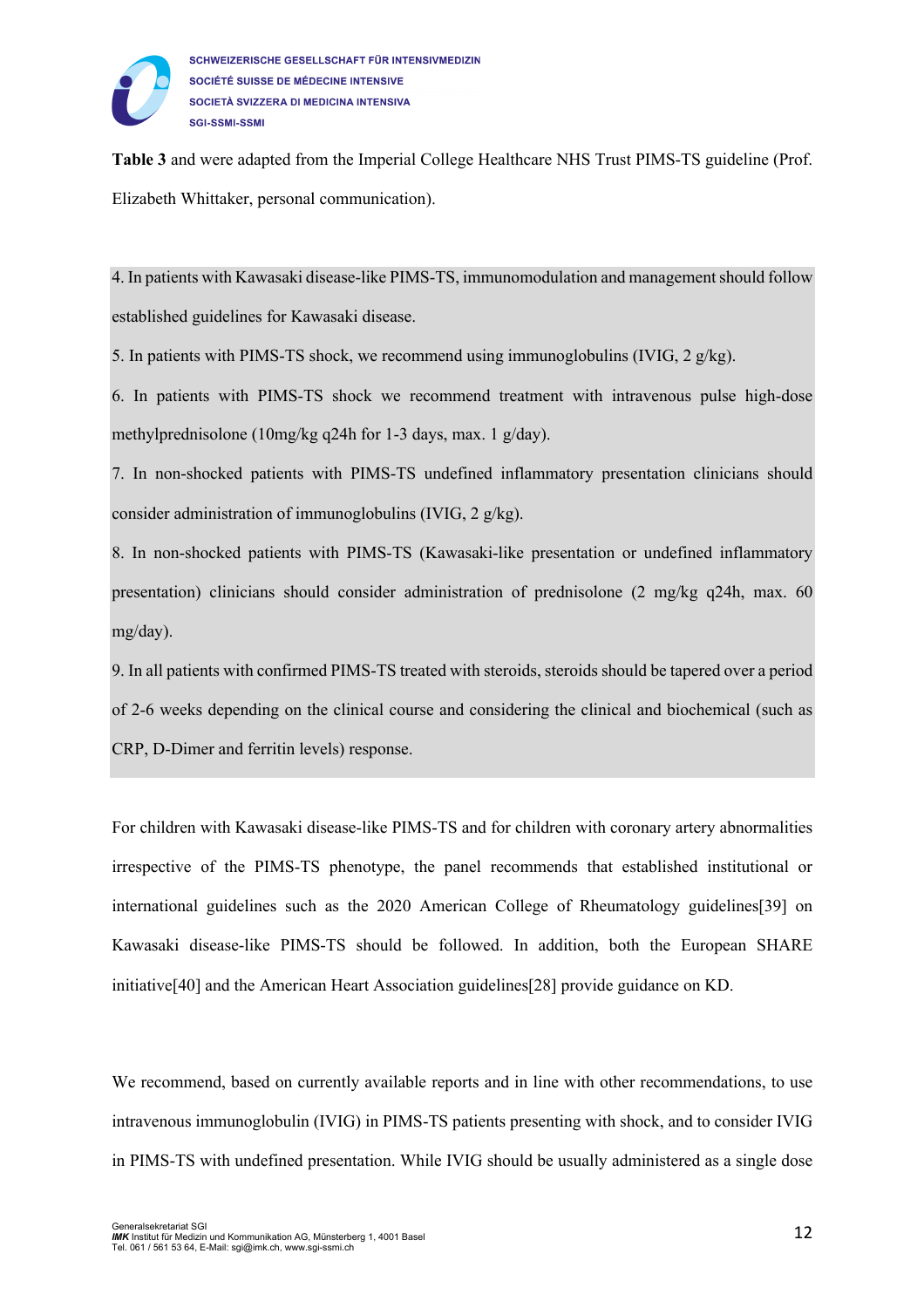

of 2g/kg (max. 100g/dose), clinicians should assess the cardiac and fluid status, particularly in patients in shock, as in some patients a slower administration become necessary.

While corticosteroids have often been used as adjuncts to IVIG[41], the specific indication, dosing, timing or type of glucocorticoids in PIMS-TS remains unknown. A French propensity-matched study of 111 children with PIMS-TS reported substantially improved outcomes in children with PIMS-TS treated with IVIG and steroids (9% persistence of fever) in comparison to children who received IVIG alone (51% treatment failure, Odd`s ratio 0.25; 95%-CI 0.09 to 0.70, p-value 0.008) [42]. The panel considered that benefit versus harm justify pulse high-dose steroids for a duration of 1 to 3 days in PIMS-TS patients with shock, with an initial dose of 10mg/kg methylprednisolone (max 1g/day). Increasing the methylprednisolone dose to 30mg/kg q24h may be considered, although side effects such as hyperglycaemia, hypertension, agitation, hospital-acquired infection and hip osteonecrosis should be weighed against potential benefit. PIMS-TS patients treated with pulse corticosteroids should receive gastric protection with proton-pump inhibitors.

Given potential side effects and the lack of data, we advise against the use of pulse steroids in PIMS-TS patients without shock but suggest considering a lower dose therapy given intravenously and, subsequently, orally. While the optimal duration of steroid therapy in PIMS-TS remains unknown, the joint view of the panel is that decisions on steroid treatment duration should be guided by the clinical response (resolution of signs and symptoms), as well as by laboratory evidence of decreasing inflammation and improving organ function. Most patients seem to recover well under a 14-day treatment schedule without subsequent signs of disease rebound. In patients with apparent rebound, alternative inflammatory diagnoses should be considered.

A proportion of patients may not respond to initial treatment, and deterioration of the disease can be life-threatening. Refractory PIMS-TS is characterized by persistent fever and/or increase of inflammatory markers, worsening organ function, or increase in need of vasoactive drugs (measured by Vasoactive-Inotrope Score[43]) within 24 to 48 hours after start of treatment. Consideration of disease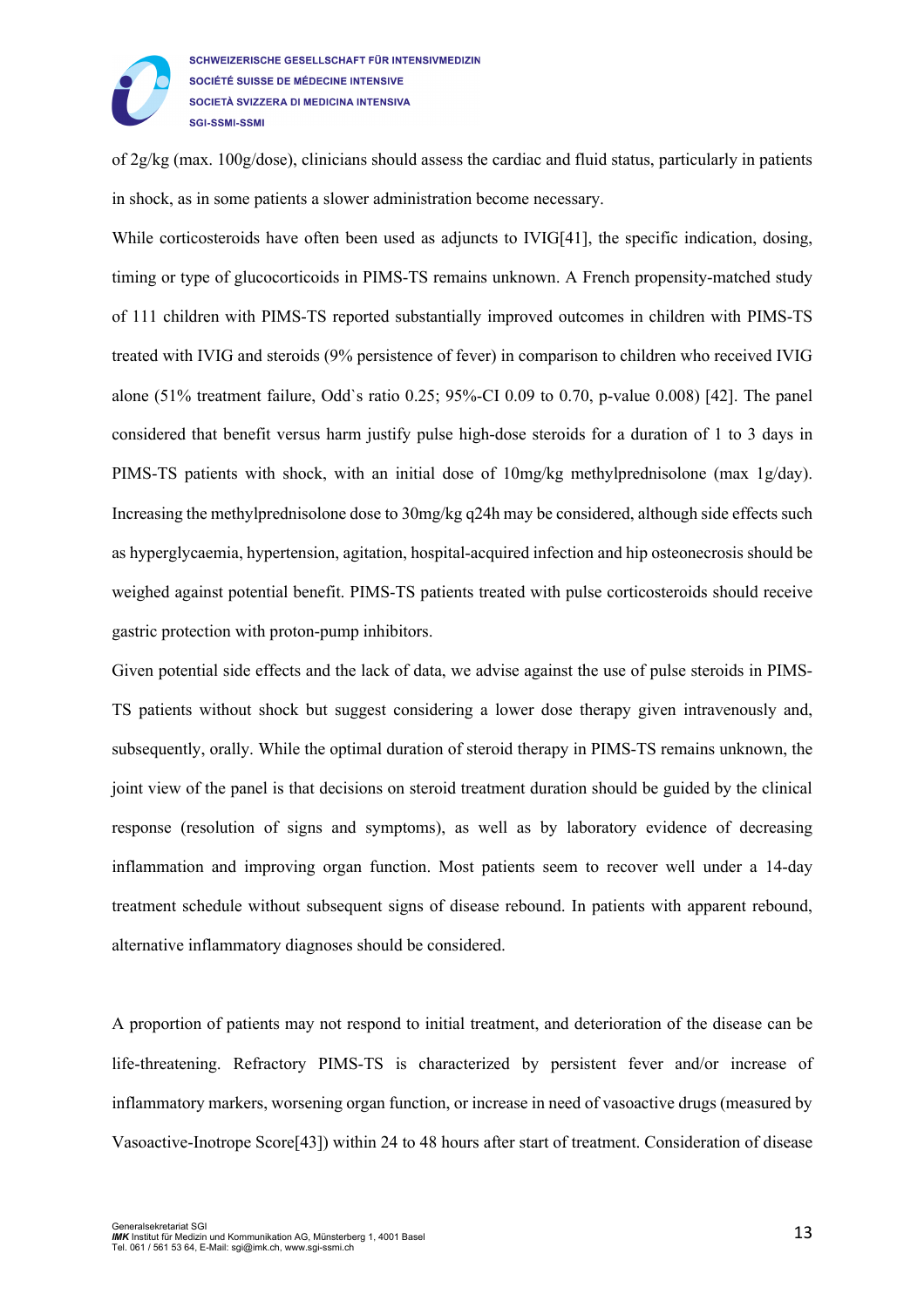

severity in particular in PICU patients, and assessing evidence of persistent or progressive (multi-) organ dysfunction is paramount to guide treatment escalation.

Again, MDT assessment is recommended and needs to take differential diagnoses into account at every step before escalating treatment, and should carefully evaluate risk-versus-benefit ratio of escalating immunomodulatory therapies. For example, PIMS-TS patients may develop secondary infections and immuno-suppressive treatment regimens may further impair the host defense against infection. The current list of biological drugs includes IL-1R (i.e. anakinra), IL-6R (i.e. tocilizumab) and tumor necrosis factor (TNF) (infliximab) blocking agents (**Table 3**). In addition, clinicians may discuss administration of a second dose of IVIG, or pulse steroids.

10. In patients with PIMS-TS refractory to initial treatment with IVIG and steroids, and after exclusion of alternative causes by the multidisciplinary team, we suggest consideration for anakinra. We recommend starting at 2-3 mg/kg q12h s.c. (max. 100 mg/dose, total of 4-6 mg/kg/day). In case of clinical improvement, stopping of anakinra after 48 to 72 hours should be considered in the multidisciplinary team.

11. In patients with PIMS-TS where no clinical and biochemical improvement to anakinra treatment is observed within 24-48 hours, the multidisciplinary team should consider other targeted immunomodulation therapy with either tocilizumab or infliximab.

12. Clinical assessment and serial laboratory testing on measures of inflammation and organ dysfunction should guide escalation and duration of immunomodulation therapy treatment.

Despite its limited licensed indication, anakinra is increasingly chosen for off-label use in PIMS-TS patients[4; 44; 45; 46]. Anakinra has been approved for subcutaneous administration, however continuous intravenous administration has been reported[47]. Its short half-life (4-6 hrs) (**Table 3**), allows for repeated re-assessment of the immunosuppressive regimen. We therefore suggest a short trial of IL-1R blockade in PICU-hospitalized PIMS-TS patients that have not responded within a period of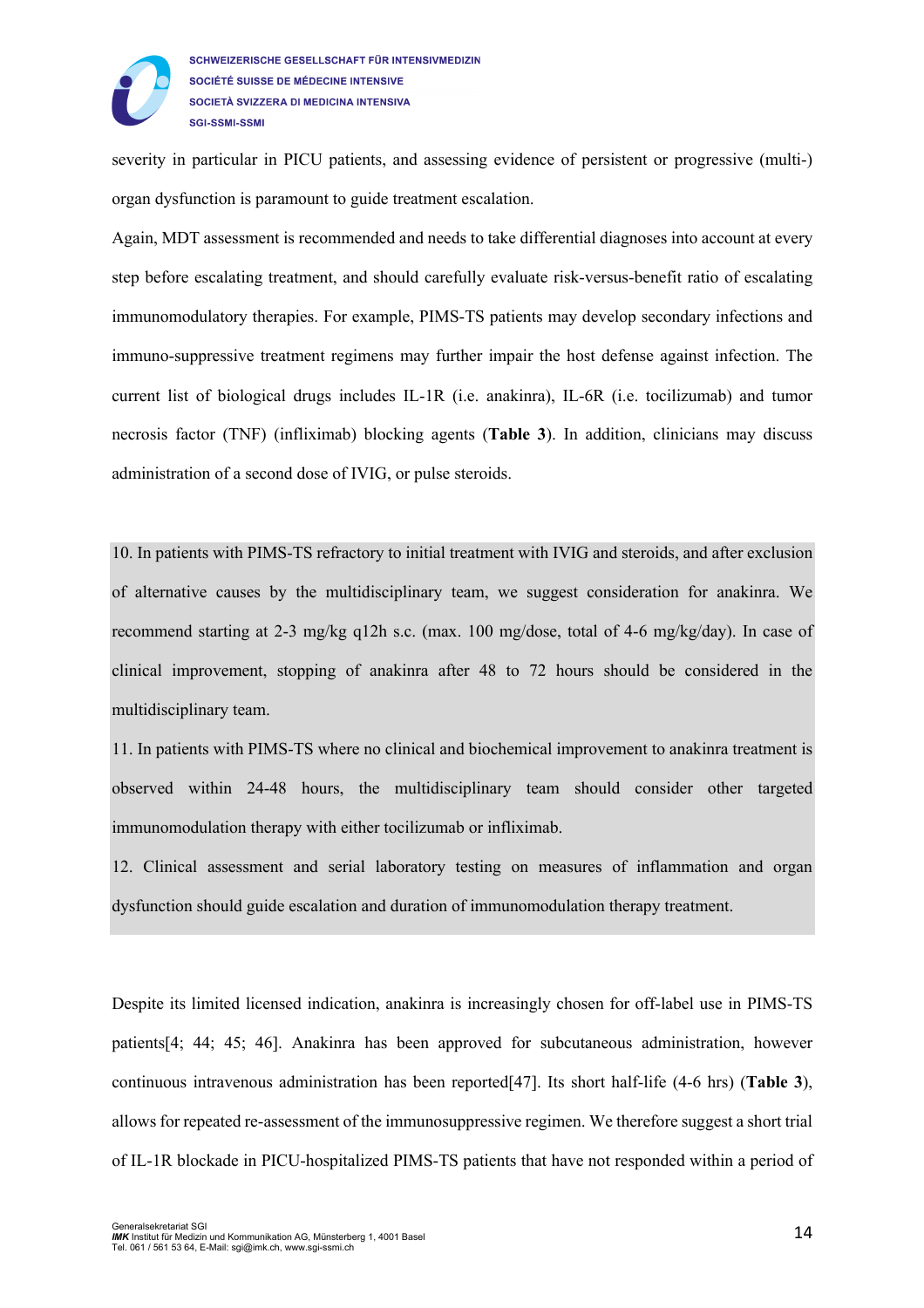

24 to 36 hours following administration of both IVIG and steroids. Anakinra dose increase in the absence of clinical improvement may be considered in the MDT. We suggest stopping anakinra after 48-72 hours without tapering in case of clinical improvement. There is no evidence to support routine serial cytokine level assessment to guide cytokine-targeted therapy (CTT).

Tocilizumab is an IL-6R blocking agent currently approved for the treatment of both systemic and polyarticular juvenile idiopathic arthritis in children above 2 years of age. Tocilizumab has also been used in children with PIMS-TS as IL-6 has been described to be one of the main drivers of the inflammatory cytokine storm in this disease entity. However, safety concerns exist as significant side effects have been described such as a reversible elevation of liver enzymes and an increased risk for bacterial and fungal infections (**Table 3**). Therefore, tocilizumab should be reserved for children with life-threatening PIMS-TS in whom anakinra has failed to show a clear benefit within 48 hours. Given the long half-life (150 hours) tocilizumab is usually given as a single intravenous dose.

The TNF-alpha blocking agent infliximab, classically used in children with various autoimmune inflammatory diseases has also been successfully used in children with KD. However, since infliximab increases the risk for secondary infections, and based on its long half-life (around 8 days, **Table 3**), infliximab should be administered as a single intravenous dose, and only in patients with PIMS-TS who failed to respond to anakinra (or tocilizumab).

#### *Anti-infective therapies*

13. Based on the absence of evidence of remdesivir treatment for children with COVID-19 and the proposed post-infectious concept of PIMS-TS[48] we do not recommend the routine administration of remdesivir in PIMS-TS patients.

14. Children with suspected PIMS-TS and signs of shock or other organ dysfunction should be treated empirically with intravenous broad-spectrum antimicrobial therapy for bacterial sepsis.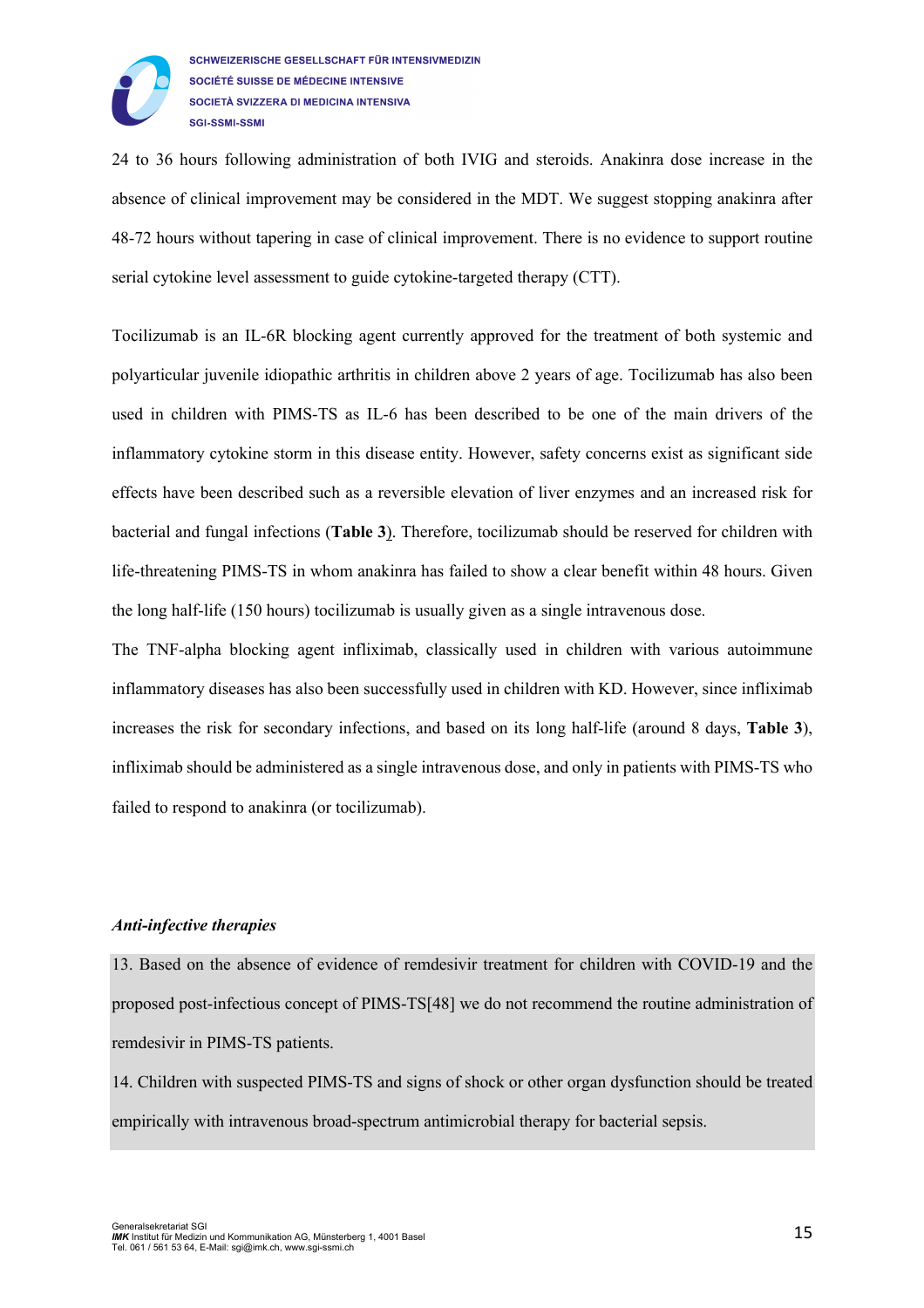

15. In children with PIMS-TS receiving intravenous antimicrobial therapy, we recommend daily assessment (e.g., clinical, laboratory assessment) for de-escalation of antimicrobial therapy in consultation with infectious diseases specialists. Stopping of antimicrobial therapy should be considered depending on the clinical course, microbiological findings, and the presence of PIMS-TS diagnostic criteria, including evidence of recent or current SARS-CoV-2 infection by serology or PCR.

Remdesivir, a nucleoside analogue prodrug, has been approved for the treatment of COVID-19 in adults based on emerging evidence demonstrating the efficacy in shortening time to clinical recovery[49; 50], however recent experience<sup>[49</sup>; 51] has not confirmed these findings. The safety and effectiveness of remdesivir for treatment of COVID-19 in children has not yet been evaluated (studies are underway) outside case reports[52; 53]. Hence the role of remdesivir in the management of PIMS-TS is uncertain, especially as PIMS-TS represents a post-infectious disorder rather than active SARS-CoV-2 infection. For these reasons the panel agreed that remdesivir should not be *routinely* used in children with PIMS-TS. However, PIMS-TS patients may be considered for the compassionate use of remdesivir on a caseby-case basis[29; 54]. When remdesivir is used the FDA emergency use authorization instructions for the use of remdesivir in children >3.5 kg should be followed (https://www.fda.gov/media/137566/download).

Children with PIMS-TS initially often present with signs and symptoms that mimic those of septic shock and toxic shock syndrome[32] and neither clinical findings (fever, rash, abdominal symptoms), infection markers (CRP), nor other laboratory measures of inflammation may allow reliable discrimination[55; 56]. Mortality in children with sepsis and septic shock increases as time to effective antimicrobial therapy increases[57; 58]. All suspected PIMS-TS patients with clinical signs of sepsis should therefore receive prompt empiric intravenous antibiotics within one hour of presentation for those with shock, and within up to three hours for those without shock[59]. The choice of antibiotics should be based on local guidelines and taking into account age, epidemiology, signs consistent with toxic shock, and pre-existing medical conditions. Antibiotics should be stream-lined or stopped on the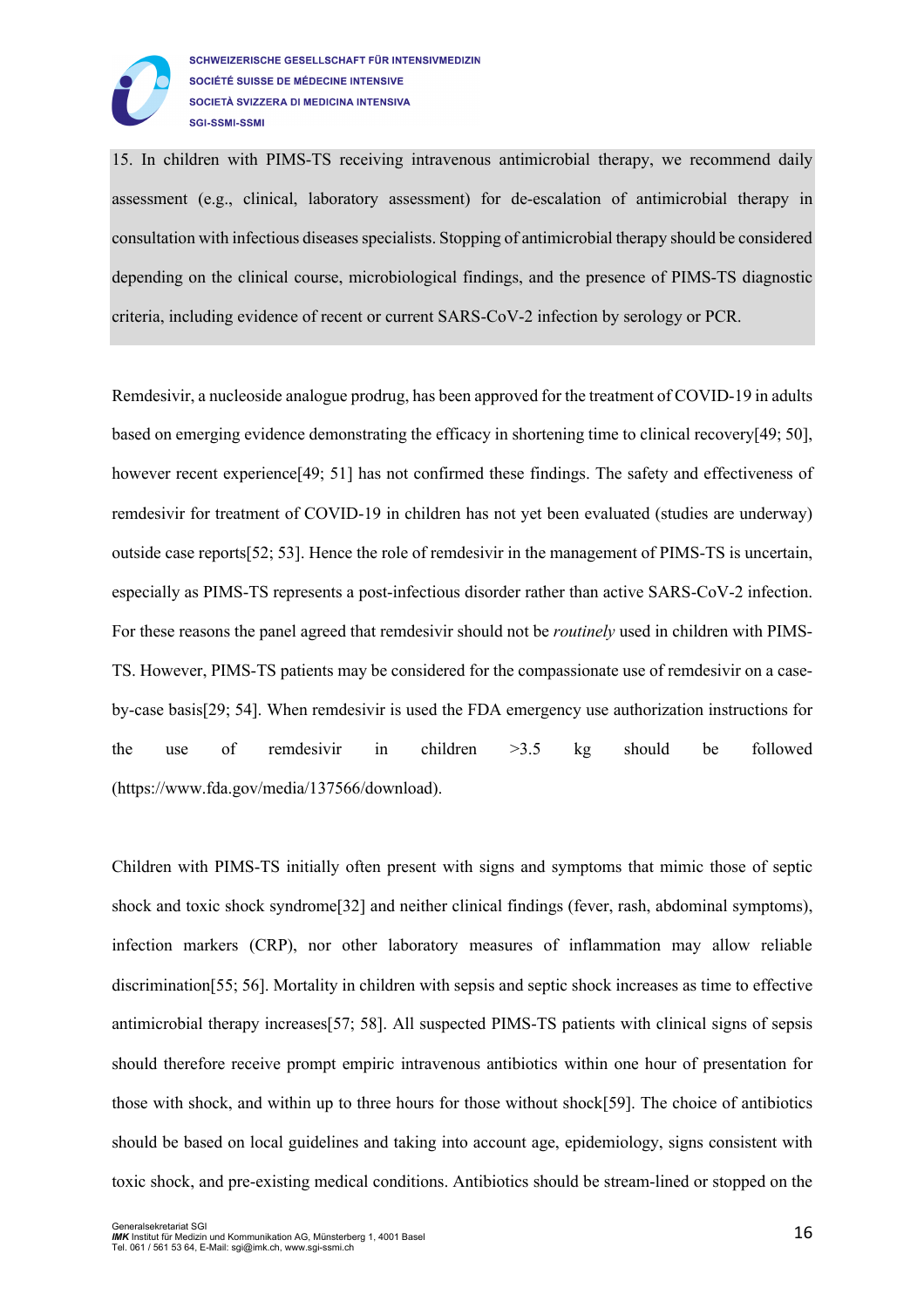

SCHWEIZERISCHE GESELLSCHAFT FÜR INTENSIVMEDIZIN SOCIÉTÉ SUISSE DE MÉDECINE INTENSIVE SOCIETÀ SVIZZERA DI MEDICINA INTENSIVA **SGI-SSMI-SSMI** 

basis of the clinical course and microbiological culture results in discussion with the infectious diseases team.

#### *Supportive measures*

16. All PIMS-TS patients with shock or other organ dysfunction must be transferred to a centre with availability of specialized Paediatric Intensive Care Units, cardiology, infectious diseases, and immunology/rheumatology.

17. Haemodynamic, respiratory, and other organ support should follow established guidelines such as the Surviving Sepsis Campaign.

18. Extracorporeal Membrane Oxygenation should be considered in PIMS-TS with cardiac, respiratory, or cardiorespiratory failure refractory to conventional management as per established guidelines such as the Surviving Sepsis Campaign.

Many PIMS-TS patients do not show evidence of active viral infection and may be less likely to be infectious to healthcare workers. However, clinical staff should wear appropriate personal protective equipment[29] as per institutional guidelines. Children should be triaged, assessed and management in line with recommendations for management of fever in infants <36 months, Surviving Sepsis Campaign[57], and standard Pediatric Advanced Life Support resuscitation algorithms for critically ill children. As some children's condition may worsen rapidly and they may develop haemodynamic compromise, close monitoring and early referral to a centre with expertise in paediatric cardiology and PICU is mandatory.

19. In the absence of contraindications, we recommend starting prophylactic i.v. unfractionated heparin at a dose of 10 U/kg/h in PIMS-TS patients with shock. Conversion to low molecular weight heparin (LMWH, such as enoxaparin at a dose of 0.5 mg/kg q12hrs) after the first days should be considered, depending on renal function.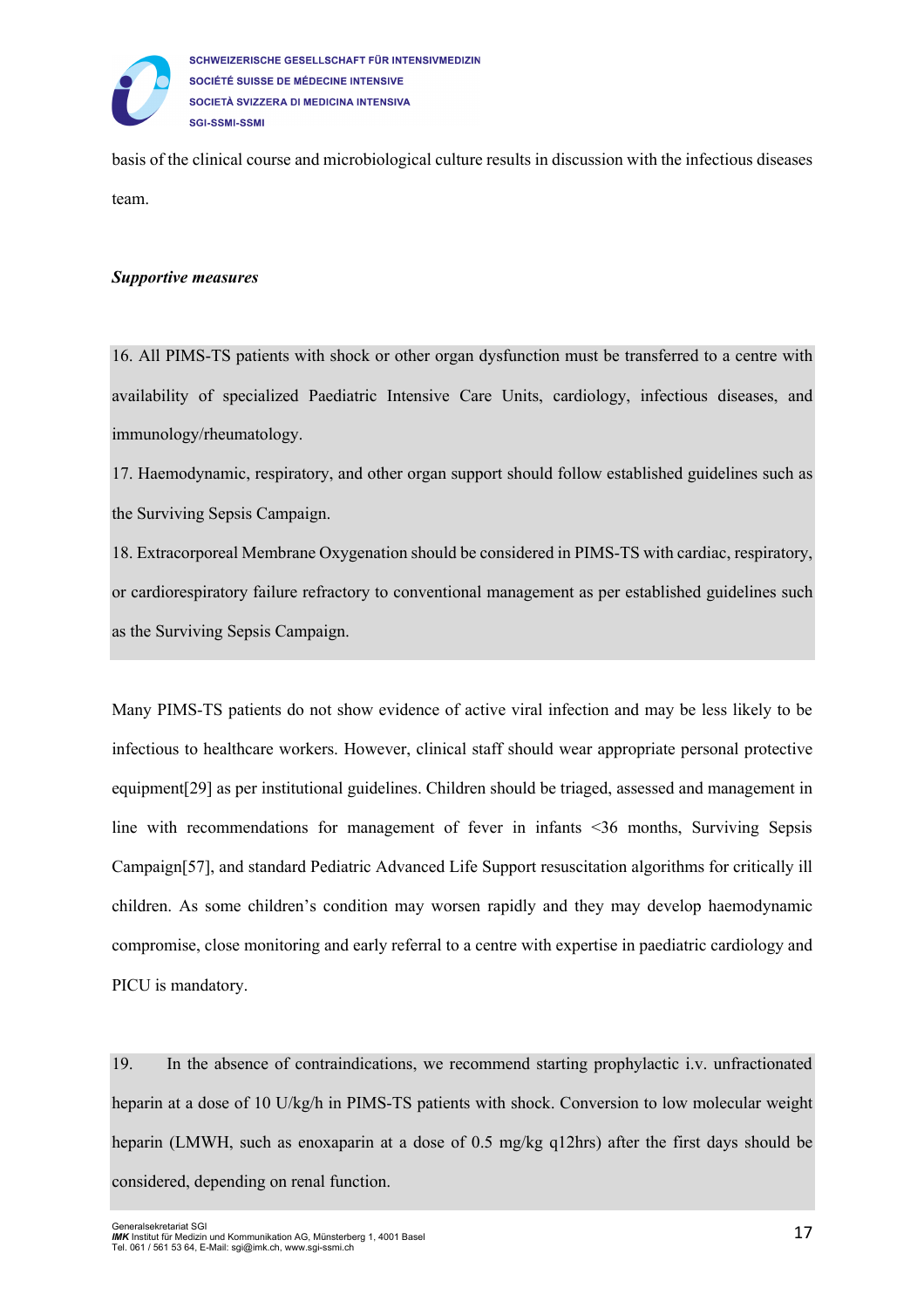

20. In any other PIMS-TS patient requiring intensive care admission, we recommend prophylactic heparin (at a dose of 10 U/kg/h) or low molecular weight heparin (LMWH, such as enoxaparin at a dose of 0.5 mg/kg s.c. q12hrs) depending on renal function.

21. For PIMS-TS patients not requiring PICU care, individual risk factors for thrombotic complications should be assessed to guide decisions on individualized anticoagulation therapy.

22. In all patients with coronary artery abnormalities antiplatelet management should follow established guidelines for Kawasaki disease.

23. As all patients with PIMS-TS irrespective of their phenotype are at risk for coronary artery aneurysms it is reasonable to administer low-dose acetyl salicylic acid (3 to 5mg/kg, max. 100mg) in all patients at least for 4-6 weeks until coronary abnormalities have been ruled out.

Given the increased risk of thromboembolic complications during acute PIMS-TS[14; 60], the panel advised to use prophylactic anticoagulation in patients of higher severity requiring PICU admission. Starting with intravenous heparin before converting to LMWH (pending normal renal function) is suggested. In non PICU patients, the overall assessment of the individual risk profile should include well-established risk factors such as a previous history of venous thromboembolism or a first-degree relative with venous thromboembolism, the presence of a central line, post-pubertal age or estrogen therapy amongst other. In addition, obesity may increase risk for thromboembolic events in patients with SARS-CoV-2 infection or PIMS-TS. At the same time, clinicians should weigh benefit of antiplatelet and anticoagulation treatments against the individual risk for clinically relevant bleeding. Similar to classical KD patients, children with PIMS-TS irrespective of the phenotype may be at risk for the development of coronary artery aneurysms. Hence it appears to be reasonable to consider low dose aspirin (3-5mg/kg, maximum 100mg, q24h) in addition to prophylactic anticoagulation in all patients with PIMS-TS.

#### **Discharge from hospital and proposed follow-up**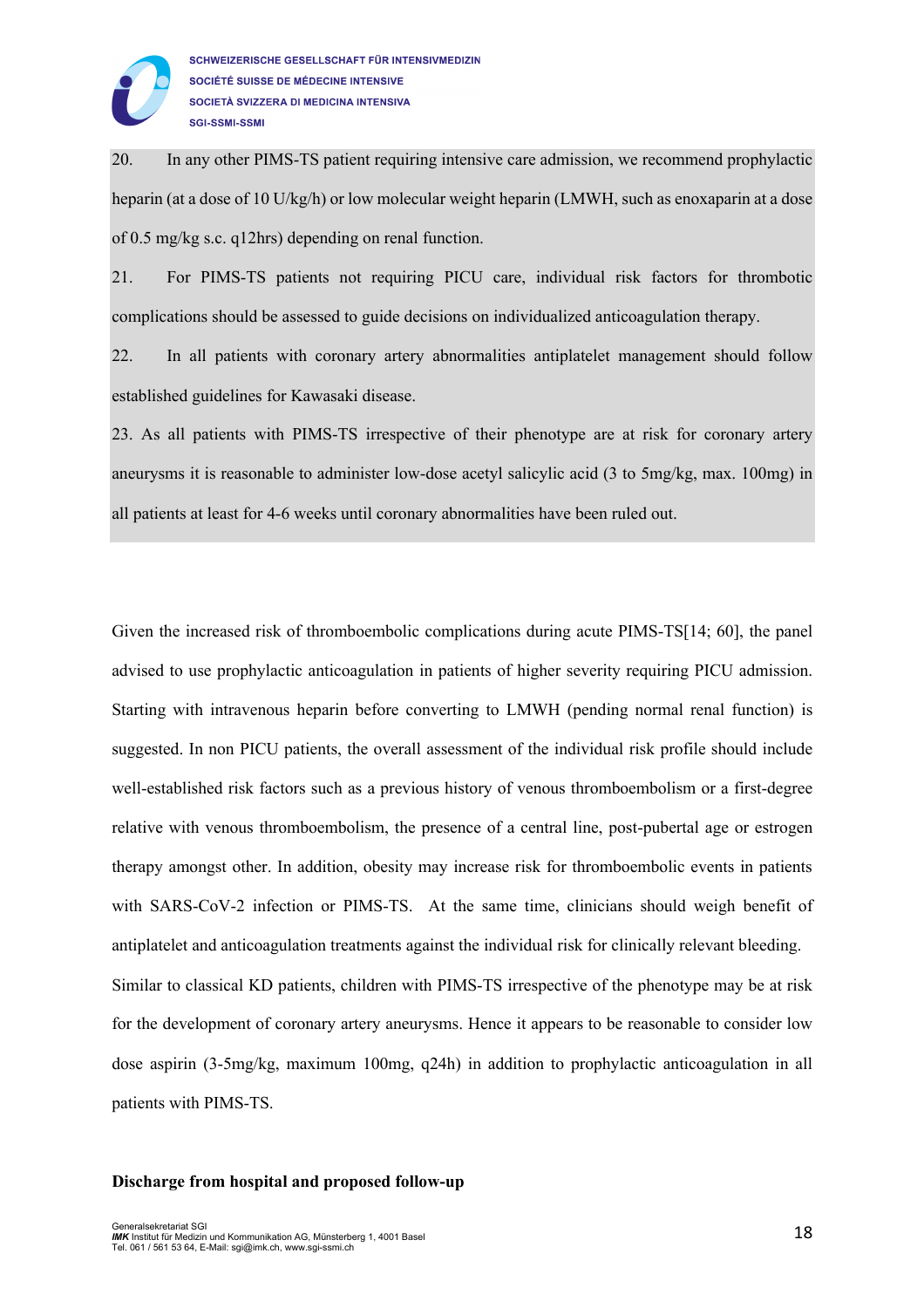

24. Patients who have been clinically well on regular wards with evidence of normal or recovering cardiac function, and who have been afebrile (<38 degrees) for 48 hours should be considered for discharge home after MDT review.

25. A multi-disciplinary follow up is recommended for all patients at least after 1-2 weeks, and 4-6 weeks, respectively, post discharge from hospital. Follow-up should include paediatric immunology/rheumatology and cardiology, and, depending on the presentation and severity, other disciplines.

26. In case of cardiac involvement, cardiac follow up should be performed at least at 3, 6 and 12 months after discharge (**Table 4**).

Hospitals who do not have access to pediatric immunology, cardiology, or intensive care services should consult with the respective centres. In all children with PIMS-TS irrespective of the phenotype, consultation with cardiology is recommended before discharge to guide frequency of follow-up echocardiographic assessment, as cardiac function may not have fully normalized by the time of discharge and aneurysms may develop later in the course of the disease, even post-discharge. In general, we suggest performing a follow-up visit 1 to 2 weeks, and 4-6 weeks, respectively, after discharge which should encompass a multidisciplinary consultation. The visits should serve as well to critically review the indication, dosing, and duration of ongoing immunosuppressive therapy as appropriate. There is no evidence on duration and tapering schedules of steroids in PIMS-TS, nor on the recommended duration of hospitalisation. Decisions on post-discharge treatment thus should be guided by ongoing laboratory or clinical evidence for persistent inflammation.

In children with cardiac manifestations, extension of the follow-up is recommended, and specific cardiac follow up is dependent on the degree of initial cardiac involvement, persistent myocardial dysfunction, coronary artery abnormalities, or rhythm disturbances. For all patients with coronary artery abnormalities a cardiologic follow up according to the American Heart Association KD guidelines is recommended[28]. Hence, careful follow up should be considered to monitor myocardial function and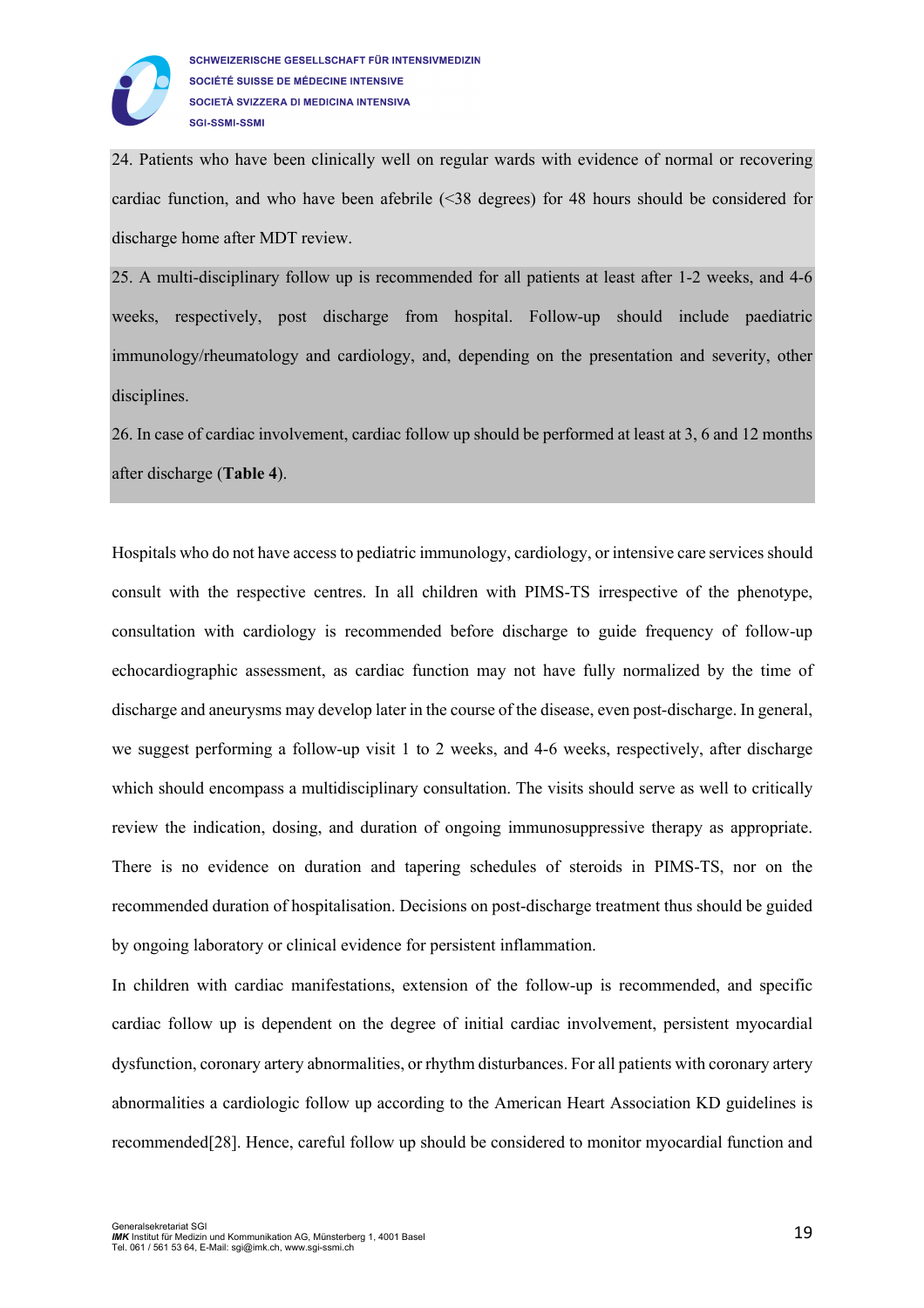

coronary artery changes. Table 4 provides a suggestion on follow-up but it is important to acknowledge the lack of data to inform best follow-up practice at the present stage.

Exercise restriction is recommended for 2 weeks from discharge if there is no cardiac involvement; for 3 - 6 months if cardiac involvement was documented. ECG, echocardiography, exercise stress test and Holter monitor should be performed before resuming sport activity and cTnT and NT-pro-BNP should be normalized[20].

#### **Discussion**

Within months of the COVID-19 pandemic spread, many countries across the globe have reported children presenting unwell with features of severe inflammation and multisystem disease[61; 62]. Using available literature and guidelines from international institutions, the Swiss PIMS-TS recommendations represent best practice guidelines based on currently available knowledge to facilitate and standardize treatment of children with suspected PIMS-TS in Switzerland.

A number of limitations need to be considered. First, while the expert group includes specialists from the relevant disciplines, numbers of children with PIMS-TS during the first wave of COVID-19 in Switzerland were low, limiting experience in managing the disease [11; 44]. However, the group assessed institutional pathways from other health care systems and consulted world leading experts in the field during the process. Second, the literature review performed was not systematic but focussed. Third, to date there are no published results from randomized controlled trials in the field, and the evidence base for optimal PIMS-TS management remains minimal. Finally, recommendations were issued in the context of a well-resourced setting, where IVIG and biologicals are relatively easily available, and may not be applicable to resource limited settings. In relation to applying these guidelines, clinicians should be mindful of the risk of anchoring bias during the pandemic. Many children may test positive for COVID-19, not necessarily implying causality. The CDC, WHO and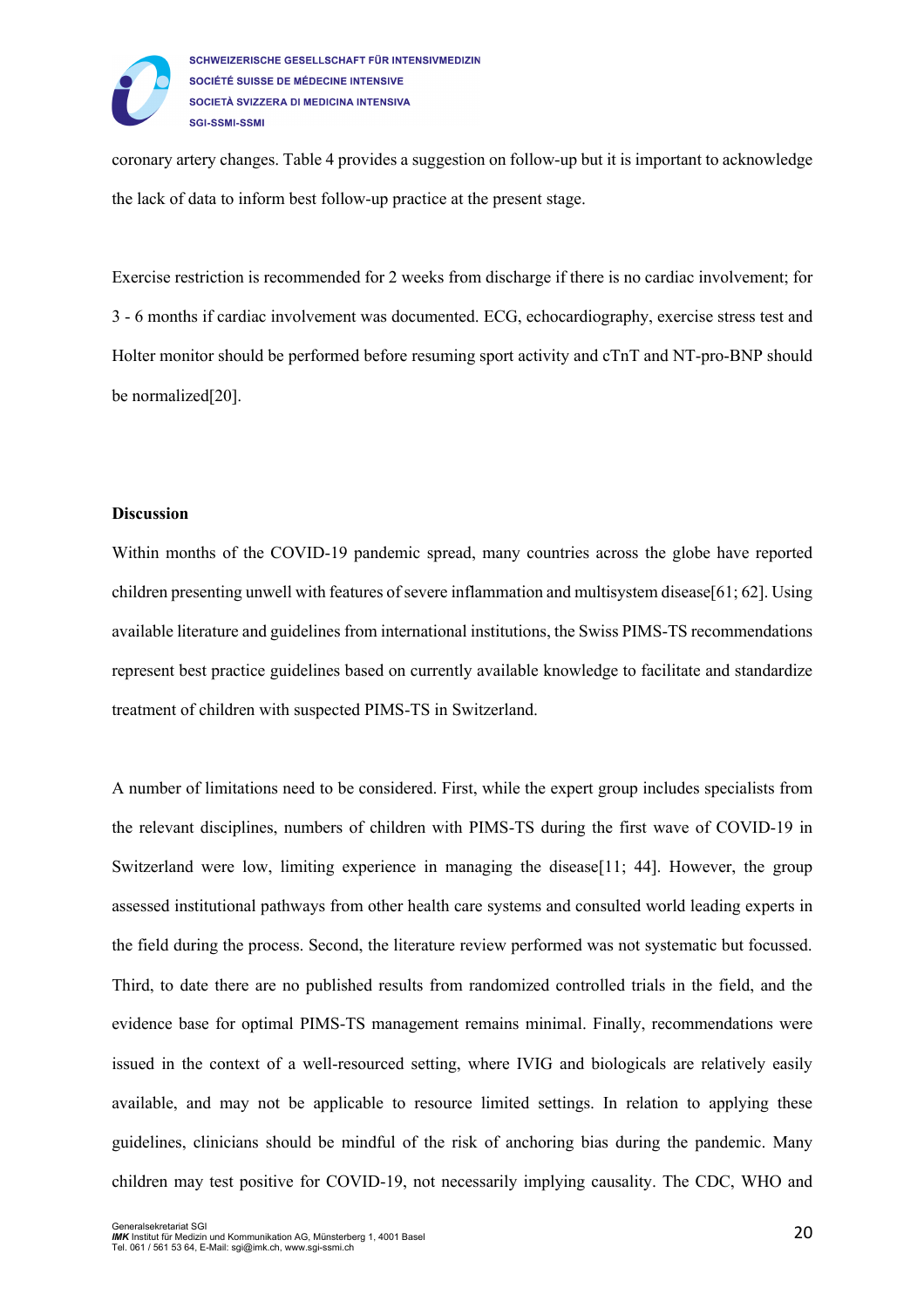

RCPCH case definitions of PIMS-TS bear a risk to overdiagnose an assumedly rare syndrome in children who suffer from other common infectious or inflammatory or conditions such as septic shock, or rarer conditions such as HLH.

In conclusion, it is imperative that children with PIMS-TS are enrolled in prospective trials where feasible[63; 64; 65], and that clinical data are collected and shared to improve our understanding of the disease and its best management. Given the absence of high-grade evidence[21], regular updates of the recommendations will be required.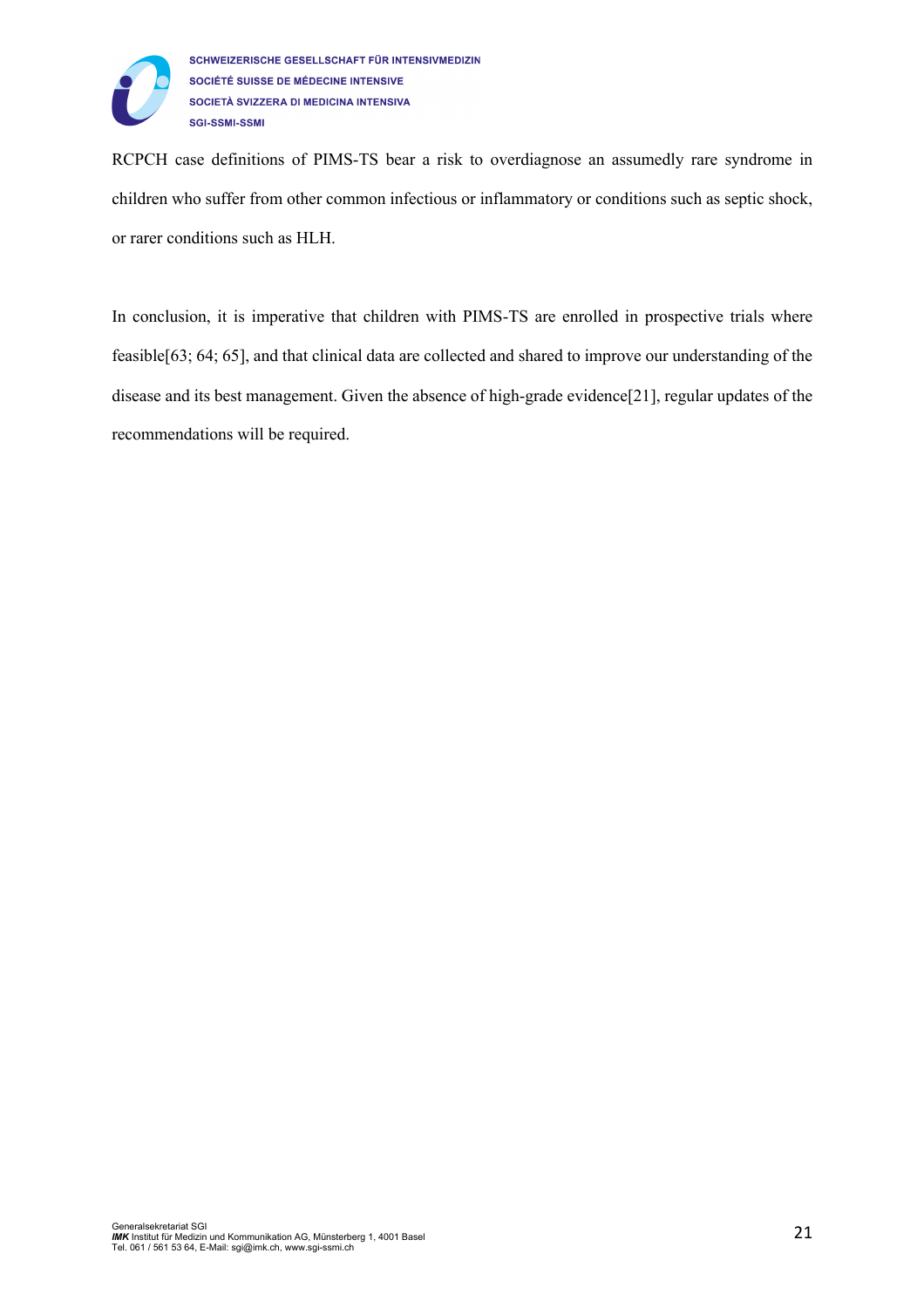

## **Acknowledgements:**

We thank Laura Chapuisat, Swiss Society of Intensive Care, for the administrative support during the project and voting. We thank Prof. Mike Levin, and Prof. Elizabeth Whittaker, Imperial College London, for their valuable advice.

#### **Author contribution:**

LJS and PCR designed and coordinated the work, wrote the first draft, and take responsibility for the content of the work. MCA, NS, SG, and NR led subgroups and wrote the first draft on their section. All other authors participated in literature review, voting, writing, and have seen and approved the final version.

## **References**

- [1] D.A. Berlin, R.M. Gulick, and F.J. Martinez, Severe Covid-19. N Engl J Med (2020).
- [2] M. Levin, Childhood Multisystem Inflammatory Syndrome A New Challenge in the Pandemic. N Engl J Med 383 (2020) 393-395.
- [3] P.C. Rimensberger, M.C.J. Kneyber, A. Deep, M. Bansal, A. Hoskote, E. Javouhey, G. Jourdain, L. Latten, G. MacLaren, L. Morin, M. Pons-Odena, Z. Ricci, Y. Singh, L.J. Schlapbach, B.R. Scholefield, U. Terheggen, P. Tissières, L.N. Tume, S. Verbruggen, and J. Brierley, Caring for Critically Ill Children With Suspected or Proven Coronavirus Disease 2019 Infection: Recommendations by the Scientific Sections' Collaborative of the European Society of Pediatric and Neonatal Intensive Care. Pediatr Crit Care Med (2020).
- [4] E. Whittaker, A. Bamford, J. Kenny, M. Kaforou, C.E. Jones, P. Shah, P. Ramnarayan, A. Fraisse, O. Miller, P. Davies, F. Kucera, J. Brierley, M. McDougall, M. Carter, A. Tremoulet, C. Shimizu, J. Herberg, J.C. Burns, H. Lyall, M. Levin, f.t.P.-T.S. Group, EUCLIDS, and P. Consortia, Clinical Characteristics of 58 Children With a Pediatric Inflammatory Multisystem Syndrome Temporally Associated With SARS-CoV-2. JAMA 324 (2020) 259-269.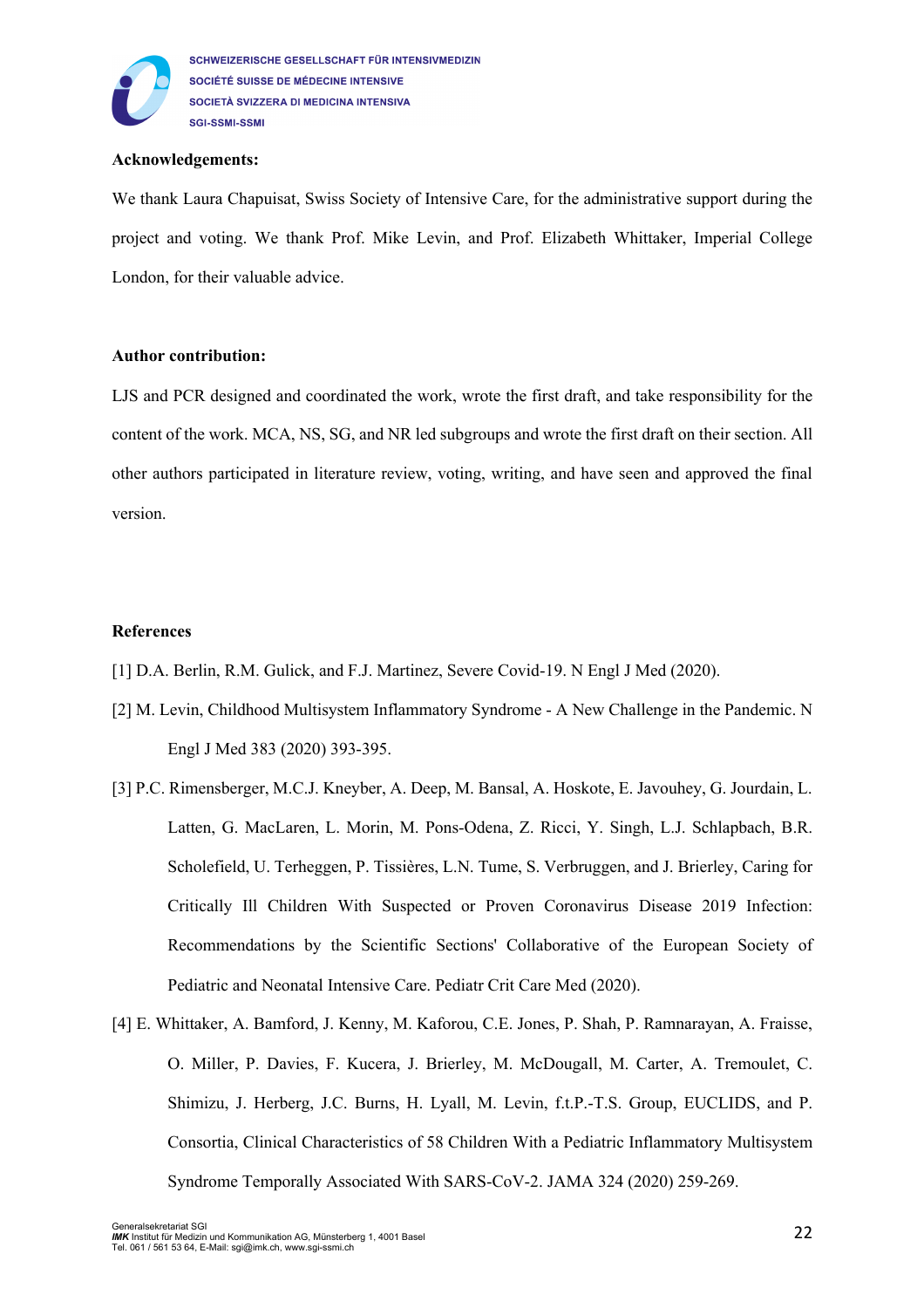

- [5] L.R. Feldstein, E.B. Rose, S.M. Horwitz, J.P. Collins, M.M. Newhams, M.B.F. Son, J.W. Newburger, L.C. Kleinman, S.M. Heidemann, A.A. Martin, A.R. Singh, S. Li, K.M. Tarquinio, P. Jaggi, M.E. Oster, S.P. Zackai, J. Gillen, A.J. Ratner, R.F. Walsh, J.C. Fitzgerald, M.A. Keenaghan, H. Alharash, S. Doymaz, K.N. Clouser, J.S. Giuliano, A. Gupta, R.M. Parker, A.B. Maddux, V. Havalad, S. Ramsingh, H. Bukulmez, T.T. Bradford, L.S. Smith, M.W. Tenforde, C.L. Carroll, B.J. Riggs, S.J. Gertz, A. Daube, A. Lansell, A. Coronado Munoz, C.V. Hobbs, K.L. Marohn, N.B. Halasa, M.M. Patel, and A.G. Randolph, Multisystem Inflammatory Syndrome in U.S. Children and Adolescents. New England Journal of Medicine 383 (2020) 334-346.
- [6] M.J. Carter, M. Shankar-Hari, and S.M. Tibby, Paediatric Inflammatory Multisystem Syndrome Temporally-Associated with SARS-CoV-2 Infection: An Overview. Intensive Care Med (2020).
- [7] M. Ahmed, S. Advani, A. Moreira, S. Zoretic, J. Martinez, K. Chorath, S. Acosta, R. Naqvi, F. Burmeister-Morton, F. Burmeister, A. Tarriela, M. Petershack, M. Evans, A. Hoang, K. Rajasekaran, S. Ahuja, and A. Moreira, Multisystem inflammatory syndrome in children: A systematic review. EClinicalMedicine 26 (2020) 100527.
- [8] C.N. Gruber, R.S. Patel, R. Trachtman, L. Lepow, F. Amanat, F. Krammer, K.M. Wilson, K. Onel, D. Geanon, K. Tuballes, M. Patel, K. Mouskas, T. O'Donnell, E. Merritt, N.W. Simons, V. Barcessat, D.M. Del Valle, S. Udondem, G. Kang, S. Gangadharan, G. Ofori-Amanfo, U. Laserson, A. Rahman, S. Kim-Schulze, A.W. Charney, S. Gnjatic, B.D. Gelb, M. Merad, and D. Bogunovic, Mapping Systemic Inflammation and Antibody Responses in Multisystem Inflammatory Syndrome in Children (MIS-C). Cell 183 (2020) 982-995.e14.
- [9] M.J. Carter, M. Fish, A. Jennings, K.J. Doores, P. Wellman, J. Seow, S. Acors, C. Graham, E. Timms, J. Kenny, S. Neil, M.H. Malim, S.M. Tibby, and M. Shankar-Hari, Peripheral immunophenotypes in children with multisystem inflammatory syndrome associated with SARS-CoV-2 infection. Nat Med 26 (2020) 1701-1707.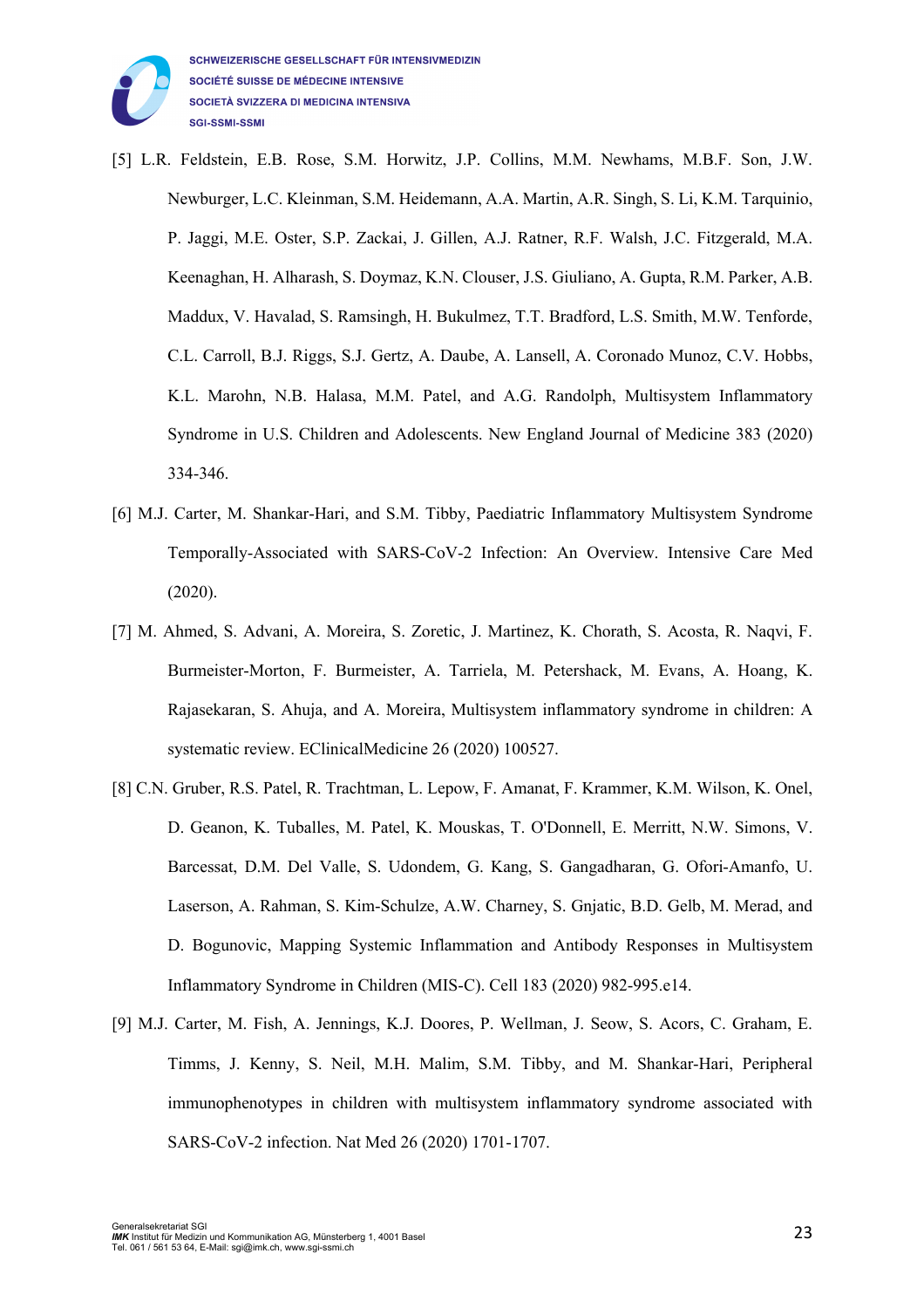

- [10] P.Y. Lee, M. Day-Lewis, L.A. Henderson, K.G. Friedman, J. Lo, J.E. Roberts, M.S. Lo, C.D. Platt, J. Chou, K.J. Hoyt, A.L. Baker, T.M. Banzon, M.H. Chang, E. Cohen, S.D. De Ferranti, A. Dionne, S. Habiballah, O. Halyabar, J.S. Hausmann, M.M. Hazen, E. Janssen, E. Meidan, R.W. Nelson, A.A. Nguyen, R.P. Sundel, F. Dedeoglu, P.A. Nigrovic, J.W. Newburger, and M.B.F. Son, Distinct clinical and immunological features of SARS–CoV-2–induced multisystem inflammatory syndrome in children. Journal of Clinical Investigation 130 (2020) 5942-5950.
- [11] S. Grazioli, F. Tavaglione, G. Torriani, N. Wagner, M. Rohr, A.G. L'Huillier, C. Leclercq, A. Perrin, A. Bordessoule, M. Beghetti, J. Pachlopnik, S. Vavassori, M. Perreau, C. Eberhardt, A. Didierlaurent, L. Kaiser, I. Eckerle, P. Roux-Lombard, and G. Blanchard-Rohner, Immunological assessment of pediatric multisystem inflammatory syndrome related to COVID-19. J Pediatric Infect Dis Soc (2020).
- [12] C.R. Consiglio, N. Cotugno, F. Sardh, C. Pou, D. Amodio, L. Rodriguez, Z. Tan, S. Zicari, A. Ruggiero, G.R. Pascucci, V. Santilli, T. Campbell, Y. Bryceson, D. Eriksson, J. Wang, A. Marchesi, T. Lakshmikanth, A. Campana, A. Villani, P. Rossi, N. Landegren, P. Palma, and P. Brodin, The Immunology of Multisystem Inflammatory Syndrome in Children with COVID-19. Cell 183 (2020) 968-981.e7.
- [13] A.H. Rowley, Understanding SARS-CoV-2-related multisystem inflammatory syndrome in children. Nature Reviews Immunology 20 (2020) 453-454.
- [14] N.A. Goldenberg, A. Sochet, M. Albisetti, T. Biss, M. Bonduel, J. Jaffray, G. MacLaren, P. Monagle, S. O'Brien, L. Raffini, S. Revel-Vilk, N. Sirachainan, S. Williams, A. Zia, C. Male, H. Pediatric/Neonatal, and I.S. Thrombosis Subcommittee of the, Consensus-based clinical recommendations and research priorities for anticoagulant thromboprophylaxis in children hospitalized for COVID-19-related illness. J Thromb Haemost 18 (2020) 3099-3105.
- [15] T. Alsaied, A.H. Tremoulet, J.C. Burns, A. Saidi, A. Dionne, S.M. Lang, J.W. Newburger, S. de Ferranti, and K.G. Friedman, Review of Cardiac Involvement in Multisystem Inflammatory Syndrome in Children. Circulation 143 (2021) 78-88.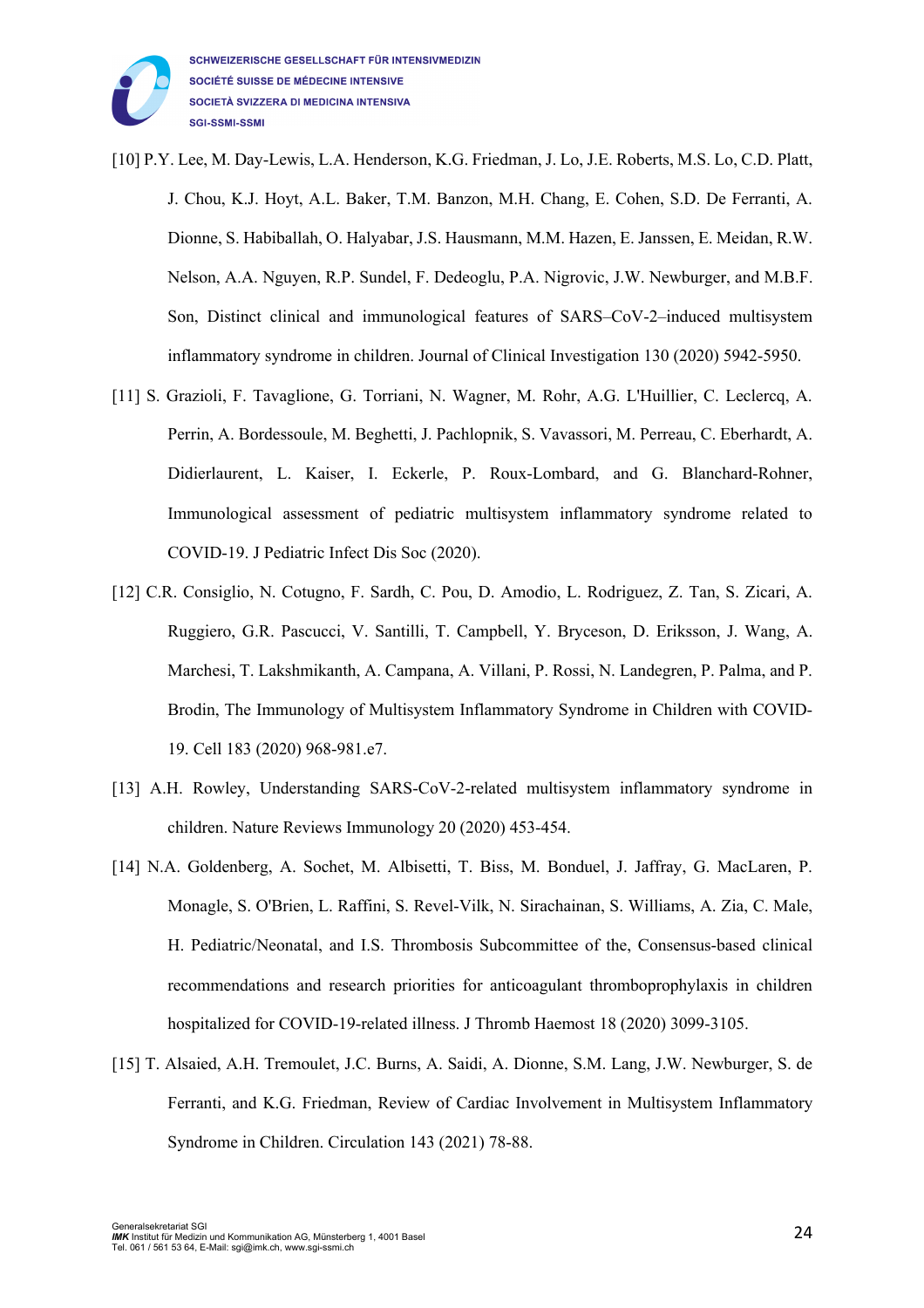

- [16] J.C. McMurray, J.W. May, M.W. Cunningham, and O.Y. Jones, Multisystem Inflammatory Syndrome in Children (MIS-C), a Post-viral Myocarditis and Systemic Vasculitis-A Critical Review of Its Pathogenesis and Treatment. Front Pediatr 8 (2020) 626182.
- [17] M.L. Dove, P. Jaggi, M. Kelleman, M. Abuali, J.Y. Ang, W. Ballan, S.K. Basu, M.J. Campbell, S.M. Chikkabyrappa, N.F. Choueiter, K.N. Clouser, D. Corwin, A. Edwards, S.J. Gertz, R. Ghassemzadeh, R.J. Jarrah, S.E. Katz, S.M. Knutson, J.D. Kuebler, J. Lighter, C. Mikesell, K. Mongkolrattanothai, T. Morton, N.A. Nakra, R. Olivero, C.M. Osborne, L.E. Panesar, S. Parsons, R.M. Patel, J. Schuette, D. Thacker, A.H. Tremoulet, N.K. Vidwan, and M.E. Oster, Multisystem Inflammatory Syndrome in Children: Survey of Protocols for Early Hospital Evaluation and Management. J Pediatr (2020).
- [18] R. Harwood, B. Allin, C.E. Jones, E. Whittaker, P. Ramnarayan, A.V. Ramanan, M. Kaleem, R. Tulloh, M.J. Peters, S. Almond, P.J. Davis, M. Levin, A. Tometzki, S.N. Faust, M. Knight, S. Kenny, R. Agbeko, O. Aragon, J. Baird, A. Bamford, M. Bereford, T. Bharucha, P. Brogan, K. Butler, E. Carroll, K. Cathie, A. Chikermane, S. Christie, M. Clark, A. Deri, C. Doherty, S. Drysdale, P. Duong, S. Durairaj, M. Emonts, J. Evans, J. Fraser, S. Hackett, R. Hague, P. Heath, J. Herberg, M. Ilina, N. Jay, D. Kelly, C. Kerrison, J. Kraft, A. Leahy, M. Linney, H. Lyall, L. McCann, P. McMaster, O. Miller, S. O'Riordan, S. Owens, C. Pain, S. Patel, N. Pathan, J. Pauling, D. Porter, A. Prendergast, K. Ravi, A. Riorden, M. Roderick, B.R. Scholefield, M.G. Semple, E. Sen, F. Shackley, I. Sinha, S. Tibby, S. Verganano, S.B. Welch, N. Wilkinson, M. Wood, and I. Yardley, A national consensus management pathway for paediatric inflammatory multisystem syndrome temporally associated with COVID-19 (PIMS-TS): results of a national Delphi process. The Lancet Child & Adolescent Health (2020).
- [19] B. Jonat, M. Gorelik, A. Boneparth, A.S. Geneslaw, P. Zachariah, A. Shah, L. Broglie, J. Duran, K.D. Morel, M. Zorrilla, L. Svoboda, C. Johnson, J. Cheng, M.C. Garzon, W.G. Silver, K. Gross Margolis, C. Neunert, I. Lytrivi, J. Milner, S.G. Kernie, and E.W. Cheung, Multisystem Inflammatory Syndrome in Children Associated With Coronavirus Disease 2019 in a Children's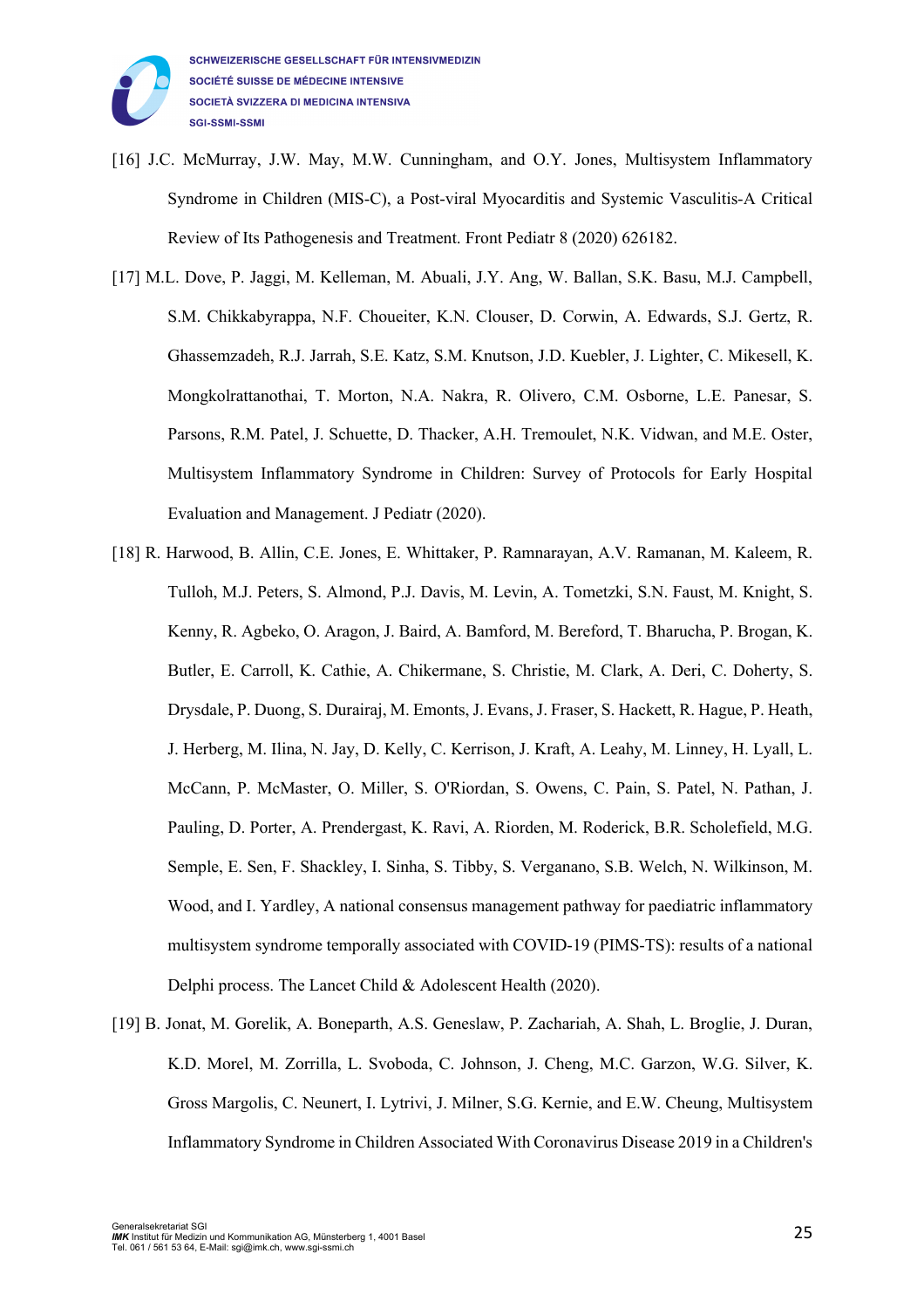

Hospital in New York City: Patient Characteristics and an Institutional Protocol for Evaluation, Management, and Follow-Up. Pediatr Crit Care Med (2020).

- [20] F. Sperotto, K.G. Friedman, M.B.F. Son, C.J. VanderPluym, J.W. Newburger, and A. Dionne, Cardiac manifestations in SARS-CoV-2-associated multisystem inflammatory syndrome in children: a comprehensive review and proposed clinical approach. Eur J Pediatr 180 (2021) 307-322.
- [21] G. Davey Smith, M. Blastland, and M. Munafò, Covid-19's known unknowns. BMJ (2020) m3979.
- [22] R.G. Nijman, A. De Guchtenaere, B. Koletzko, R. Ross Russell, S. Copley, L. Titomanlio, S. Del Torso, and A. Hadjipanayis, Pediatric Inflammatory Multisystem Syndrome: Statement by the Pediatric Section of the European Society for Emergency Medicine and European Academy of Pediatrics, Frontiers in pediatrics, 2020, pp. 490.
- [23] M. Pouletty, C. Borocco, N. Ouldali, M. Caseris, R. Basmaci, N. Lachaume, P. Bensaid, S. Pichard, H. Kouider, G. Morelle, I. Craiu, C. Pondarre, A. Deho, A. Maroni, M. Oualha, Z. Amoura, J. Haroche, J. Chommeloux, F. Bajolle, C. Beyler, S. Bonacorsi, G. Carcelain, I. Koné-Paut, B. Bader-Meunier, A. Faye, U. Meinzer, C. Galeotti, and I. Melki, Paediatric multisystem inflammatory syndrome temporally associated with SARS-CoV-2 mimicking Kawasaki disease (Kawa-COVID-19): a multicentre cohort. Ann Rheum Dis 79 (2020) 999-1006.
- [24] C. Bautista-Rodriguez, J. Sanchez-de-Toledo, B.C. Clark, J. Herberg, F. Bajolle, P.C. Randanne, D. Salas-Mera, S. Foldvari, D. Chowdhury, R. Munoz, F. Bianco, Y. Singh, M. Levin, D. Bonnet, and A. Fraisse, Multisystem Inflammatory Syndrome in Children: An International Survey. Pediatrics (2020).
- [25] Guidance: Paediatric multisystem inflammatory syndrome temporally associated with COVID-19, RCPCH, 2020.
- [26] Multisystem Inflammatory Syndrome in Children (MIS-C) Interim Guidance, American Academy of Pediatrics, 2020.
- [27] B. Goldstein, B. Giroir, and A. Randolph, International pediatric sepsis consensus conference: definitions for sepsis and organ dysfunction in pediatrics. Pediatr Crit Care Med 6 (2005) 2-8.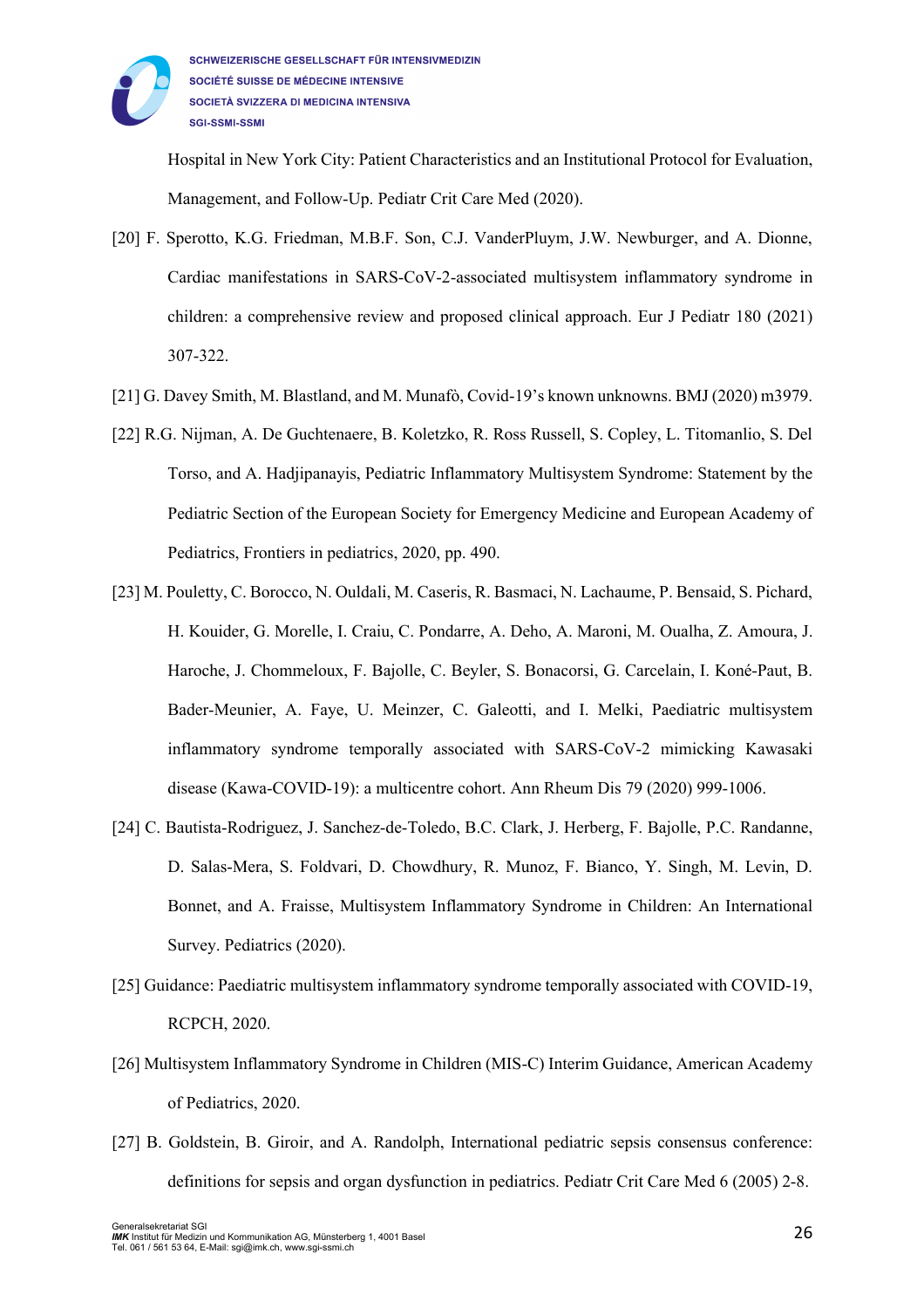

- [28] B.W. McCrindle, A.H. Rowley, J.W. Newburger, J.C. Burns, A.F. Bolger, M. Gewitz, A.L. Baker, M.A. Jackson, M. Takahashi, P.B. Shah, T. Kobayashi, M.H. Wu, T.T. Saji, and E. Pahl, Diagnosis, Treatment, and Long-Term Management of Kawasaki Disease: A Scientific Statement for Health Professionals From the American Heart Association. Circulation 135 (2017) e927-e999.
- [29] R. Harwood, B. Allin, C.E. Jones, E. Whittaker, P. Ramnarayan, A.V. Ramanan, M. Kaleem, R. Tulloh, M.J. Peters, S. Almond, P.J. Davis, M. Levin, A. Tometzki, S.N. Faust, M. Knight, and S. Kenny, A national consensus management pathway for paediatric inflammatory multisystem syndrome temporally associated with COVID-19 (PIMS-TS): results of a national Delphi process. Lancet Child Adolesc Health (2020).
- [30] I. Valverde, Y. Singh, J. Sanchez-de-Toledo, P. Theocharis, A. Chikermane, S. Di Filippo, B. Kucinska, S. Mannarino, A. Tamariz-Martel, F. Gutierrez-Larraya, G. Soda, K. Vandekerckhove, F. Gonzalez Barlatey, C.J. McMahon, S.A. Marcora, C. Pace Napoleone, P. Duong, G. Tuo, A. Deri, G. Nepali, M. Ilina, P. Ciliberti, and O. Miller, Acute Cardiovascular Manifestations in 286 Children with Multisystem Inflammatory Syndrome Associated with COVID-19 Infection in Europe. Circulation (2020).
- [31] M. White, B. Tiesman, J. Handforth, and J. Kenny, Paediatric inflammatory multisystem syndrome temporally associated with SARS-CoV-2 (PIMS-TS): the Evelina Experience. Arch Dis Child 105 (2020) 1025-1027.
- [32] S.L. Weiss, M.J. Peters, M.S.D. Agus, W. Alhazzani, K. Choong, H.R. Flori, D.P. Inwald, S. Nadel, M.E. Nunnally, L.J. Schlapbach, R.C. Tasker, P. Tissieres, and N. Kissoon, Perspective of the Surviving Sepsis Campaign on the Management of Pediatric Sepsis in the Era of Coronavirus Disease 2019. Pediatr Crit Care Med (2020).
- [33] B.W. McCrindle, A.H. Rowley, J.W. Newburger, J.C. Burns, A.F. Bolger, M. Gewitz, A.L. Baker, M.A. Jackson, M. Takahashi, P.B. Shah, T. Kobayashi, M.-H. Wu, T.T. Saji, and E. Pahl, Diagnosis, Treatment, and Long-Term Management of Kawasaki Disease: A Scientific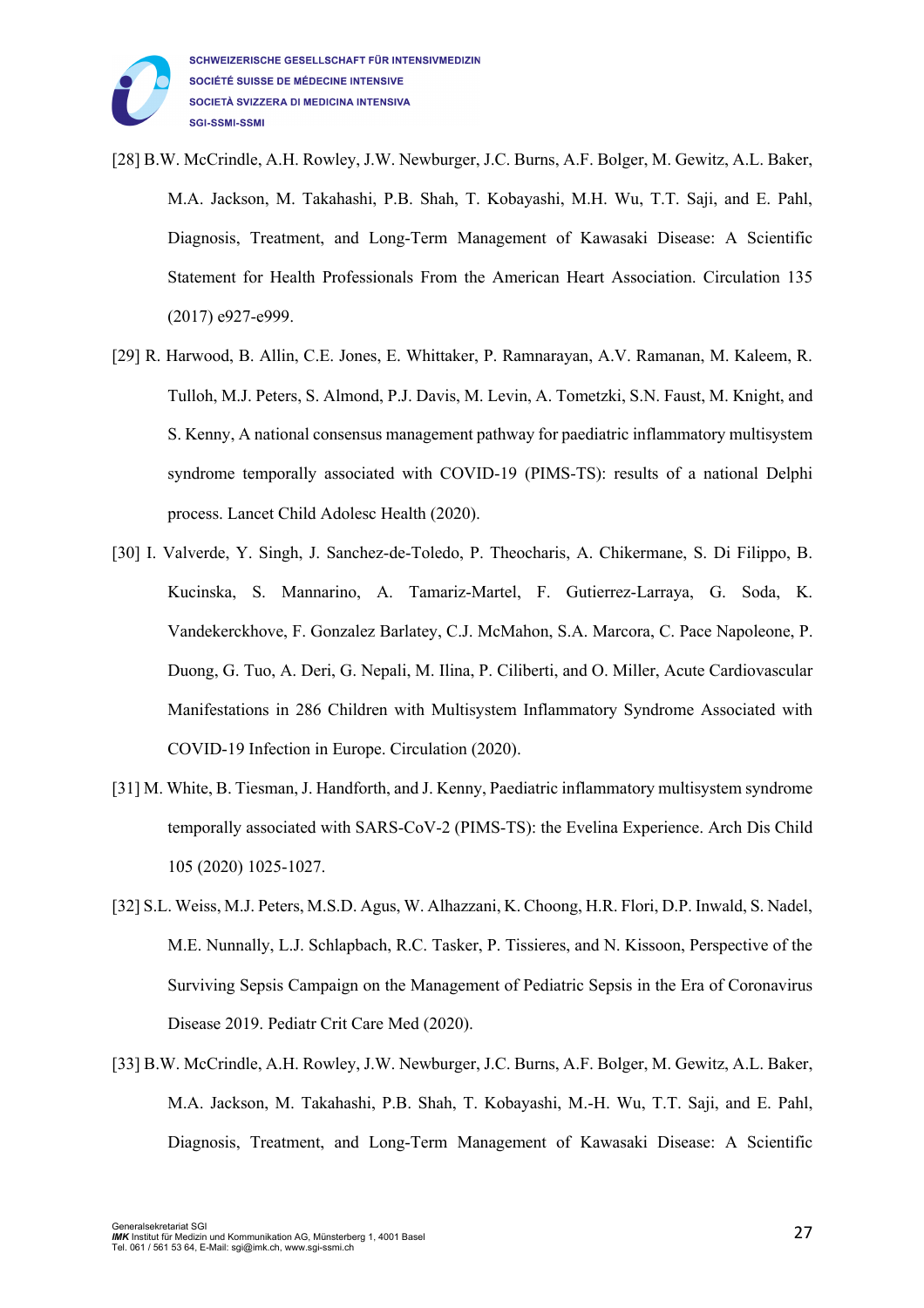

Statement for Health Professionals From the American Heart Association. Circulation 135 (2017) e927-e999.

- [34] N.H. Choi, M. Fremed, T. Starc, R. Weller, E. Cheung, A. Ferris, E.S. Silver, and L. Liberman, MIS-C and Cardiac Conduction Abnormalities. Pediatrics 146 (2020).
- [35] A. Dionne, D.Y. Mah, M.B.F. Son, P.Y. Lee, L. Henderson, A.L. Baker, S.D. de Ferranti, D.R. Fulton, J.W. Newburger, and K.G. Friedman, Atrioventricular Block in Children With Multisystem Inflammatory Syndrome. Pediatrics 146 (2020).
- [36] D. Matsubara, H.L. Kauffman, Y. Wang, R. Calderon-Anyosa, S. Nadaraj, M.D. Elias, T.J. White, D.L. Torowicz, P. Yubbu, T.M. Giglia, A.N. Hogarty, J.W. Rossano, M.D. Quartermain, and A. Banerjee, Echocardiographic Findings in Pediatric Multisystem Inflammatory Syndrome Associated With COVID-19 in the United States. J Am Coll Cardiol 76 (2020) 1947-1961.
- [37] S. Riphagen, X. Gomez, C. Gonzalez-Martinez, N. Wilkinson, and P. Theocharis, Hyperinflammatory shock in children during COVID-19 pandemic. Lancet (2020).
- [38] L. Verdoni, A. Mazza, A. Gervasoni, L. Martelli, M. Ruggeri, M. Ciuffreda, E. Bonanomi, and L. D'Antiga, An outbreak of severe Kawasaki-like disease at the Italian epicentre of the SARS-CoV-2 epidemic: an observational cohort study. Lancet 395 (2020) 1771-1778.
- [39] L.A. Henderson, S.W. Canna, K.G. Friedman, M. Gorelik, S.K. Lapidus, H. Bassiri, E.M. Behrens, A. Ferris, K.F. Kernan, G.S. Schulert, P. Seo, F.S. MB, A.H. Tremoulet, R.S.M. Yeung, A.S. Mudano, A.S. Turner, D.R. Karp, and J.J. Mehta, American College of Rheumatology Clinical Guidance for Multisystem Inflammatory Syndrome in Children Associated With SARS-CoV-2 and Hyperinflammation in Pediatric COVID-19: Version 1. Arthritis Rheumatol (2020).
- [40] N. de Graeff, N. Groot, S. Ozen, D. Eleftheriou, T. Avcin, B. Bader-Meunier, P. Dolezalova, B.M. Feldman, I. Kone-Paut, P. Lahdenne, L. McCann, C. Pilkington, A. Ravelli, A. van Royen-Kerkhof, Y. Uziel, B. Vastert, N. Wulffraat, S. Kamphuis, P. Brogan, and M.W. Beresford, European consensus-based recommendations for the diagnosis and treatment of Kawasaki disease - the SHARE initiative. Rheumatology (Oxford) 58 (2019) 672-682.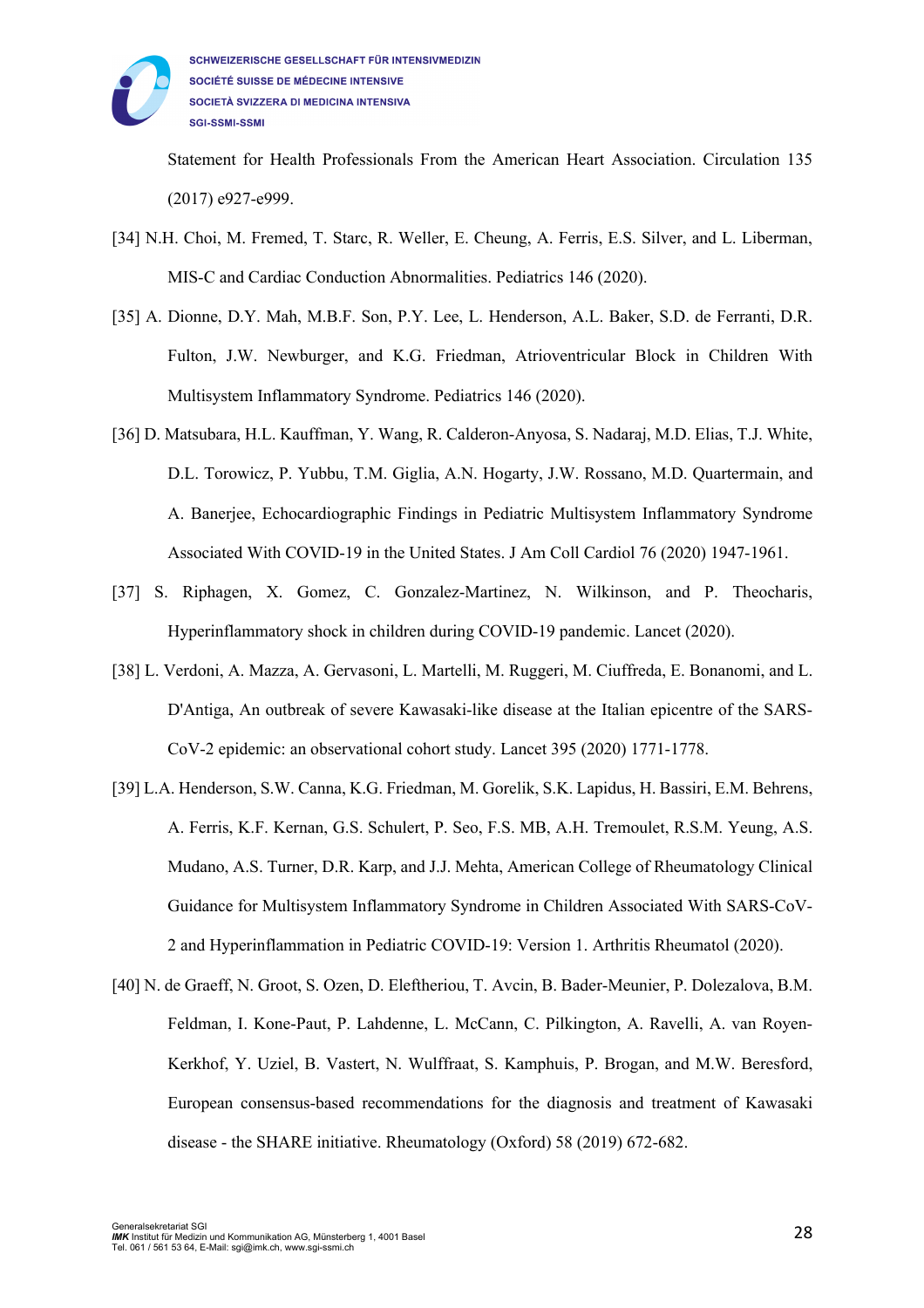

- [41] Z. Belhadjer, J. Auriau, M. Méot, M. Oualha, S. Renolleau, L. Houyel, and D. Bonnet, Addition of Corticosteroids to Immunoglobulins Is Associated With Recovery of Cardiac Function in Multi-Inflammatory Syndrome in Children. Circulation 142 (2020) 2282-2284.
- [42] N. Ouldali, J. Toubiana, D. Antona, E. Javouhey, F. Madhi, M. Lorrot, P.-L. Léger, C. Galeotti, C. Claude, A. Wiedemann, N. Lachaume, C. Ovaert, M. Dumortier, J.-E. Kahn, A. Mandelcwajg, L. Percheron, B. Biot, J. Bordet, M.-L. Girardin, D.D. Yang, M. Grimaud, M. Oualha, S. Allali, F. Bajolle, C. Beyler, U. Meinzer, M. Levy, A.-M. Paulet, C. Levy, R. Cohen, A. Belot, and F. Angoulvant, Association of Intravenous Immunoglobulins Plus Methylprednisolone vs Immunoglobulins Alone With Course of Fever in Multisystem Inflammatory Syndrome in Children. JAMA (2021).
- [43] M.G. Gaies, J.G. Gurney, A.H. Yen, M.L. Napoli, R.J. Gajarski, R.G. Ohye, J.R. Charpie, and J.C. Hirsch, Vasoactive-inotropic score as a predictor of morbidity and mortality in infants after cardiopulmonary bypass. Pediatr Crit Care Med 11 (2010) 234-8.
- [44] A. Fouriki, Y. Fougere, C. De Camaret, G. Blanchard Rohner, S. Grazioli, N. Wagner, C. Relly, J. Pachlopnik Schmid, J. Truck, L. Kotannatu, M.H. Perez, E. Perez Gonzalez, D. Schaffner, S.A. Asner, and M. Hofer, Case report: Anakinra treatment in children with Multisystem Inflammatory Syndrome following SARS-CoV-2 infection in Switzerland. Front. Pediatr. (2020).
- [45] P. Mehta, D.F. McAuley, M. Brown, E. Sanchez, R.S. Tattersall, and J.J. Manson, COVID-19: consider cytokine storm syndromes and immunosuppression. Lancet 395 (2020) 1033-1034.
- [46] P. Mehta, R.Q. Cron, J. Hartwell, J.J. Manson, and R.S. Tattersall, Silencing the cytokine storm: the use of intravenous anakinra in haemophagocytic lymphohistiocytosis or macrophage activation syndrome. Lancet Rheumatol 2 (2020) e358-e367.
- [47] J. Galea, K. Ogungbenro, S. Hulme, A. Greenhalgh, L. Aarons, S. Scarth, P. Hutchinson, S. Grainger, A. King, S.J. Hopkins, N. Rothwell, and P. Tyrrell, Intravenous anakinra can achieve experimentally effective concentrations in the central nervous system within a therapeutic time window: results of a dose-ranging study. J Cereb Blood Flow Metab 31 (2011) 439-47.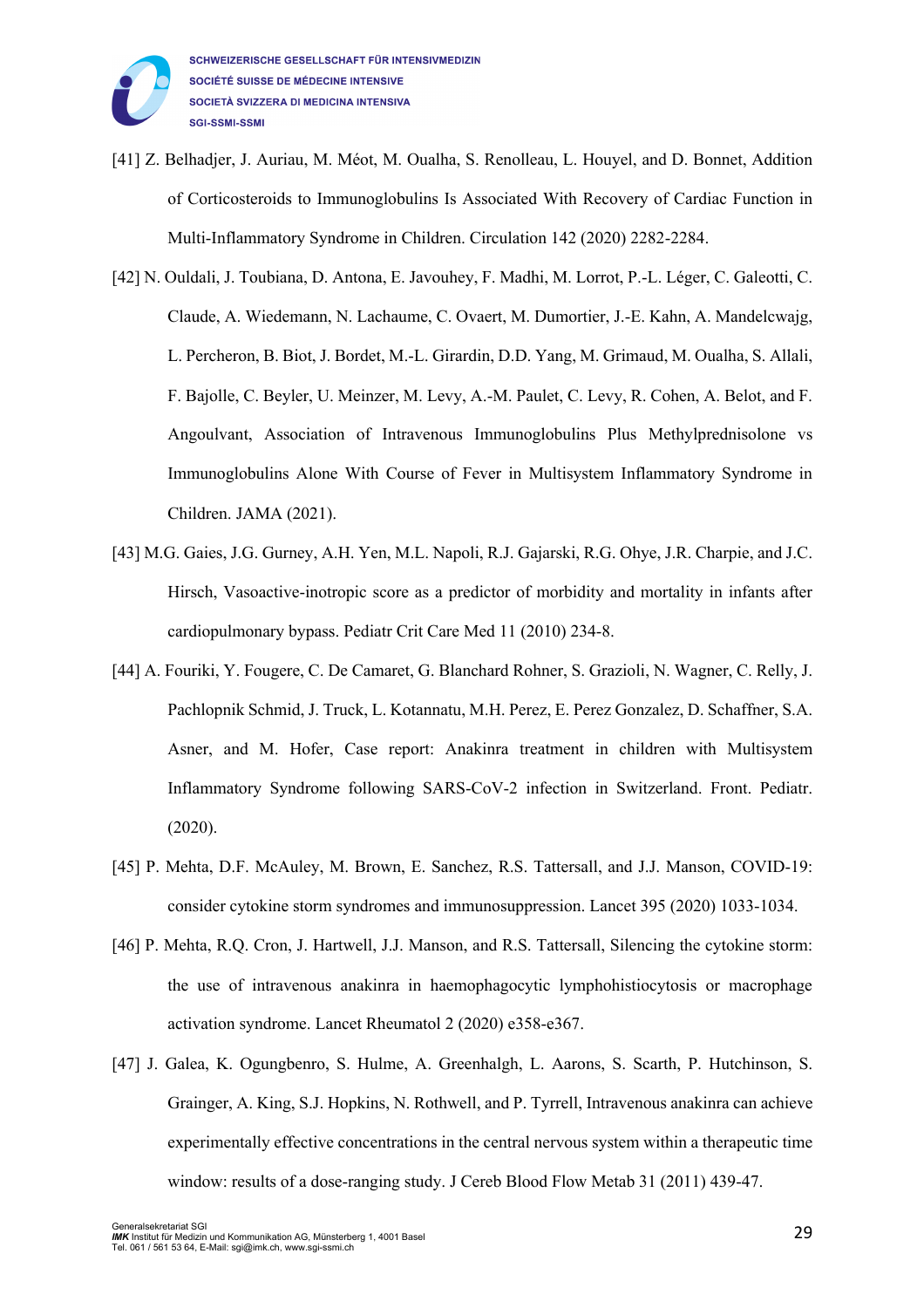

- [48] C. Diorio, S.E. Henrickson, L.A. Vella, K.O. McNerney, J. Chase, C. Burudpakdee, J.H. Lee, C. Jasen, F. Balamuth, D.M. Barrett, B.L. Banwell, K.M. Bernt, A.M. Blatz, K. Chiotos, B.T. Fisher, J.C. Fitzgerald, J.S. Gerber, K. Gollomp, C. Gray, S.A. Grupp, R.M. Harris, T.J. Kilbaugh, A.R.O. John, M. Lambert, E.J. Liebling, M.E. Paessler, W. Petrosa, C. Phillips, A.F. Reilly, N.D. Romberg, A. Seif, D.A. Sesok-Pizzini, K.E. Sullivan, J. Vardaro, E.M. Behrens, D.T. Teachey, and H. Bassiri, Multisystem inflammatory syndrome in children and COVID-19 are distinct presentations of SARS-CoV-2. J Clin Invest 130 (2020) 5967-5975.
- [49] J.H. Beigel, K.M. Tomashek, L.E. Dodd, A.K. Mehta, B.S. Zingman, A.C. Kalil, E. Hohmann, H.Y. Chu, A. Luetkemeyer, S. Kline, D. Lopez de Castilla, R.W. Finberg, K. Dierberg, V. Tapson, L. Hsieh, T.F. Patterson, R. Paredes, D.A. Sweeney, W.R. Short, G. Touloumi, D.C. Lye, N. Ohmagari, M.D. Oh, G.M. Ruiz-Palacios, T. Benfield, G. Fatkenheuer, M.G. Kortepeter, R.L. Atmar, C.B. Creech, J. Lundgren, A.G. Babiker, S. Pett, J.D. Neaton, T.H. Burgess, T. Bonnett, M. Green, M. Makowski, A. Osinusi, S. Nayak, H.C. Lane, and A.-S.G. Members, Remdesivir for the Treatment of Covid-19 - Final Report. N Engl J Med (2020).
- [50] B. Rochwerg, A. Agarwal, L. Zeng, Y.S. Leo, J.A. Appiah, T. Agoritsas, J. Bartoszko, R. Brignardello-Petersen, B. Ergan, L. Ge, H. Geduld, H.B. Gershengorn, H. Manai, M. Huang, F. Lamontagne, S. Kanda, L. Kawano-Dourado, L. Kurian, A. Kwizera, S. Murthy, N. Qadir, R. Siemieniuk, M.A. Silvestre, P.O. Vandvik, Z. Ye, D. Zeraatkar, and G. Guyatt, Remdesivir for severe covid-19: a clinical practice guideline. Bmj 370 (2020) m2924.
- [51] Y. Wang, D. Zhang, G. Du, R. Du, J. Zhao, Y. Jin, S. Fu, L. Gao, Z. Cheng, Q. Lu, Y. Hu, G. Luo, K. Wang, Y. Lu, H. Li, S. Wang, S. Ruan, C. Yang, C. Mei, Y. Wang, D. Ding, F. Wu, X. Tang, X. Ye, Y. Ye, B. Liu, J. Yang, W. Yin, A. Wang, G. Fan, F. Zhou, Z. Liu, X. Gu, J. Xu, L. Shang, Y. Zhang, L. Cao, T. Guo, Y. Wan, H. Qin, Y. Jiang, T. Jaki, F.G. Hayden, P.W. Horby, B. Cao, and C. Wang, Remdesivir in adults with severe COVID-19: a randomised, double-blind, placebo-controlled, multicentre trial. Lancet 395 (2020) 1569-1578.
- [52] K. Orf, S. Rogosic, D. Dexter, P. Ancliff, S. Badle, J. Brierley, D. Cheng, C. Dalton, G. Dixon, P. Du Pre, L. Grandjean, S. Ghorashian, P. Mittal, D. O'Connor, V. Pavasovic, A. Rao, S.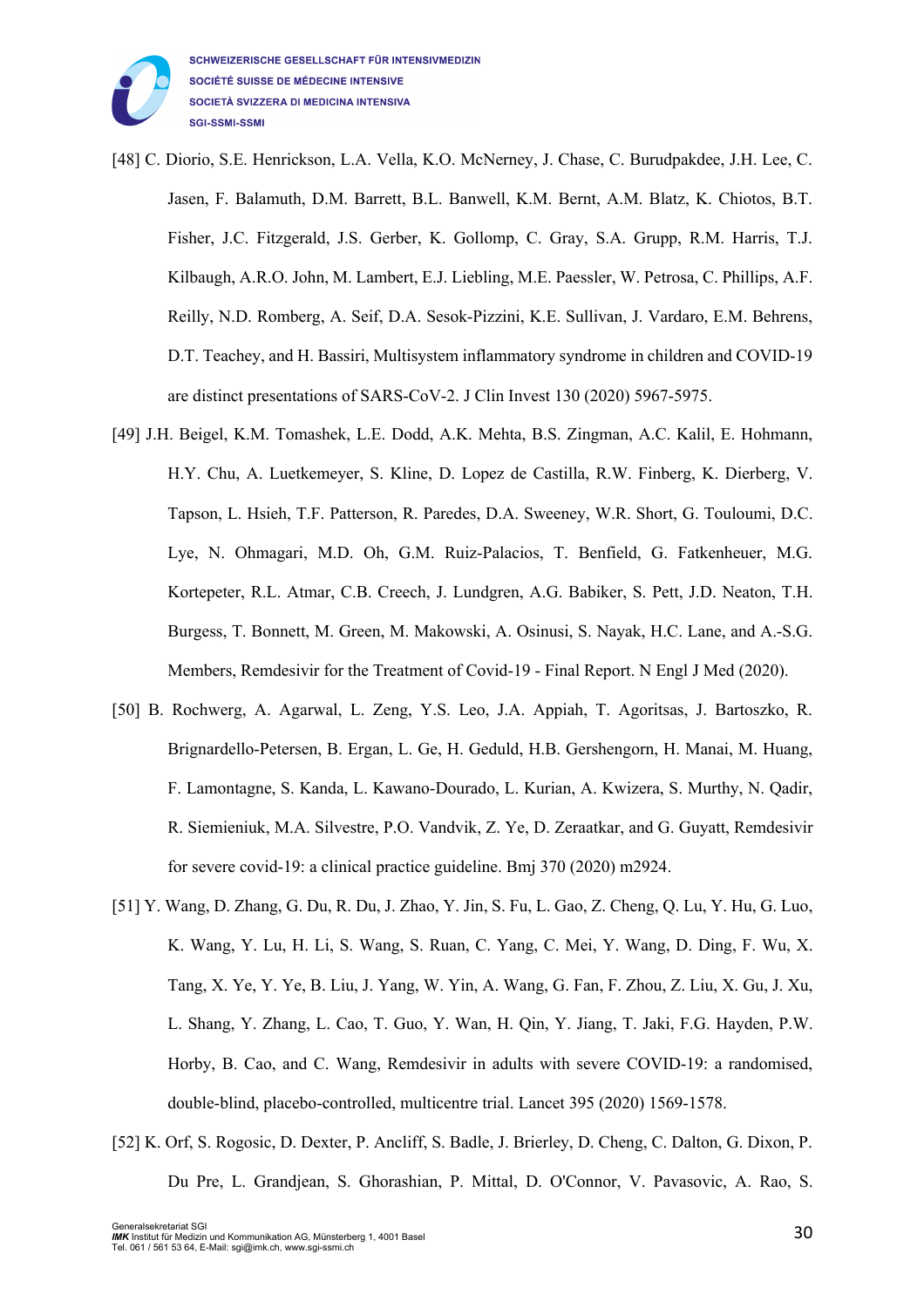

Samarasinghe, A. Vora, A. Bamford, and J. Bartram, Remdesivir during induction chemotherapy for newly diagnosed paediatric acute lymphoblastic leukaemia with concomitant SARS-CoV-2 infection. Br J Haematol 190 (2020) e274-e276.

- [53] K. Chiotos, M. Hayes, D.W. Kimberlin, S.B. Jones, S.H. James, S.G. Pinninti, A. Yarbrough, M.J. Abzug, C.E. MacBrayne, V.L. Soma, D.E. Dulek, S.B. Vora, A. Waghmare, J. Wolf, R. Olivero, S. Grapentine, R.L. Wattier, L. Bio, S.J. Cross, N.O. Dillman, K.J. Downes, C.R. Oliveira, K. Timberlake, J. Young, R.C. Orscheln, P.D. Tamma, H.T. Schwenk, P. Zachariah, M.L. Aldrich, D.L. Goldman, H.E. Groves, N.S. Rajapakse, G.S. Lamb, A.C. Tribble, A.L. Hersh, E.A. Thorell, M.R. Denison, A.J. Ratner, J.G. Newland, and M.M. Nakamura, Multicenter interim guidance on use of antivirals for children with COVID-19/SARS-CoV-2. J Pediatric Infect Dis Soc (2020).
- [54] J.M. Sanders, M.L. Monogue, T.Z. Jodlowski, and J.B. Cutrell, Pharmacologic Treatments for Coronavirus Disease 2019 (COVID-19): A Review. JAMA 323 (2020) 1824-1836.
- [55] L.J. Schlapbach, Paediatric sepsis. Curr Opin Infect Dis 32 (2019) 497-504.
- [56] L.J. Schlapbach, and N. Kissoon, Defining Pediatric Sepsis. JAMA Pediatr 172 (2018) 312-314.
- [57] S.L. Weiss, M.J. Peters, W. Alhazzani, M.S.D. Agus, H.R. Flori, D.P. Inwald, S. Nadel, L.J. Schlapbach, R.C. Tasker, A.C. Argent, J. Brierley, J. Carcillo, E.D. Carrol, C.L. Carroll, I.M. Cheifetz, K. Choong, J.J. Cies, A.T. Cruz, D. De Luca, A. Deep, S.N. Faust, C.F. De Oliveira, M.W. Hall, P. Ishimine, E. Javouhey, K.F.M. Joosten, P. Joshi, O. Karam, M.C.J. Kneyber, J. Lemson, G. MacLaren, N.M. Mehta, M.H. Moller, C.J.L. Newth, T.C. Nguyen, A. Nishisaki, M.E. Nunnally, M.M. Parker, R.M. Paul, A.G. Randolph, S. Ranjit, L.H. Romer, H.F. Scott, L.N. Tume, J.T. Verger, E.A. Williams, J. Wolf, H.R. Wong, J.J. Zimmerman, N. Kissoon, and P. Tissieres, Surviving sepsis campaign international guidelines for the management of septic shock and sepsis-associated organ dysfunction in children. Intensive Care Med 46 (2020) 10- 67.
- [58] I.V.R. Evans, G.S. Phillips, E.R. Alpern, D.C. Angus, M.E. Friedrich, N. Kissoon, S. Lemeshow, M.M. Levy, M.M. Parker, K.M. Terry, R.S. Watson, S.L. Weiss, J. Zimmerman, and C.W.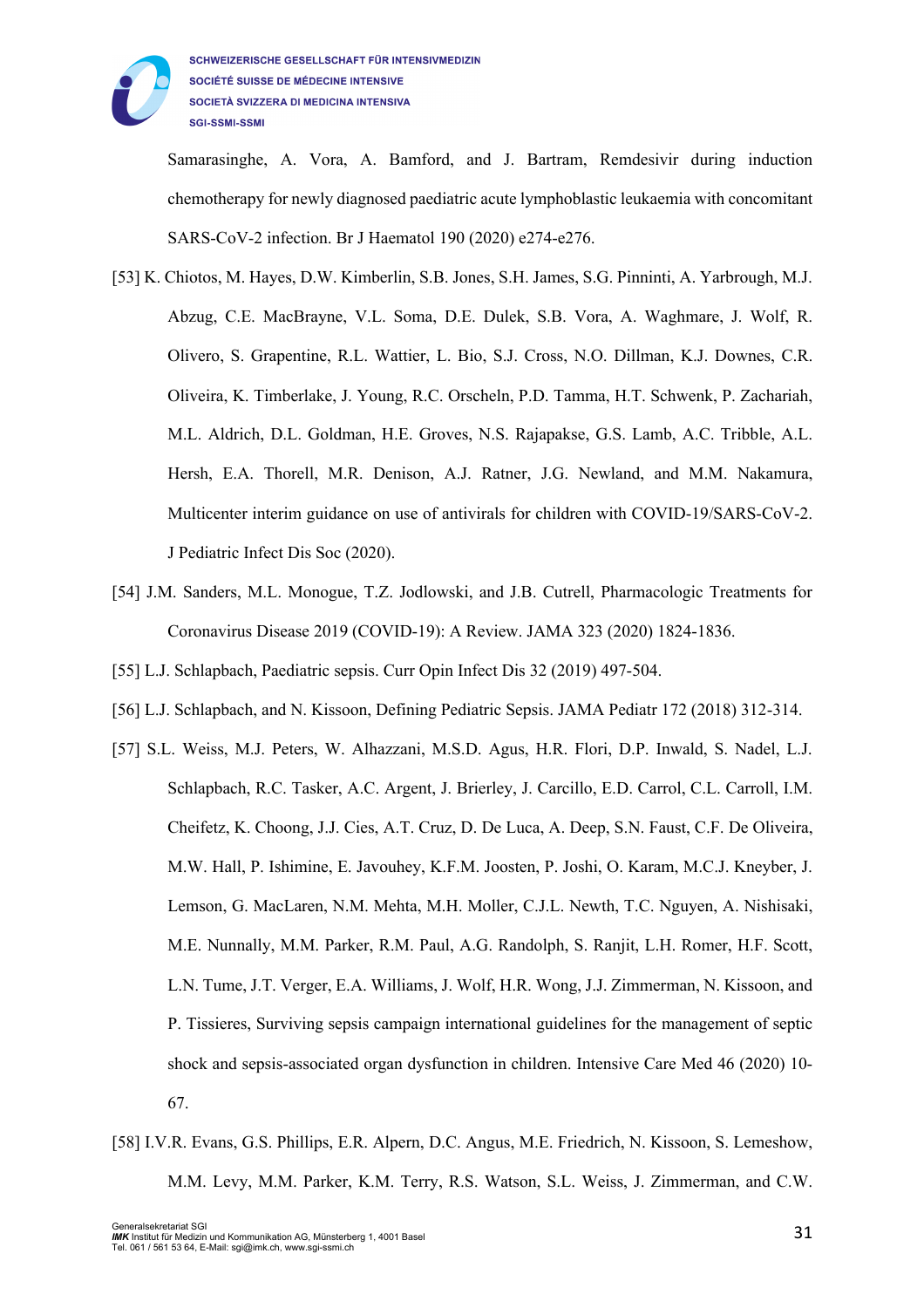

Seymour, Association Between the New York Sepsis Care Mandate and In-Hospital Mortality for Pediatric Sepsis. JAMA 320 (2018) 358-367.

- [59] S.L. Weiss, M.J. Peters, W. Alhazzani, M.S.D. Agus, H.R. Flori, D.P. Inwald, S. Nadel, L.J. Schlapbach, R.C. Tasker, A.C. Argent, J. Brierley, J. Carcillo, E.D. Carrol, C.L. Carroll, I.M. Cheifetz, K. Choong, J.J. Cies, A.T. Cruz, D. De Luca, A. Deep, S.N. Faust, C.F. De Oliveira, M.W. Hall, P. Ishimine, E. Javouhey, K.F.M. Joosten, P. Joshi, O. Karam, M.C.J. Kneyber, J. Lemson, G. MacLaren, N.M. Mehta, M.H. Moller, C.J.L. Newth, T.C. Nguyen, A. Nishisaki, M.E. Nunnally, M.M. Parker, R.M. Paul, A.G. Randolph, S. Ranjit, L.H. Romer, H.F. Scott, L.N. Tume, J.T. Verger, E.A. Williams, J. Wolf, H.R. Wong, J.J. Zimmerman, N. Kissoon, and P. Tissieres, Executive summary: surviving sepsis campaign international guidelines for the management of septic shock and sepsis-associated organ dysfunction in children. Intensive Care Med 46 (2020) 1-9.
- [60] C. Diorio, K.O. McNerney, M. Lambert, M. Paessler, E.M. Anderson, S.E. Henrickson, J. Chase, E.J. Liebling, C. Burudpakdee, J.H. Lee, F.B. Balamuth, A.M. Blatz, K. Chiotos, J.C. Fitzgerald, T.M. Giglia, K. Gollomp, A.R. Odom John, C. Jasen, T. Leng, W. Petrosa, L.A. Vella, C. Witmer, K.E. Sullivan, B.L. Laskin, S.E. Hensley, H. Bassiri, E.M. Behrens, and D.T. Teachey, Evidence of thrombotic microangiopathy in children with SARS-CoV-2 across the spectrum of clinical presentations. Blood Adv 4 (2020) 6051-6063.
- [61] O.Y. Antúnez-Montes, M.I. Escamilla, A.F. Figueroa-Uribe, E. Arteaga-Menchaca, M. Lavariega-Saráchaga, P. Salcedo-Lozada, P. Melchior, R.B. de Oliveira, J.C. Tirado Caballero, H.P. Redondo, L.V. Montes Fontalvo, R. Hernandez, C. Chavez, F. Campos, F. Uribe, O. Del Aguila, J.A. Rios Aida, A.P. Buitrago, L.M. Betancur Londoño, L.F. Mendoza Vega, C.A. Hernández, M. Sali, J.E. Higuita Palacio, J. Gomez-Vargas, A. Yock-Corrales, and D. Buonsenso, COVID-19 and Multisystem Inflammatory Syndrome in Latin American Children: A Multinational Study. Pediatr Infect Dis J 40 (2021) e1-e6.
- [62] A. García-Salido, J.C. De Carlos Vicente, S. Belda Hofheinz, J. Balcells Ramírez, M. Slöcker Barrio, I. Leóz Gordillo, A. Hernández Yuste, C. Guitart Pardellans, M. Cuervas-Mons Tejedor,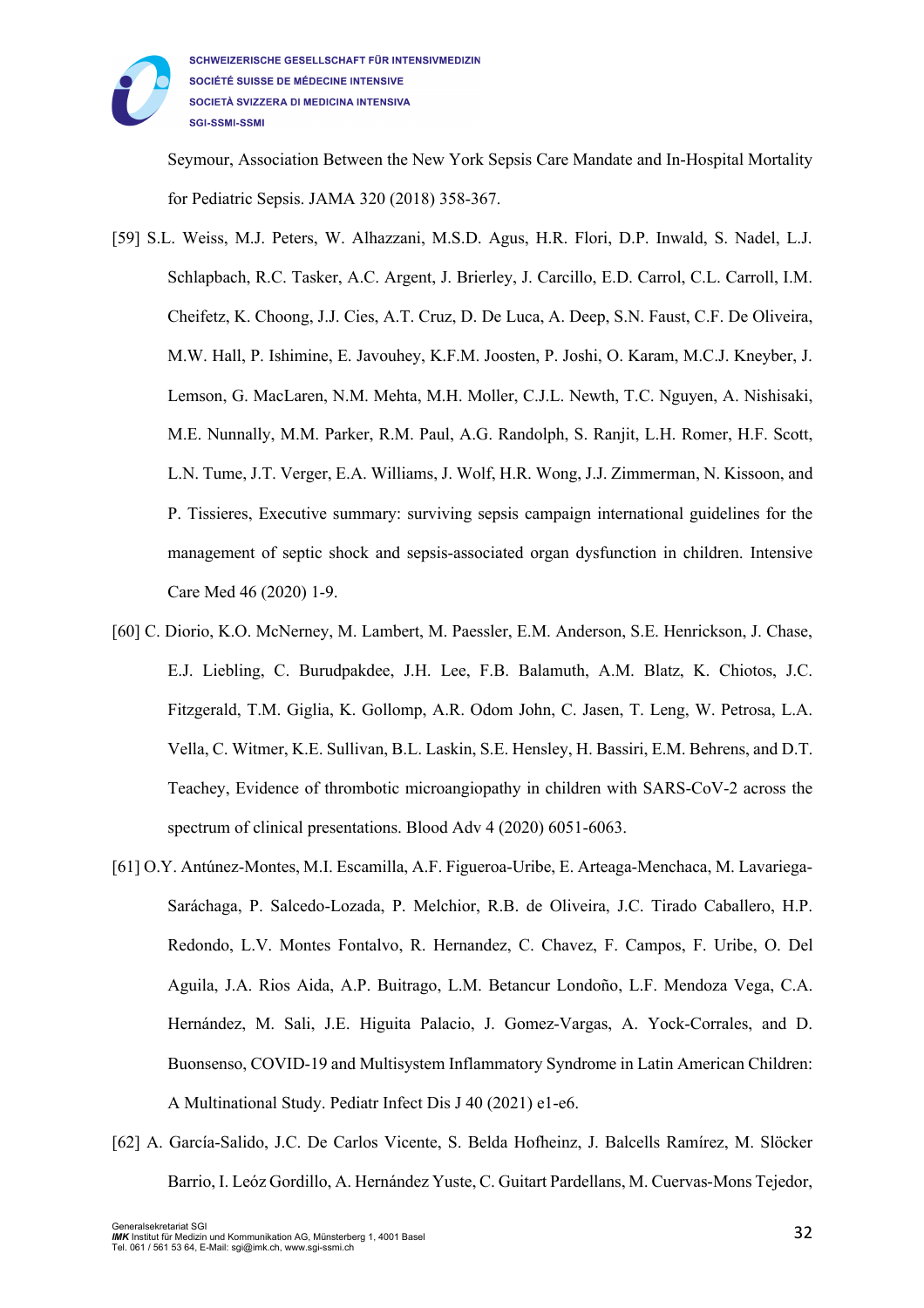

B. Huidobro Labarga, J.L. Vázquez Martínez, M. Gutiérrez Jimeno, I. Oulego-Erróz, J. Trastoy Quintela, C. Medina Monzón, L. Medina Ramos, M.S. Holanda Peña, J. Gil-Antón, C. Sorribes Ortí, J.C. Flores González, R.M. Hernández Palomo, I. Sánchez Ganfornina, E. Fernández Romero, M. García-Besteiro, J. López-Herce Cid, and R. González Cortés, Severe manifestations of SARS-CoV-2 in children and adolescents: from COVID-19 pneumonia to multisystem inflammatory syndrome: a multicentre study in pediatric intensive care units in Spain. Critical Care 24 (2020).

- [63] A.J. Garcia-Prats, N. Salazar-Austin, J.H. Conway, K. Radtke, S.M. LaCourse, E. Maleche-Obimbo, A.C. Hesseling, R.M. Savic, and S. Nachman, COVID-19 pharmacologic treatments for children: research priorities and approach to pediatric studies. Clin Infect Dis (2020).
- [64] R.D. Goldman, G. Staubli, C.P. Cotanda, J.C. Brown, J. Hoeffe, M. Seiler, R. Gelernter, J.E. Hall, M.A. Griffiths, A.L. Davis, S. Manzano, A. Mater, S. Ahmed, D. Sheridan, M. Hansen, S. Ali, G.C. Thompson, N. Shimizu, and E.J. Klein, Factors associated with parents' willingness to enroll their children in trials for COVID-19 vaccination. Hum Vaccin Immunother (2020) 1-5.
- [65] J.I. Campbell, K.E. Ocwieja, and M.M. Nakamura, A Call for Pediatric COVID-19 Clinical Trials. Pediatrics 146 (2020).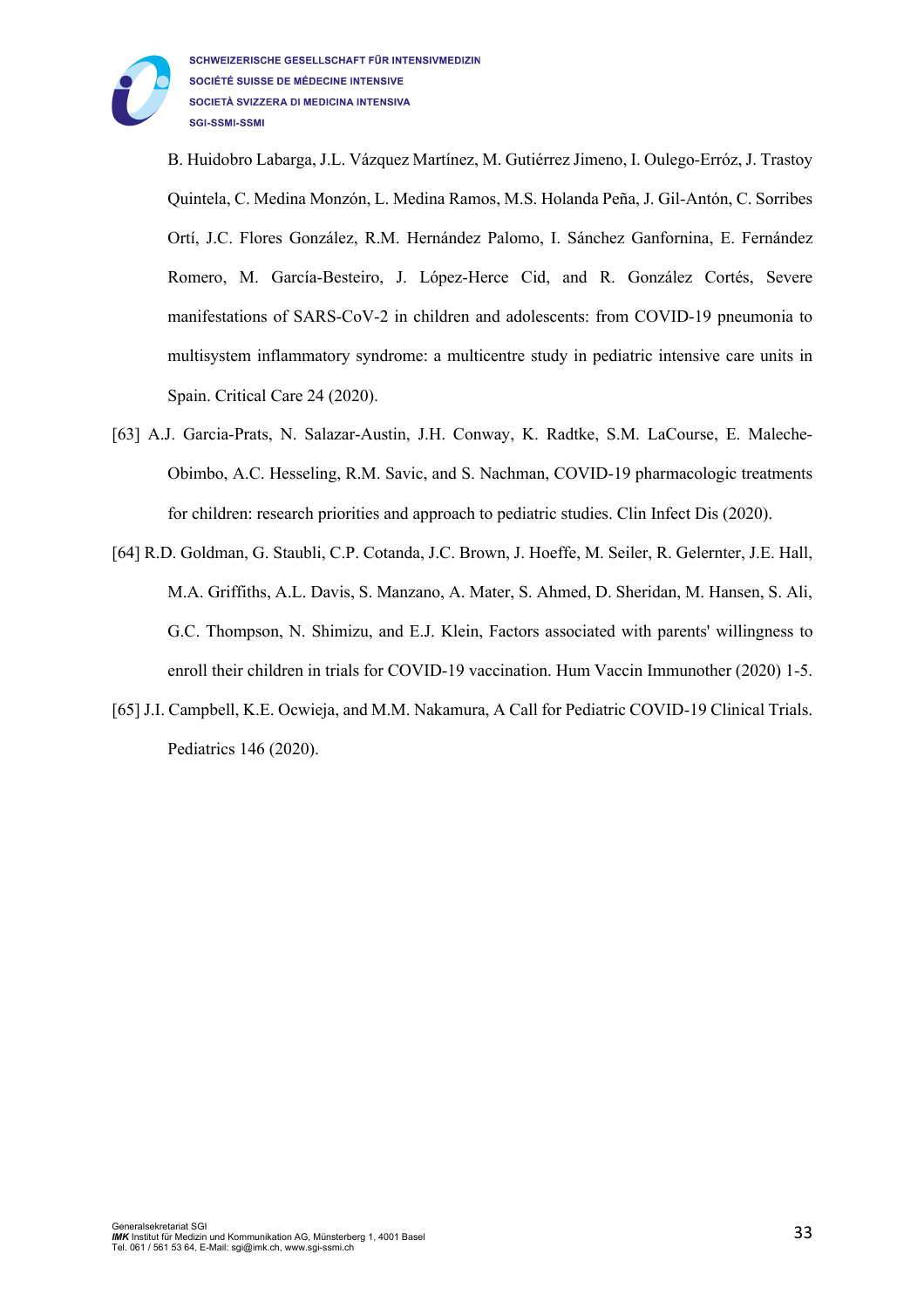

## **Figure 1: PIMS-TS Diagnostic and therapeutic algorithm.**



\* Refer to the treatment table 3 for more details; \*\* Refer to AHA KD-guidelines for more details

MDT: immunology, infectious diseases, respiratory medicine, rheumatology, cardiology, intensive care, general paediatrics, haematology (surgery, radiology, neurology); *consider expert opinion from another center*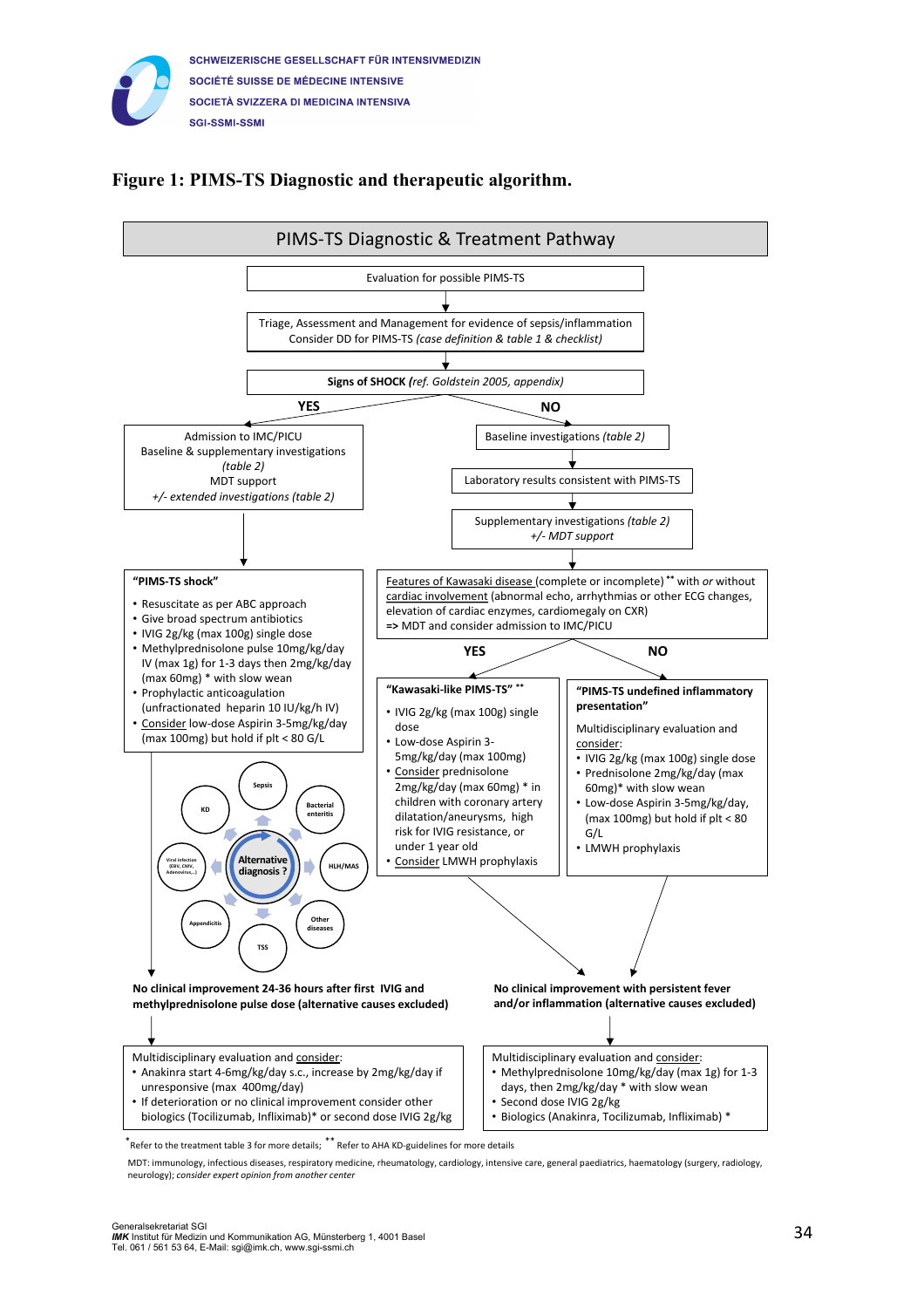

**Table 1. List of diagnostic criteria for PIMS-TS.** Patients must be below 18 years and meet at least one criterion for each group, including i) presence of fever, ii) organ involvement, iii) laboratory evidence of inflammation, iv) microbiologically proven or putative COVID-19 contact, and v) exclusion of other causes.

| <b>Clinical features</b>                                                         |                                                                 |                |  |  |  |
|----------------------------------------------------------------------------------|-----------------------------------------------------------------|----------------|--|--|--|
| General                                                                          | Criteria                                                        |                |  |  |  |
| Required                                                                         | Fever<br>$\Omega$                                               |                |  |  |  |
| Organ systems                                                                    | Single or multi-organ involvement                               |                |  |  |  |
| Gastrointestinal                                                                 | Abdominal pain, diarrhoea, vomiting                             | $\Omega$       |  |  |  |
|                                                                                  | Abnormal liver function tests                                   | $\overline{O}$ |  |  |  |
|                                                                                  | Colitis, ileitis, ascites                                       | $\overline{O}$ |  |  |  |
| Cardiovascular                                                                   | Hypotension, shock, oliguria                                    | $\overline{O}$ |  |  |  |
|                                                                                  | Myocardial dysfunction, pericardial effusion                    | $\overline{O}$ |  |  |  |
|                                                                                  | Coronary artery abnormalities                                   | $\overline{O}$ |  |  |  |
| Respiratory                                                                      | Cough, sore throat                                              | $\overline{O}$ |  |  |  |
|                                                                                  | Oxygen requirement                                              | $\overline{O}$ |  |  |  |
|                                                                                  | Patchy infiltrates, pleural effusion                            | $\mathcal{O}$  |  |  |  |
| Dermatologic                                                                     | Conjunctivitis, periorbital swelling/redness                    |                |  |  |  |
|                                                                                  | Mucus membrane changes                                          | $\overline{O}$ |  |  |  |
|                                                                                  | Rash                                                            | $\mathcal{O}$  |  |  |  |
|                                                                                  | Lymphadenopathy                                                 | $\overline{O}$ |  |  |  |
|                                                                                  | Swollen hands and feet                                          | $\overline{O}$ |  |  |  |
| Neurologic                                                                       | Headache, confusion, irritability, reduced level of             | $\Omega$       |  |  |  |
|                                                                                  | consciousness                                                   |                |  |  |  |
|                                                                                  | Syncope                                                         | $\Omega$       |  |  |  |
| <b>Abnormal laboratory</b><br>findings indicating inflammation (any combination) |                                                                 |                |  |  |  |
| Inflammatory                                                                     | Elevated CRP / fibrinogen / D-Dimers / ferritin,                | $\overline{O}$ |  |  |  |
| markers                                                                          | hypoalbuminaemia, lymphopaenia, neutrophilia                    |                |  |  |  |
| Cardiac biomarkers                                                               | Elevated Troponin T / NT-pro-BNP<br>$\overline{O}$              |                |  |  |  |
| <b>COVID-19</b> contact                                                          | Either confirmed or putative                                    | $\overline{O}$ |  |  |  |
| Confirmed                                                                        | Positive for current or recent SARS-CoV-2                       | $\Omega$       |  |  |  |
|                                                                                  | infection by PCR, serology, or antigen test                     |                |  |  |  |
| Putative                                                                         | COVID-19 exposure within the 4 weeks prior to<br>$\overline{O}$ |                |  |  |  |
|                                                                                  | the onset of symptoms                                           |                |  |  |  |
|                                                                                  | No alternative plausible diagnosis (microbial or inflammatory)  | $\overline{O}$ |  |  |  |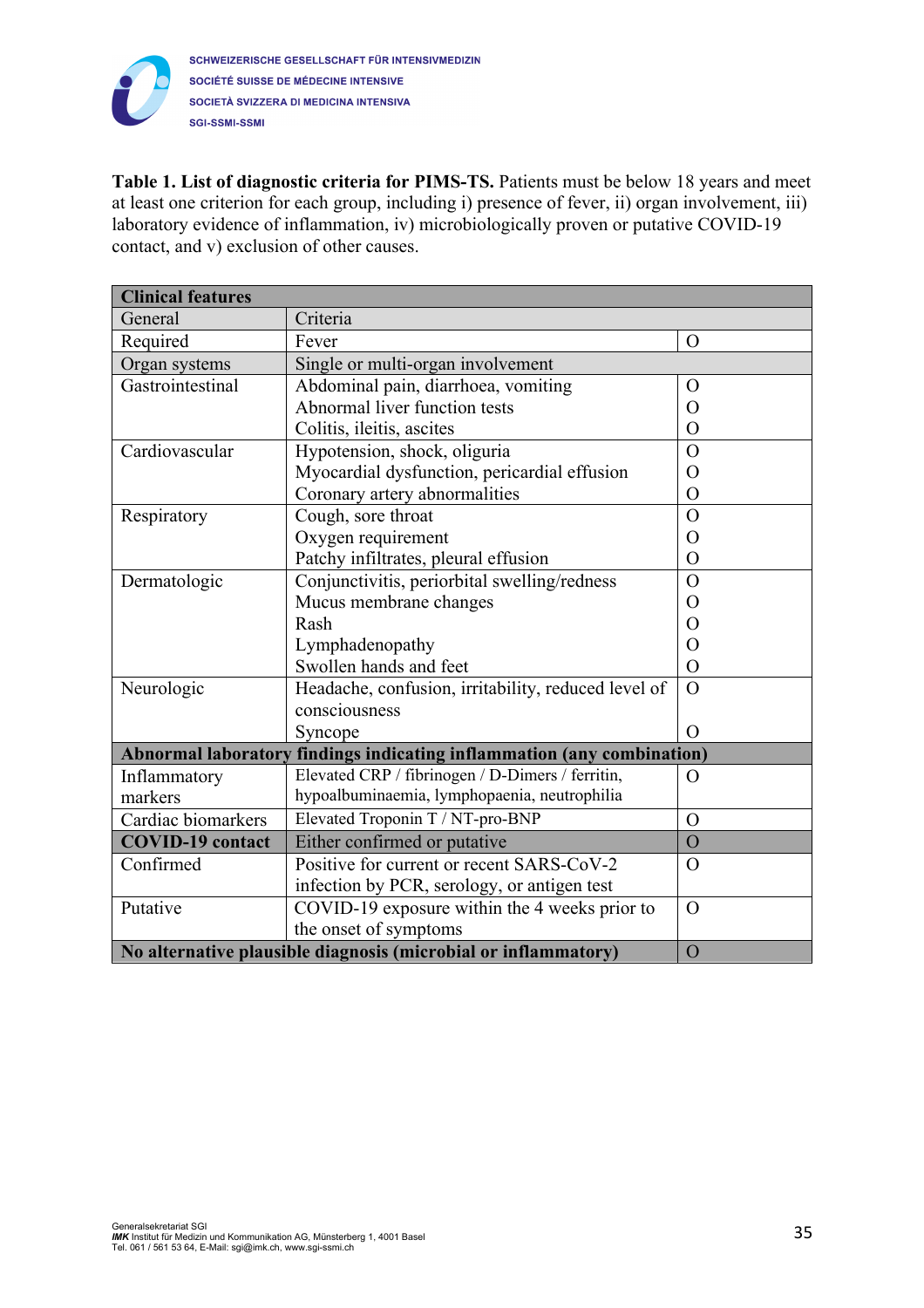

## **Table 2. Recommendations for diagnostic work-up in children evaluated for PIMS-TS.**

Note: where possible, PIMS-TS patients should be enrolled in observational or interventional studies, which may include additional diagnostics.

| <b>Baseline investigations in a</b> | Full blood count (FBC)                                          |
|-------------------------------------|-----------------------------------------------------------------|
| febrile child with features of      | C-reactive protein (CRP)                                        |
| <b>PIMS-TS</b>                      | Urea, creatinine, electrolytes (U&E)                            |
| (according to disease severity,     | Liver function tests (LFTs)                                     |
| for a child in shock baseline &     |                                                                 |
| supplementary investigations        | In addition, as clinically indicated:                           |
| should be carried out at the        | - Blood cultures (always before starting antibiotics)           |
| same time)                          | - Urine microscopy and culture                                  |
|                                     | - Lumbar puncture, if no contraindication present               |
|                                     | - NPA: respiratory panel, SARS-CoV-2 PCR                        |
| Supplementary                       | Blood gas, lactate, glucose                                     |
| investigations in case of           | Erythrocyte sedimentation rate (ESR)                            |
| suspected PIMS-TS                   | Coagulation: INR, aPTT, Fibrinogen                              |
| (in addition to baseline            | D-dimers                                                        |
| investigations)                     | Ferritin                                                        |
|                                     | Albumin                                                         |
|                                     | Troponin T                                                      |
|                                     | NT-pro-BNP                                                      |
|                                     | <b>LDH</b>                                                      |
|                                     | CK, and CK-MB                                                   |
|                                     |                                                                 |
|                                     | SARS-CoV-2 serology                                             |
|                                     | Store serum (always before starting IVIG)                       |
|                                     | <b>Store EDTA</b>                                               |
|                                     |                                                                 |
|                                     | 12-lead ECG and echocardiography                                |
|                                     | Chest radiograph                                                |
|                                     | Abdominal ultrasound (if gastrointestinal symptoms)             |
| Other optional extended             | EBV/CMV/Adeno-/Enterovirus blood PCR and consider other         |
| investigations                      | viral PCRs                                                      |
| (according to clinical              | Stool virology/microbiology                                     |
| presentation after MDT              |                                                                 |
| discussion. Those should NOT        | IL-10, IL- $6$                                                  |
| delay seeking expert opinion        |                                                                 |
| or treatment)                       | Triglycerides                                                   |
|                                     | $SUD25*$                                                        |
|                                     | * consider full HLH screen if suggestive features present (e.g. |
|                                     | splenomegaly, fibrinogen normal or low; ferritin >2000 ug/l):   |
|                                     | Perforin-, SAP- and XIAP-expression, NK cell degranulation and  |
|                                     | consider HLH-directed therapy (MDT)                             |
| <b>Repeat investigations:</b>       | Critical patient (deteriorating and/or in PICU):                |
|                                     | Approx. 24 hourly: FBC, CRP, U&E, LFTs, coagulation, ferritin   |
|                                     | Other parameters guided by clinical progress                    |
|                                     | Cardiac biomarkers, echocardiography in consultation with       |
|                                     | cardiology, ECG                                                 |
|                                     |                                                                 |
|                                     |                                                                 |
|                                     | Non-critical patient with ongoing pyrexia:                      |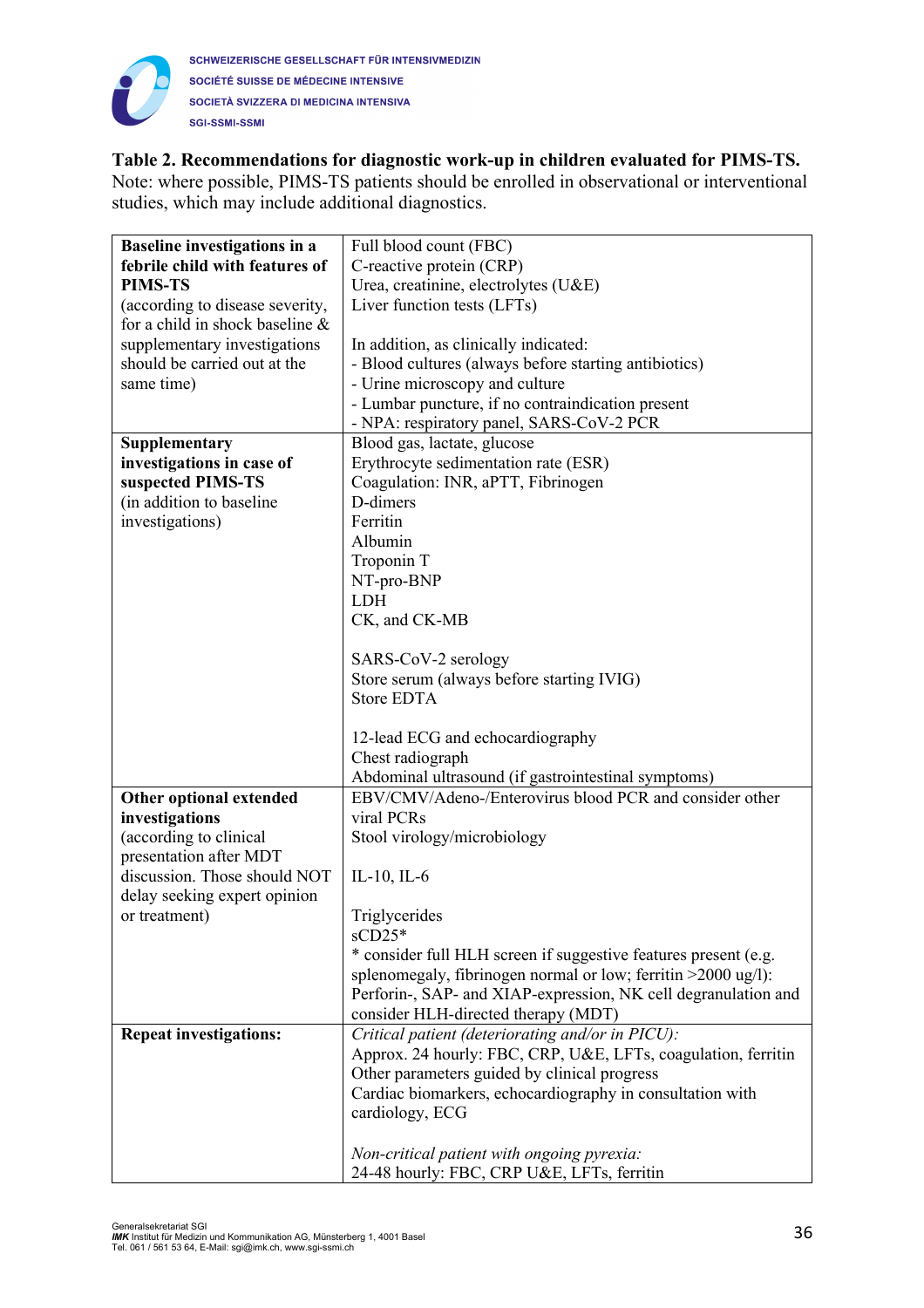

| *as above<br>Echocardiography 48 hourly (in consultation with cardiology) |
|---------------------------------------------------------------------------|
| Child improving $+/-$ defervescence:                                      |
| 48 hourly or pre-discharge: FBC, CRP, U&E, LFTs, ESR                      |
| Consultation with cardiology prior to discharge                           |
|                                                                           |

\*Children with evidence of cardiac involvement should be discussed with a tertiary centre for cardiology involvement and care in PICU should be considered.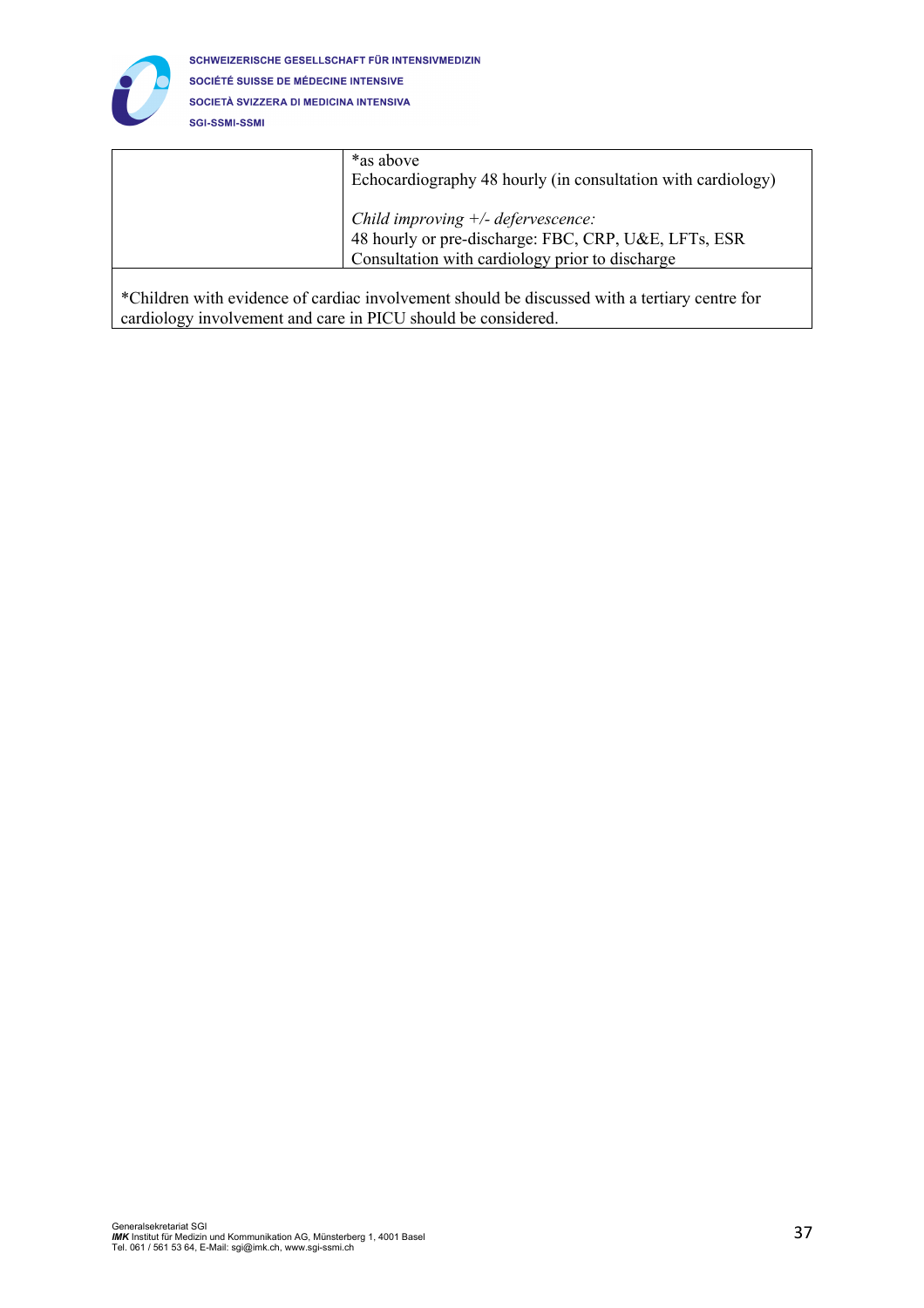

SCHWEIZERISCHE GESELLSCHAFT FÜR INTENSIVMEDIZIN SOCIÉTÉ SUISSE DE MÉDECINE INTENSIVE SOCIETÀ SVIZZERA DI MEDICINA INTENSIVA **SGI-SSMI-SSMI** 

**Table 3. Anti-inflammatory therapies in patients with PIMS-TS. DISCLAIMER: Medication dosing and administration should be checked with the local hospital pharmacists and considering recent evidence updates. Where possible, PIMS-TS patients should be enrolled in interventional studies.** Data were accessed from www.accessdata.fda.gov/, www.ema.europa.eu/, and the British Paediatric Allergy, Immunity, and Infection Group (Position Statement: Management of novel coronavirus (SARS-CoV-2) infection in paediatric patients in the UK and Ireland) and adapted from the Imperial College Healthcare NHS Trust PIMS-TS guideline for external use. MDT, multidisciplinary team; IVIG, intravenous immunoglobulins.

| <b>Class</b>           | Drug                                                                                          | Route     | <b>Dose</b>                                                                                      | <b>Duration</b>              | <b>Comments and side effects</b>                                                                                                                                                                                                                                                                                                                                                                                                                                                                                                                                |
|------------------------|-----------------------------------------------------------------------------------------------|-----------|--------------------------------------------------------------------------------------------------|------------------------------|-----------------------------------------------------------------------------------------------------------------------------------------------------------------------------------------------------------------------------------------------------------------------------------------------------------------------------------------------------------------------------------------------------------------------------------------------------------------------------------------------------------------------------------------------------------------|
| <b>Blood products</b>  | <b>IVIG</b>                                                                                   | IV        | $2$ g/kg (max $100g$ )                                                                           | Infusion over<br>12 hours    | Side effects: Aseptic meningitis, volume load, systemic inflammation,<br>haemolytic anaemia, neutropenia. Slower the rate or divide the dose over<br>two days if signs of volume overload or severe cardiac dysfunction                                                                                                                                                                                                                                                                                                                                         |
| <b>Corticosteroids</b> | Methylprednisolone                                                                            | IV        | 2 mg/kg daily (max 60 mg/day)<br><i>or</i><br>10 mg/kg daily for 1-3 days<br>(max 1 g/day)       | $1-3$ days<br>discuss in MDT | Side effects: Hyperglycaemia, hypertension, agitation<br>Note: dose increase up to 30mg/kg can be considered if refractory                                                                                                                                                                                                                                                                                                                                                                                                                                      |
|                        | Prednisolone                                                                                  | PO        | $\ln \frac{mg}{kg}$ q12h <i>or</i><br>$2$ mg/kg q24h (max 60 mg/day)                             | Up to $2-6$<br>weeks         | Taper: over 2-6 weeks                                                                                                                                                                                                                                                                                                                                                                                                                                                                                                                                           |
| <b>Biologicals</b>     | Anakinra<br>(recombinant<br>interleukin-1 receptor<br>antagonist)                             | <b>SC</b> | start at 2-3 mg/kg q12 hours<br>(max. 100mg/dose)                                                | Discuss in<br><b>MDT</b>     | Escalation/taper: MDT decision. IV administration possible under different<br>dosing scheme.<br>Side effects: neutropenia, leukopenia, thrombocytopenia, eosinophilia,<br>headache, abdominal pain, nausea/vomiting, diarrhea, hepatitis, increased<br>serum transaminases, hypersensitivity reactions, injection-site reactions, skin<br>rash, arthralgia                                                                                                                                                                                                      |
|                        | <b>Tocilizumab</b><br>(recombinant<br>interleukin-6 receptor                                  | IV        | $<$ 30kg: 12 mg/kg single dose<br>(max 800mg)<br>$\geq$ 30kg: 8 mg/kg single dose<br>(max 800mg) | Discuss in<br><b>MDT</b>     | <i>Escalation:</i> If no clinical improvement after initial dose, may repeat dose 8-<br>12 hours after the initial dose after MDT discussion.<br>Side effects: neutropenia, leukopenia, thrombocytopenia, anemia, pain,<br>headache, dizziness, insomnia, demyelinating disorders, ulcerations,<br>nausea, increased serum transaminases, liver impairment, increase in<br>serum lipids, pancreatitis, hypertension, hypothyroidism, hypersensitivity<br>reactions, Steven-Johnson-Syndrome, conjunctivitis, nephrolithiasis,<br>injection-site reactions, rash |
|                        | <b>Infliximab</b><br>(chimeric tumour<br>necrosis factor TNF $\alpha$<br>monoclonal antibody) | IV        | 5 mg/kg single dose                                                                              | Discuss in<br><b>MDT</b>     | Side effects: neutropenia, leukopenia/agranulocytosis, thrombocytopenia,<br>anemia, pain, headache, dizziness, insomnia, demyelinating disorders,<br>hypersensitivity reactions, injection-site reactions, skin rash                                                                                                                                                                                                                                                                                                                                            |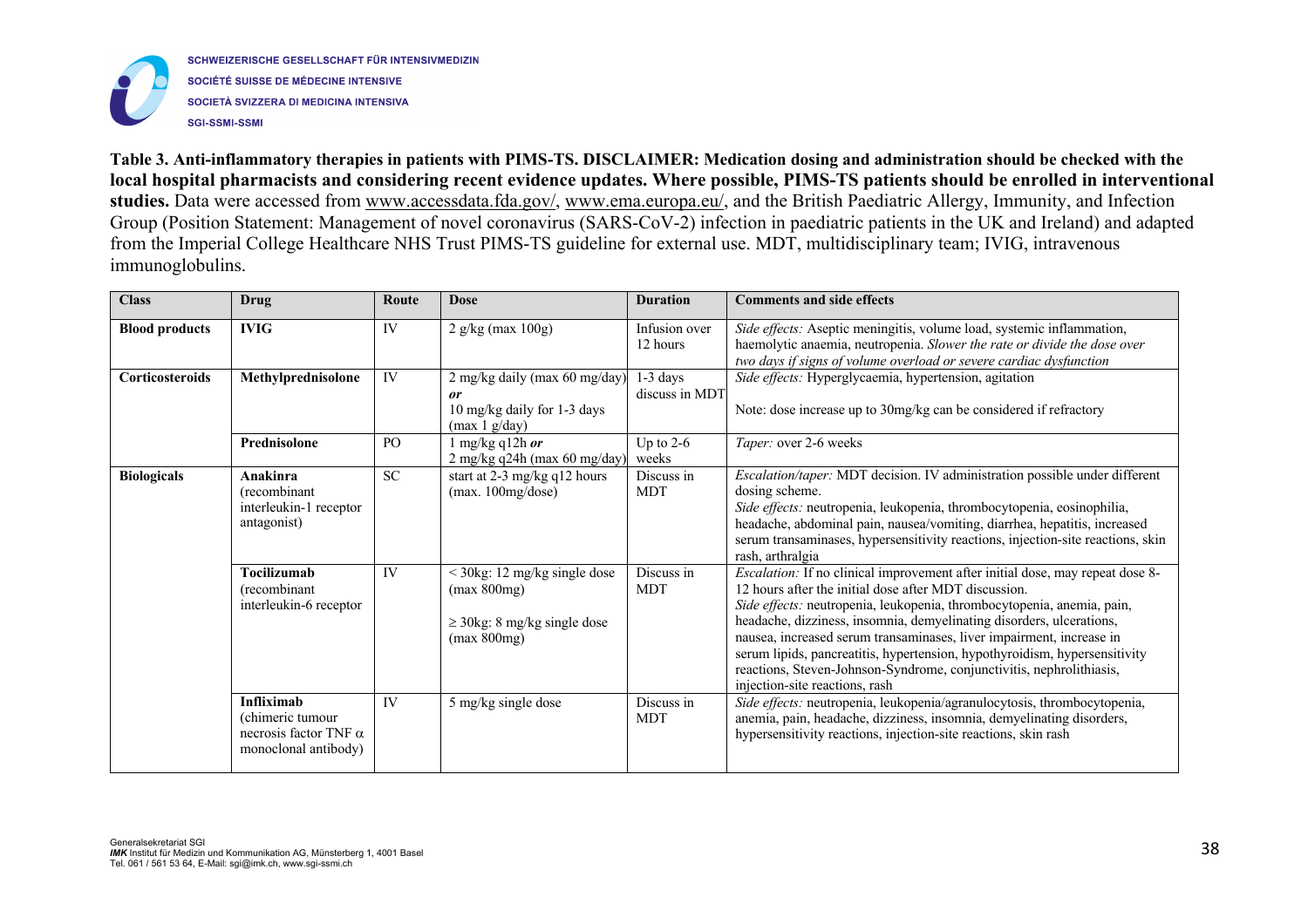

## **Table 4. Proposed recommendations for clinical follow-up of PIMS-TS patients post-discharge**

|                                                                                                                                                                         | Time since hospital discharge                                                                                                                                                           |                                                                                      |                                                                                                                                                                                                                        |                                           |                                           |                                             |                                                                                                          |
|-------------------------------------------------------------------------------------------------------------------------------------------------------------------------|-----------------------------------------------------------------------------------------------------------------------------------------------------------------------------------------|--------------------------------------------------------------------------------------|------------------------------------------------------------------------------------------------------------------------------------------------------------------------------------------------------------------------|-------------------------------------------|-------------------------------------------|---------------------------------------------|----------------------------------------------------------------------------------------------------------|
| Initial cardiac involvement<br>(at diagnosis or during hospitalisation)                                                                                                 | 1-2 weeks                                                                                                                                                                               | 4-6 weeks                                                                            | 3 months                                                                                                                                                                                                               | 6 months                                  | 12 months                                 | <b>Exercise</b><br>restriction <sup>a</sup> | <b>General notes</b>                                                                                     |
|                                                                                                                                                                         | Echo, ECG, BP<br>Consider $24h$ -ECG <sup>b</sup>                                                                                                                                       | Echo, ECG, BP<br>Consider $24h$ -ECG <sup>b</sup>                                    | Consider stopping follow-up at 4-6 weeks in patients without<br>Kawasaki-like presentation; If coronary abnormalities at any<br>time during follow-up $\Rightarrow$ follow AHA KD guidelines 2017 (see<br>$(5)$ below) |                                           |                                           | 2 weeks                                     |                                                                                                          |
| (1) No cardiac involvement                                                                                                                                              | Labs <sup>c</sup>                                                                                                                                                                       | Labs <sup>c</sup>                                                                    |                                                                                                                                                                                                                        |                                           |                                           |                                             |                                                                                                          |
|                                                                                                                                                                         | ASS                                                                                                                                                                                     | $ASS \Rightarrow \text{consider}$<br>stopping if no coronary<br>artery abnormalities |                                                                                                                                                                                                                        |                                           |                                           |                                             |                                                                                                          |
| (2) Myocardial injury (elevated cTnc $+/-$<br>NT-pro-BNP), normal ventricular<br>function and normal coronary arteries                                                  | Echo, ECG, BP<br>Consider 24h-ECG <sup>b</sup>                                                                                                                                          | Echo, ECG, BP<br>Consider $24-h-ECG^b$                                               | Echo, ECG, BP<br>$24h-ECGa$<br>Exercise stress test <sup>a</sup>                                                                                                                                                       | Echo, ECG, BP<br>Consider 24h-<br>$ECG^b$ | Echo, ECG, BP<br>Consider 24h-<br>$ECG^b$ |                                             | Consider involvement of other<br>specialities if initial and/or persistent<br>organ system abnormalities |
| <sub>or</sub>                                                                                                                                                           | Labs <sup>c</sup>                                                                                                                                                                       | Labs <sup>c</sup>                                                                    | (Labs <sup>c</sup> )                                                                                                                                                                                                   | (Labs <sup>c</sup> )                      | $(Labs^c)$                                | $3(-6)$ months                              |                                                                                                          |
| (3) Myocardial injury with initially<br>depressed ventricular function,<br>normalized systolic function at<br>hospital discharge (diastolic<br>dysfunction may persist) | <b>ASS</b>                                                                                                                                                                              | $ASS \Rightarrow \text{consider}$<br>stopping if no coronary<br>abnormalities        | Consider cardiac MRI <sup>d</sup>                                                                                                                                                                                      |                                           |                                           |                                             | No live vaccines for 11 months<br>following high-dose IVIG $(2g/kg)$                                     |
|                                                                                                                                                                         | Echo, ECG, BP<br>Consider $24h$ -ECG <sup>b</sup>                                                                                                                                       | Echo, ECG, BP<br>Consider $24h$ -ECG <sup>b</sup>                                    |                                                                                                                                                                                                                        |                                           |                                           |                                             |                                                                                                          |
| (4) Myocardial injury with persistent<br>depressed ventricular function at<br>hospital discharge                                                                        | Labs <sup>c</sup>                                                                                                                                                                       | Labs <sup>c</sup>                                                                    | Follow-up and sport restriction should be tailored based on the severity of the<br>cardiac involvement and in line with guidelines for heart failure and myocarditis in                                                |                                           |                                           |                                             |                                                                                                          |
|                                                                                                                                                                         | <b>ASS</b>                                                                                                                                                                              | $ASS \Rightarrow \text{consider}$<br>stopping if no coronary<br>abnormalities        | children.                                                                                                                                                                                                              |                                           |                                           |                                             |                                                                                                          |
| (5) Coronary artery involvement                                                                                                                                         | In addition to recommendations $(1)$ - $(4)$ above AHA guidelines 2017 should be respected with regards to follow-up, antiplatelet<br>therapy/anticoagulation and exercise restriction. |                                                                                      |                                                                                                                                                                                                                        |                                           |                                           |                                             |                                                                                                          |

ASS, acetylsalicylic acid; BP, blood pressure; CRP, C-reactive protein; Echo, echocardiography

<sup>a</sup> 24h-ECG and exercise stress test should be performed before returning to sports activity.

<sup>b</sup> Consider 24h-ECG if symptoms of arrythmia or abnormal ECG

<sup>c</sup> Laboratory investigations should include FBC, inflammatory markers (CRP) and cardiac enzymes (CK, CK-MB, cTnC, NT-pro-BNP) as well as other values not normalised at hospital discharge (such as coagulation, U/E, LFTs). Also consider performing urine testing if previously abnormal or signs of renal abnormalities.

<sup>d</sup> MRI is considered in older patients without need for general anesthesia at 2-6 months post-discharge.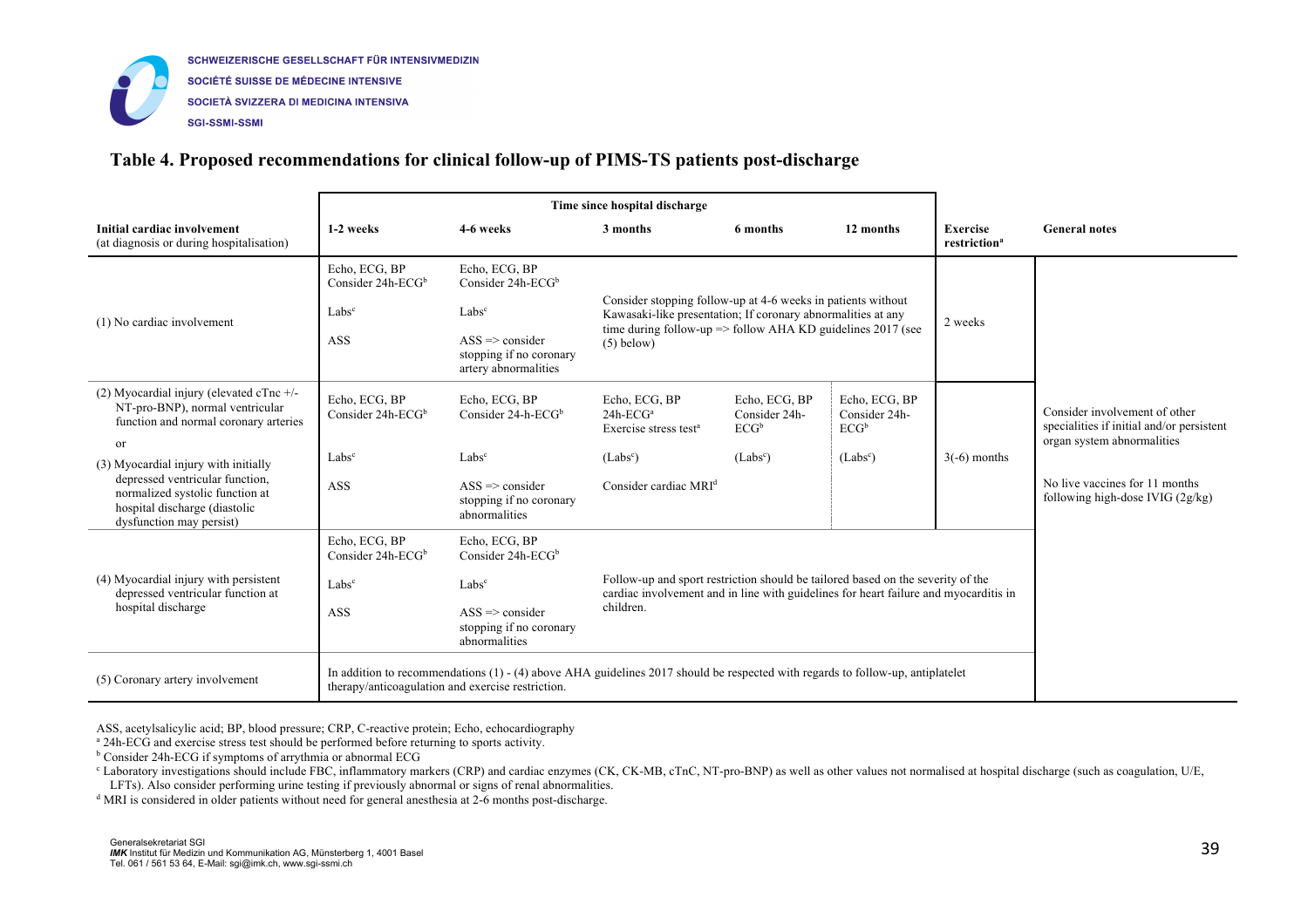

SCHWEIZERISCHE GESELLSCHAFT FÜR INTENSIVMEDIZIN SOCIÉTÉ SUISSE DE MÉDECINE INTENSIVE SOCIETÀ SVIZZERA DI MEDICINA INTENSIVA **SGI-SSMI-SSMI** 

# **Appendix:**

## **2005 International Pediatric Sepsis Definition Consensus Conference criteria for shock**

(*as per Goldstein, B., et al. 2005 "International pediatric sepsis consensus conference: definitions for sepsis and organ dysfunction in pediatrics." Pediatr Crit Care Med 2005; 6(1): 2-8; with corrigenda in Gebara, B. M. et al. "Values for systolic blood pressure." Pediatr Crit Care Med 2005; 6(4): 500; author reply 500-501*).

Presence of the following despite appropriate intravenous fluid resuscitation:

• blood pressure <5th centile for age or systolic blood pressure <2 SD below normal for age

| <b>Age Group</b>                  | <b>Systolic Blood Pressure (mmHg)</b> |
|-----------------------------------|---------------------------------------|
| $0 \text{ days} - 1 \text{ week}$ | ${<}59$                               |
| 1 week to 1 months                | <79                                   |
| 1 months $-1$ year                | < 75                                  |
| $1 - 5$ years                     | < 74                                  |
| 6-12 years                        | < 83                                  |
| 13 - $18$ years                   | 90>                                   |

## AND/OR

• need for vasoactive drugs to maintain blood pressure in normal range

## AND/OR

- two of the following:
	- unexplained metabolic acidosis (base deficit >5.0 mEq/L)
	- arterial lactate  $>2$  times upper limit of normal
	- oliguria (urine output  $\leq 0.5$  ml/kg/h)
	- capillary refill time  $>5$  sec
	- core to peripheral temperature gap  $>3^{\circ}$  Celsius

## **HLH diagnostic criteria:**

*(as per Pachlopnik Schmid J, Volkmer B, Ehl S: "Classification, clinical manifestation and diagnosis of HLH". Abla O. and Janka G. (eds.): Histiocytic Disorders. Springer Verlag, Stuttgart 2018; page 173 – 187. ISBN (online): 978-3-319-59632-7)*

The diagnosis of HLH can be established if **(A)** and **(B)** are fulfilled

**A.** A molecular diagnosis consistent with HLH: disease-causing mutations in *PRF1*, *UNC13D*, *Munc18-2*, *STX11*, *RAB27A, LYST, SH2D1A*, or *BIRC4*

- **B.** Five out of the eight criteria listed below are fulfilled:
	- 1. Fever  $\geq$  38.5 °C
	- 2. Splenomegaly (palpable below costal margin or increased size by imaging)
	- 3. Cytopenia (affecting  $\geq 2$  out of the 3 lineages):

Hemoglobin (<90 g/l; in newborns, <100 g/l)